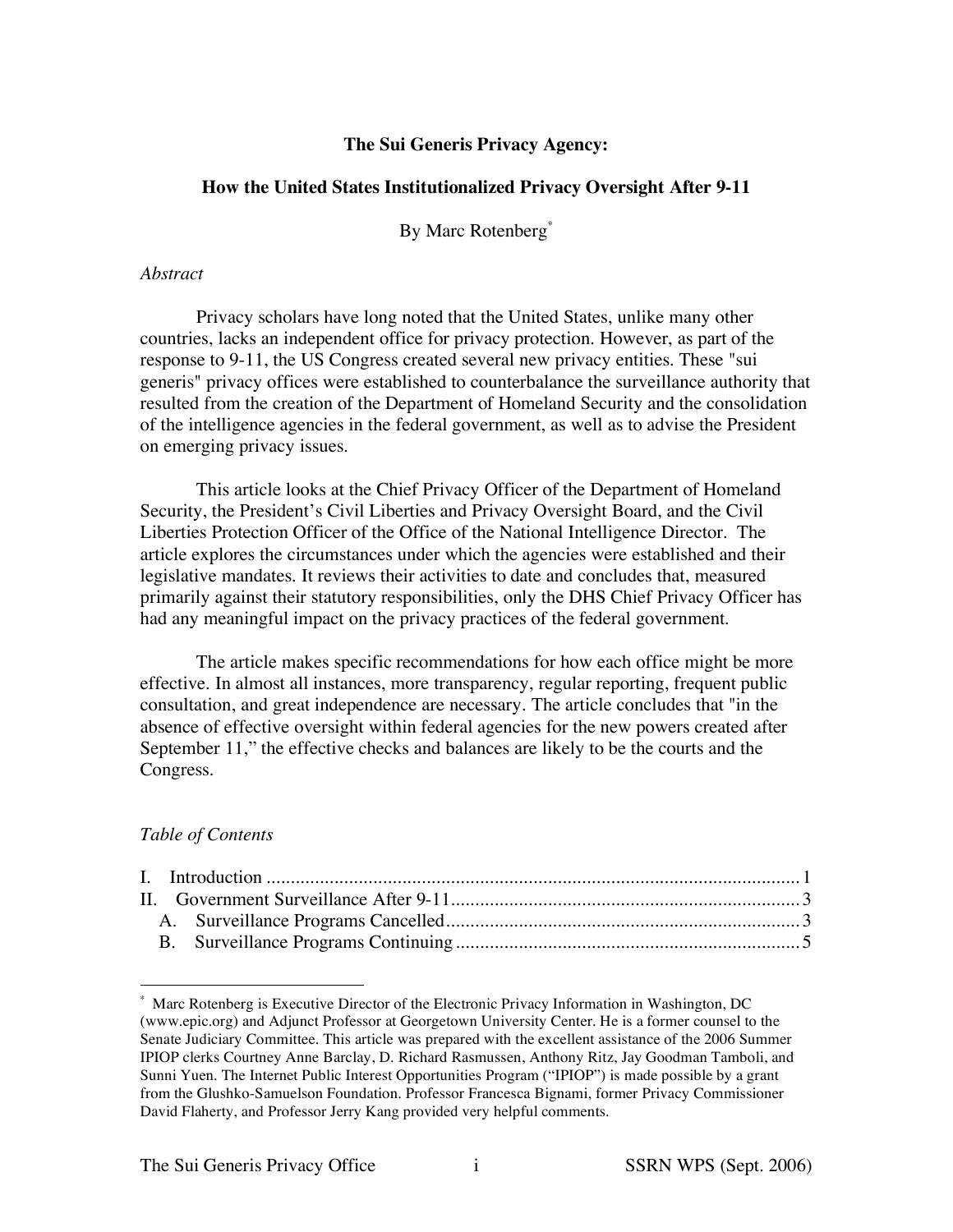| Early Experiments with the Sui Generis Privacy Office: The Computer Systems<br>Ш.         |  |
|-------------------------------------------------------------------------------------------|--|
|                                                                                           |  |
| The Office of the Chief Privacy officer of the Department of Homeland Security. 12<br>IV. |  |
| A.                                                                                        |  |
| <b>B.</b>                                                                                 |  |
| $C_{\cdot}$                                                                               |  |
| Assuring that the use of technologies sustain and do not erode privacy<br>1.              |  |
|                                                                                           |  |
| 2.                                                                                        |  |
| Evaluating legislative and regulatory proposals involving personal information<br>3.      |  |
| 22                                                                                        |  |
| 4.                                                                                        |  |
| 5.                                                                                        |  |
| 6.                                                                                        |  |
|                                                                                           |  |
|                                                                                           |  |
|                                                                                           |  |
| $V_{\cdot}$                                                                               |  |
| А.                                                                                        |  |
| <b>B.</b>                                                                                 |  |
| $\mathcal{C}$ .                                                                           |  |
| D.                                                                                        |  |
| The Civil Liberties Protection Officer of the Office of the National Intelligence<br>VI.  |  |
|                                                                                           |  |
| $\mathsf{A}$ .                                                                            |  |
| <b>B.</b>                                                                                 |  |
| C.                                                                                        |  |
| D.                                                                                        |  |
|                                                                                           |  |
|                                                                                           |  |
|                                                                                           |  |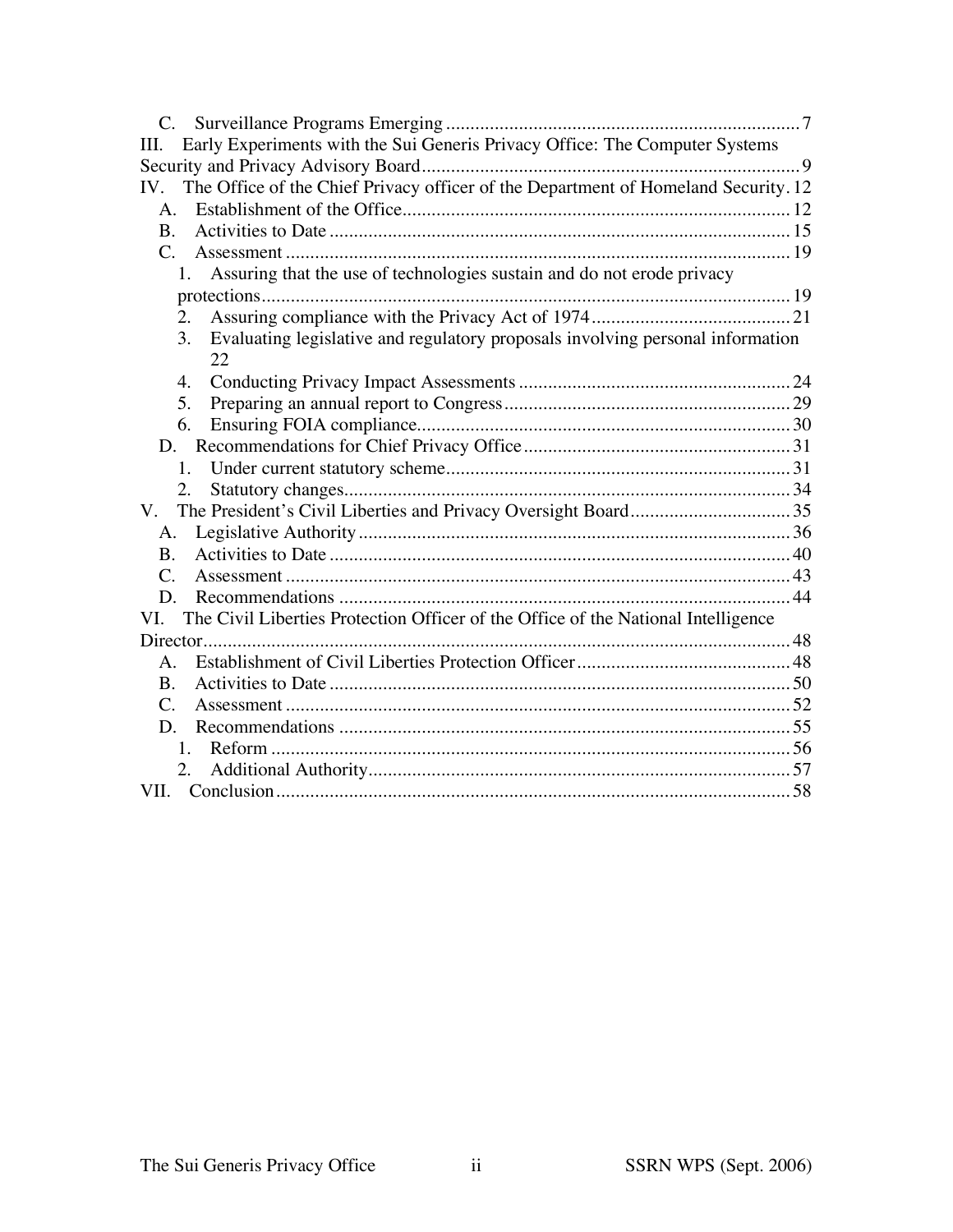## **I. Introduction**

Privacy scholars have long noted that the United States lacks an independent office for privacy protection as would be found in many other countries.<sup>1</sup> Typically, such offices have a designated commissioner, a full-time staff, investigative authority, and a web site.<sup>2</sup> They publish papers on emerging privacy issues, promote consumer education, and participate in policy debates.<sup>3</sup> They issue annual reports on their activities and appear before legislative oversight committees. Privacy agencies have been called an essential check on the growing surveillance ability of both the government and the private sector.

Such an office was proposed for the United States when the Privacy Act of 1974 was under consideration. But the negotiation between the White House and the Congress that led to the ultimate passage of the Act came at the cost of a privacy office. Since that time, virtually all commentators have suggested the creation of a privacy office, and several bills have been introduced that would fill the gap left open in the 1974 Act.<sup>4</sup> Typically, the debate over these proposals has focused on the scope of authority, whether

 <sup>1</sup> DAVID H. FLAHERTY, PROTECTING PRIVACY IN SURVEILLANCE SOCIETIES: THE FEDERAL REPUBLIC OF GERMANY, SWEDEN, FRANCE, CANADA, AND THE UNITED STATES 381-82 (1989); \* \* \*

<sup>2</sup> Consider Argentine, Canada, Germany, and Hong Kong as four models. Argentina's Dirección Nacional de Protección de Datos Personales has a full-time staff of 12, investigates complaints, and can impose criminal and administrative sanctions. Canada's Privacy Commissioner is charged with investigating complaints against the federal government. In Germany, the Federal Data Protection Commissioner, an independent federal agency with 70 on staff, monitors compliance with the Federal Data Protection Act. Hong Kong's Office of Privacy Commissioner, with a staff of 39, ensures compliance with the Personal Data Privacy Ordinance.

<sup>&</sup>lt;sup>3</sup> The Information and Privacy Commissioner of Ontario publishes reports on new privacy issues and releases them on its web site,

http://www.ipc.on.ca/scripts/index\_.asp?action=31&N\_ID=1&P\_ID=21&U\_ID=0. Similarly, the European Commission's Article 29 Working Group develops policy statements on privacy issues and solicits comments in the development process.

<sup>4</sup> *See, e.g.*, Privacy Protection Act of 1993, S. 1735, 103d Cong. (1993).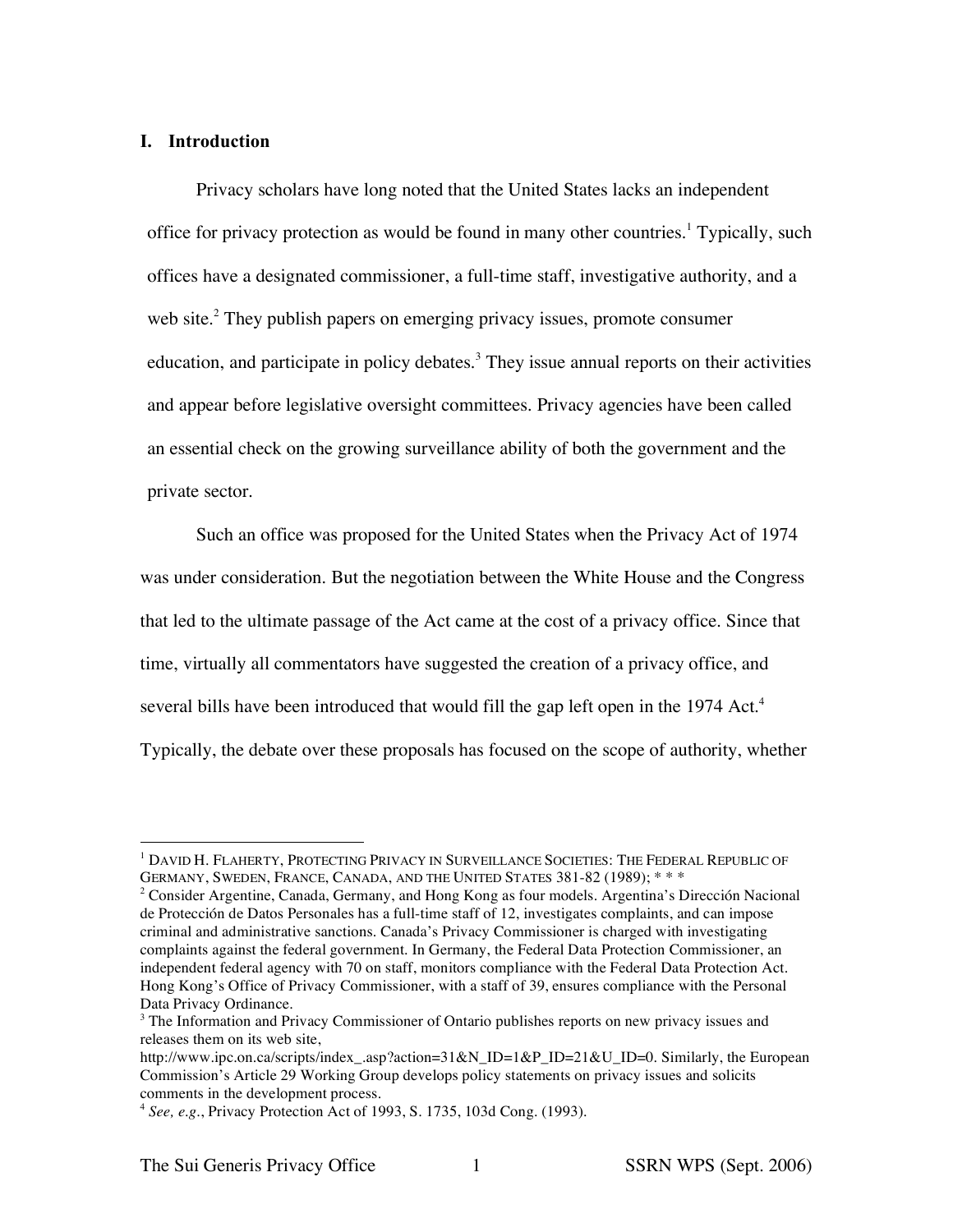there would be regulatory enforcement against private sector entities, and whether such an agency should exist independently of the executive branch.

But the attack on the United States on September 11 and the subsequent response of Congress changed the terms of debate about the creation of a privacy agency. The original formulation of a general purpose agency with varying degrees of authority was replaced by a series of proposals for specific offices and officials that existed within various agencies. These offices were largely an effort to counterbalance the new surveillance authority that was established by the Congressional response to 9-11 and followed from a recommendation from the 9-11 Commission.<sup>5</sup>

This article looks at three different offices within the federal government that were established after September 11 to address emerging privacy concerns.<sup>6</sup> The article explores the circumstances under which the agencies were established and their legislative mandate. It reviews their activities to date and tries to assess the effectiveness of their work, measured primarily as against their legislative authorization. The article than makes specific recommendations for how the offices might be more effective.<sup>7</sup>

Finally, the article provides general observations about the significance of the creation of *sui generis* privacy agencies in the United States. It appears fair to say that only the office of the Chief Privacy Officer in the Department of Homeland Security has had any meaningful impact on privacy practices in the United, and even there the record

 $^5$  Final Report of the National Commission on Terrorist Attacks Upon the United States 395  $^{\circ}$ (2004).

<sup>&</sup>lt;sup>6</sup> The article does not discuss the role of the Federal Trade Commission and the various state agencies and officials that have played an increasingly important role in the protection of consumer privacy interests. For more on that topic, see DANIEL J. SOLOVE & MARC ROTENBERG, INFORMATION PRIVACY LAW 541-53 (2003).

 $\overline{7}$  The article does not generally address the more detailed theoretical work that has been pursued on the structure and operation of the modern data protection agency. *See, e.g.,* DAVID FLAHERTY, PROTECTING PRIVACY IN SURVEILLANCE SOCIETIES, *supra*. The article generally seeks to evaluate the effectiveness of the agencies established based on their statutory authority.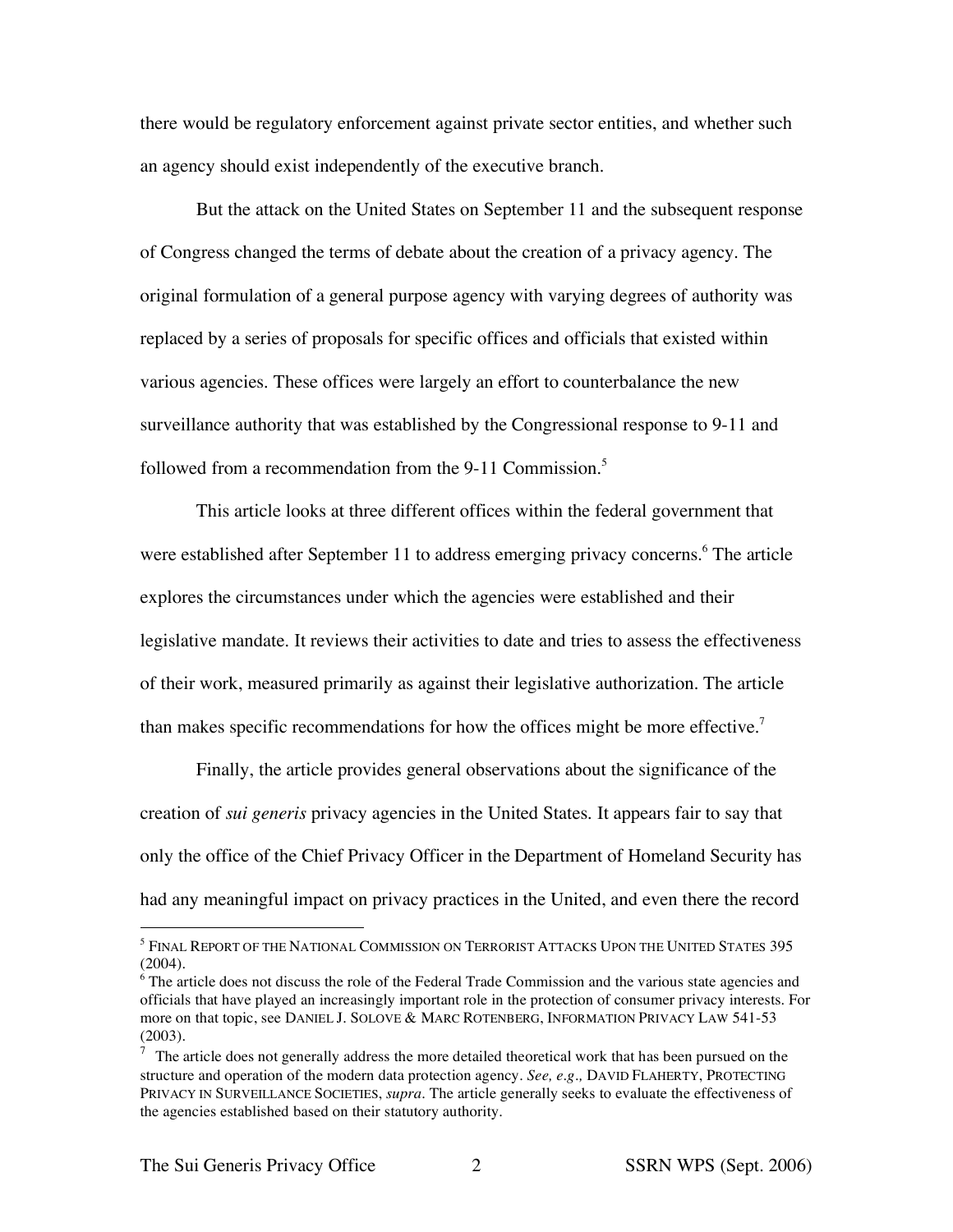is mixed. As to the other entities, there is simply too little information available at this time to assess their performance.

There is some urgency in determining whether the *sui generis* privacy office is an effective means to safeguard privacy interests in the United States. Since 9/11, the federal government has pursued several proposals that have been widely criticized by the public and by the Congress because of their impact on privacy. Some of these programs have been cancelled. Other programs continue though questions about their legality and constitutionality remain. Still other activities are currently under way that raises significant civil liberties concerns, even though there has been hardly any discussion.

The first part of the article provides a brief overview of the most controversial programs pursued by the federal government after 9-11. A key point here is that there is already a recognition that some of these proposals will be modified and others cancelled. At least one measure of a privacy office is whether it plays a meaningful role in this process.

## **II. Government Surveillance After 9-11**

## *A. Surveillance Programs Cancelled*

Central to a functioning political state is the ability to reject proposals put forward by the executive. Even at times of war, a government based on checks and balances must allow for the legislature and the judiciary to make determinations that are independent of the President. Therefore, it is significant that some of the proposals put forward in the United States after 9-11 to expand surveillance of the general public were eventually cancelled, following public opposition and the intervention of Congress or the courts.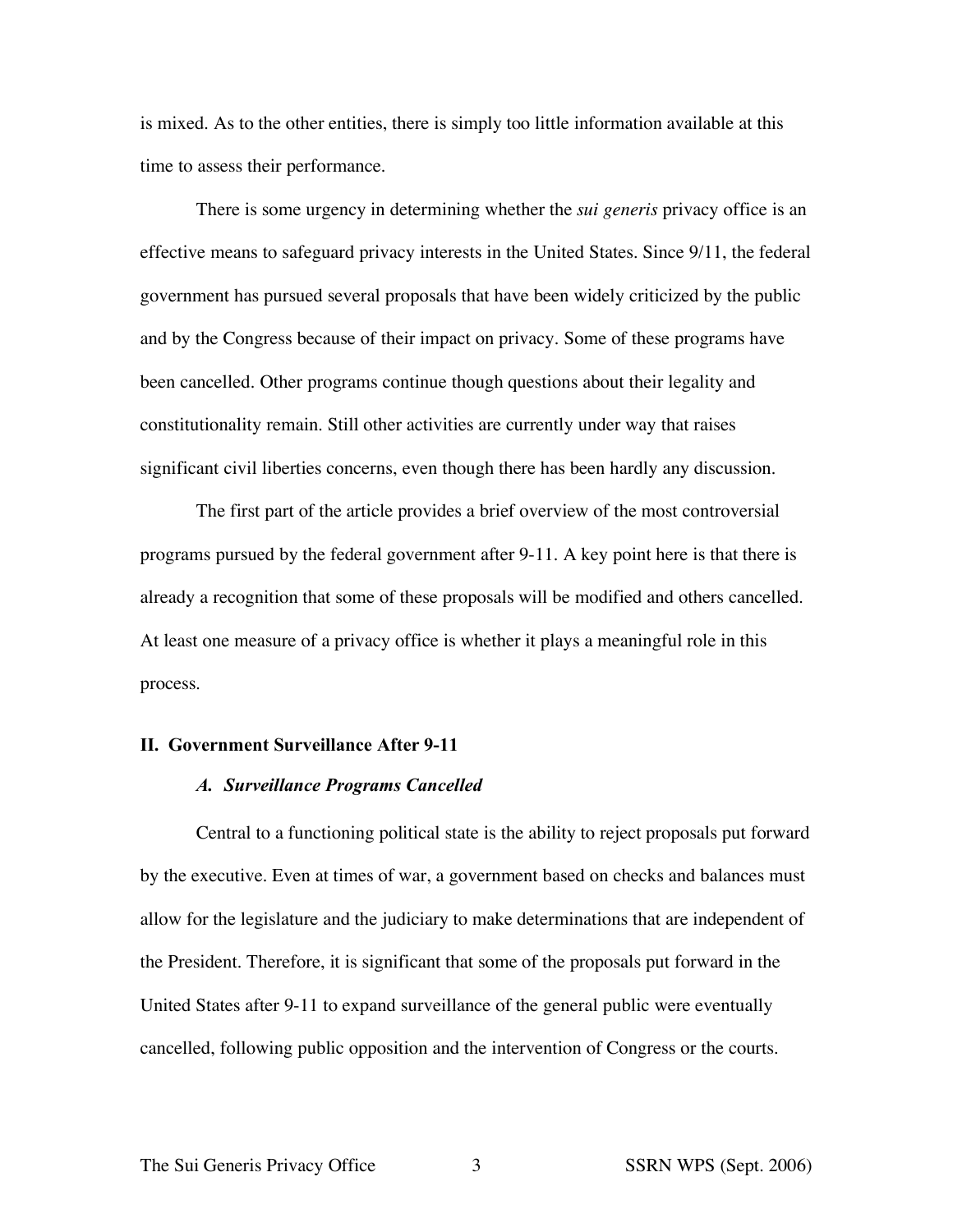The most significant government surveillance program that was eventually withdrawn was the Total Information Awareness program, conceived by former National Security Advisor John Poindexter. Mr. Poindexter had urged the development of a new government database of databases that would accumulate all information on everyone, including communication records, travel records, employment records, and purchase records. Data that was not currently available, such as the identification of individuals in public spaces, would be obtained through the development of new technologies that would be funded by the Department of Defense. Advanced datamining and algorithms would then be applied to this vast data repository to uncover patterns that might suggest the planning of a future terrorist act.

While several of the activities proposed by Mr. Poindexter were adopted by the government in various forms after 9-11, the central design of Total Information Awareness was brought to an end after Congress cancelled the program that was to operate out of the Department of Defense. The months of public debate and opposition had indicated that such a sweeping program of surveillance, at least as conceived by Mr. Poindexter, was more than the American people would support.

Other program met similar fates. The Attorney General proposed a "Terrorism Information and Prevention System" (TIPS) that would have encouraged cable technicians, meter readers, and UPS truck drivers to report suspicious activity to the federal government. Opposition to "operation snitch" mounted.<sup>8</sup> The House of Representatives voted for a version of the Homeland Security bill that prevented the funding of the program.

 <sup>8</sup> Dahlia Lithwick, "A Snitch in Time: Don't kill the TIPS program, fix it," Slate, July 31, 2002, http://www.slate.com/?id=2068690&device=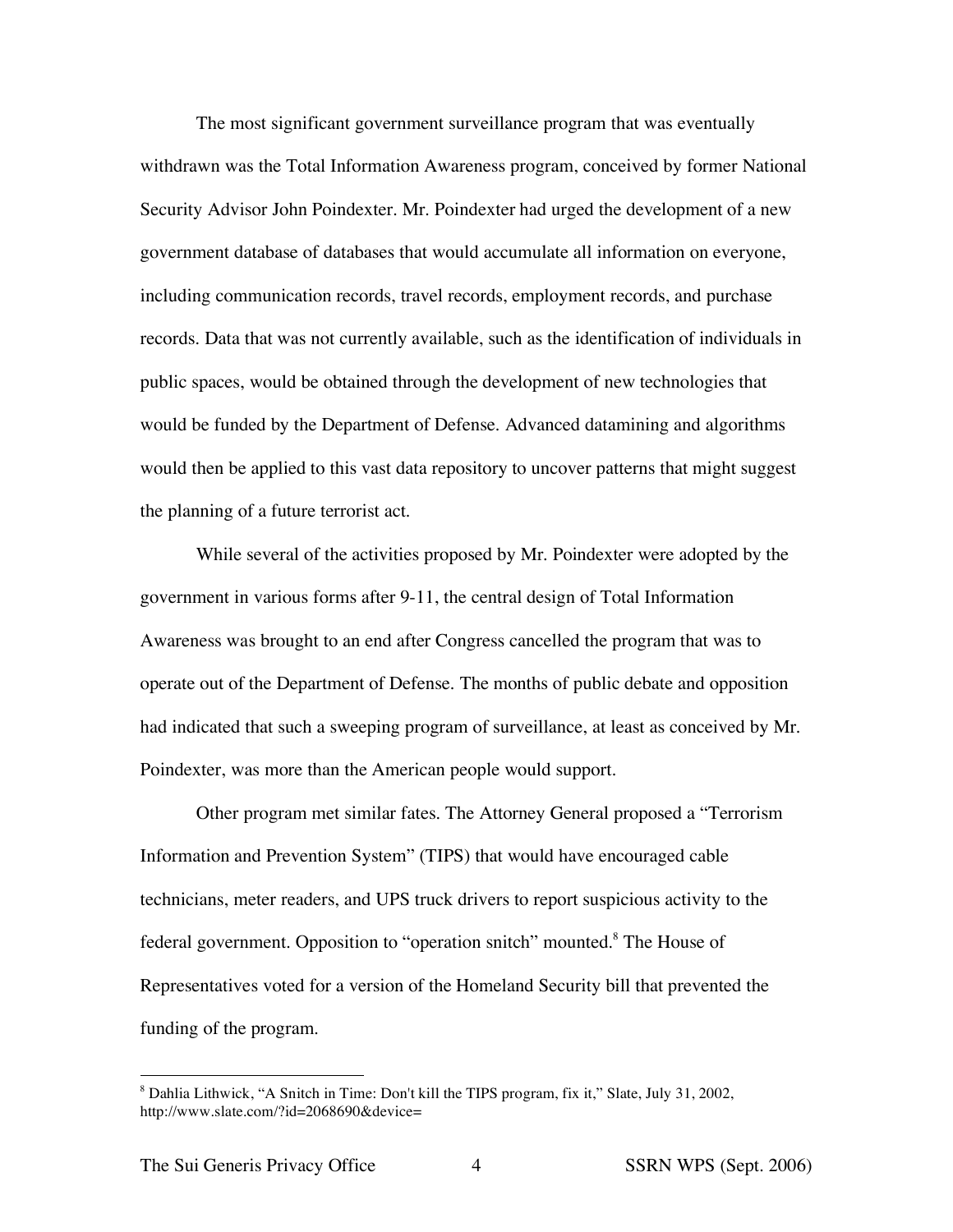A similar fate met the proposal to establish a formal national ID card in the United States. The legislation that created the Department of Homeland Security included the following language: "Nothing in this Act shall be construed to authorize the developments of a national identification system or card."<sup>9</sup>

Other programs failed because of concerns about reliability and design, in addition to privacy and civil liberties. The Department of State proposed a new hi-tech passport that would incorporate an RFID-chip and enable remote identification of American passport holders, such that it would no longer be necessary to remove a passport from a pocket or purse.

The technology, which was based on a similar system designed to process the passage of cows though a narrow chute, was criticized by technology experts who said that the lack of shielding in the passport and "Basic Access Control," which would allow the individual to determine whether the person accessing the passport was authorized to do so, created an unnecessary privacy risk. Eventually, the hi-tech passport was redesigned with shielding and better control for the passport holder.

#### *B. Surveillance Programs Continuing*

There were many new programs undertaken after September 11 to prevent future acts of terrorism, promoted by the President and supported by the Congress. The initiative that was most widely debated was the USA Patriot Act, the legislation enacted in the fall of 2001 that significantly expanded the government's authority to conduct surveillance in the United States, to investigate money laundering, to expel illegal aliens, and to strengthen border security. The provisions in the Patriot Act concerning electronic

 $9$  Sect. 554 (National Identification system not authorized).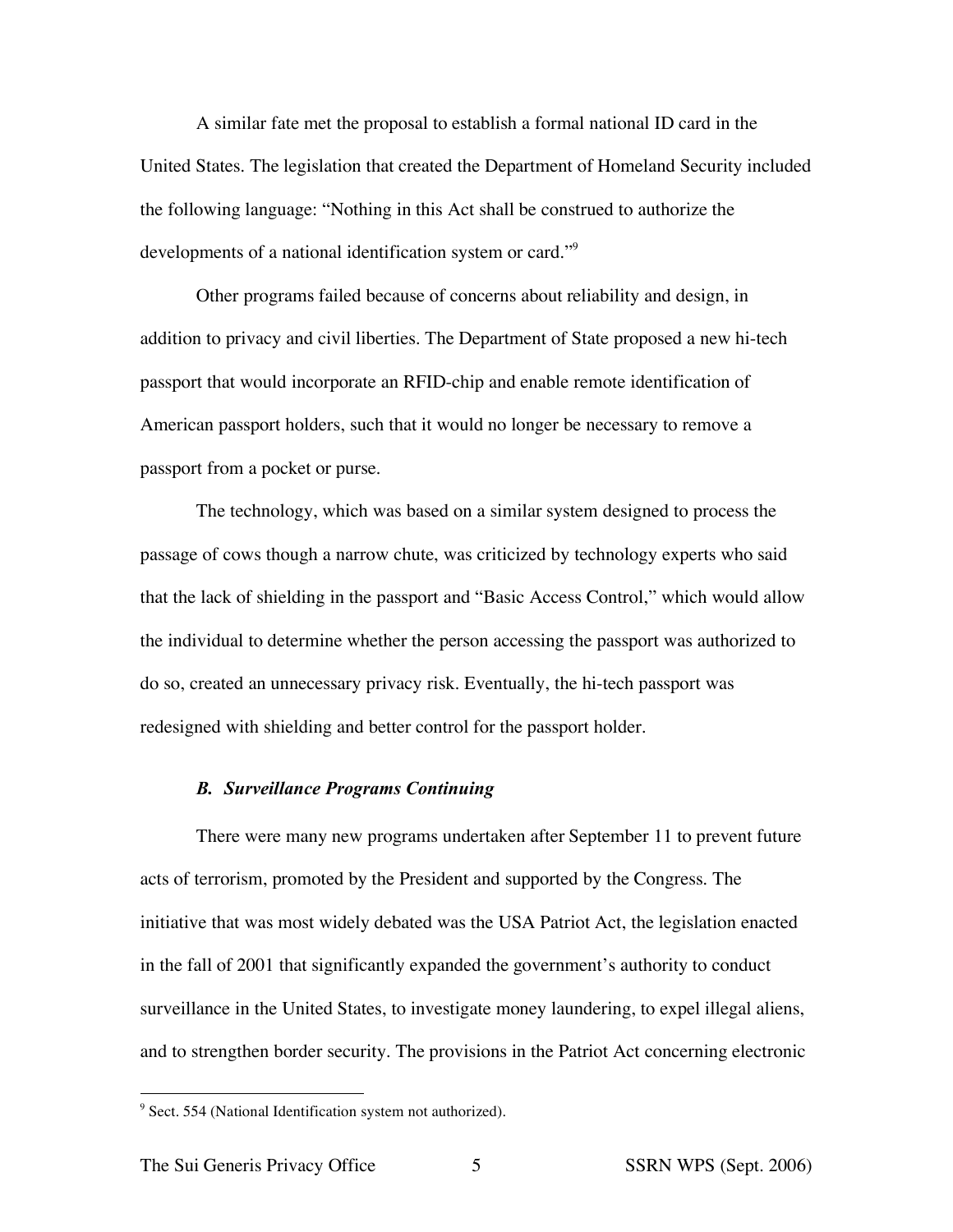surveillance received the most attention because unlike the other provisions of the bill, the expanded search provisions were subject to four-year sunset that required Congress to reconsider the provisions. But while the debate on Patriot Act renewal was contentious and subject to several extraordinary delays, the Congress ultimately decided to renew the surveillance provisions of the Act, much as they had passed originally.

A second activity of the federal government that has not received support from the Congress is the President's program of domestic surveillance outside of the Foreign Intelligence Surveillance Act. According to news reports in the New York Times and USA Today, the President has authorized the interception of thousand of domestic communications and also authorized the collection of millions of toll records from US telephone companies without judicial approval. The Department of Justice has defended the interception program and stated that the resolution on the Authorized Use of Military Force resolution, passed by the Congress in the fall of 2001, implicitly approved the program. The Department of Justice has also said that the President's inherent powers under Article II put the matter beyond the reach of Congress. As for the toll record disclosure matter, the Justice Department has taken a different tack, choosing neither to affirm or deny the activity.

Although Congress has chosen not suspend funding for these programs, it has not shown support for these activities as it did for the USA Patriot Act. In a series of hearing in both the Senate and the House, lawmakers have questioned the legality of the programs and considered legislation to censure the President. The recent ruling of the Supreme Court in *Hamdan* lends support to those who have said that the President's domestic surveillance program violates the law.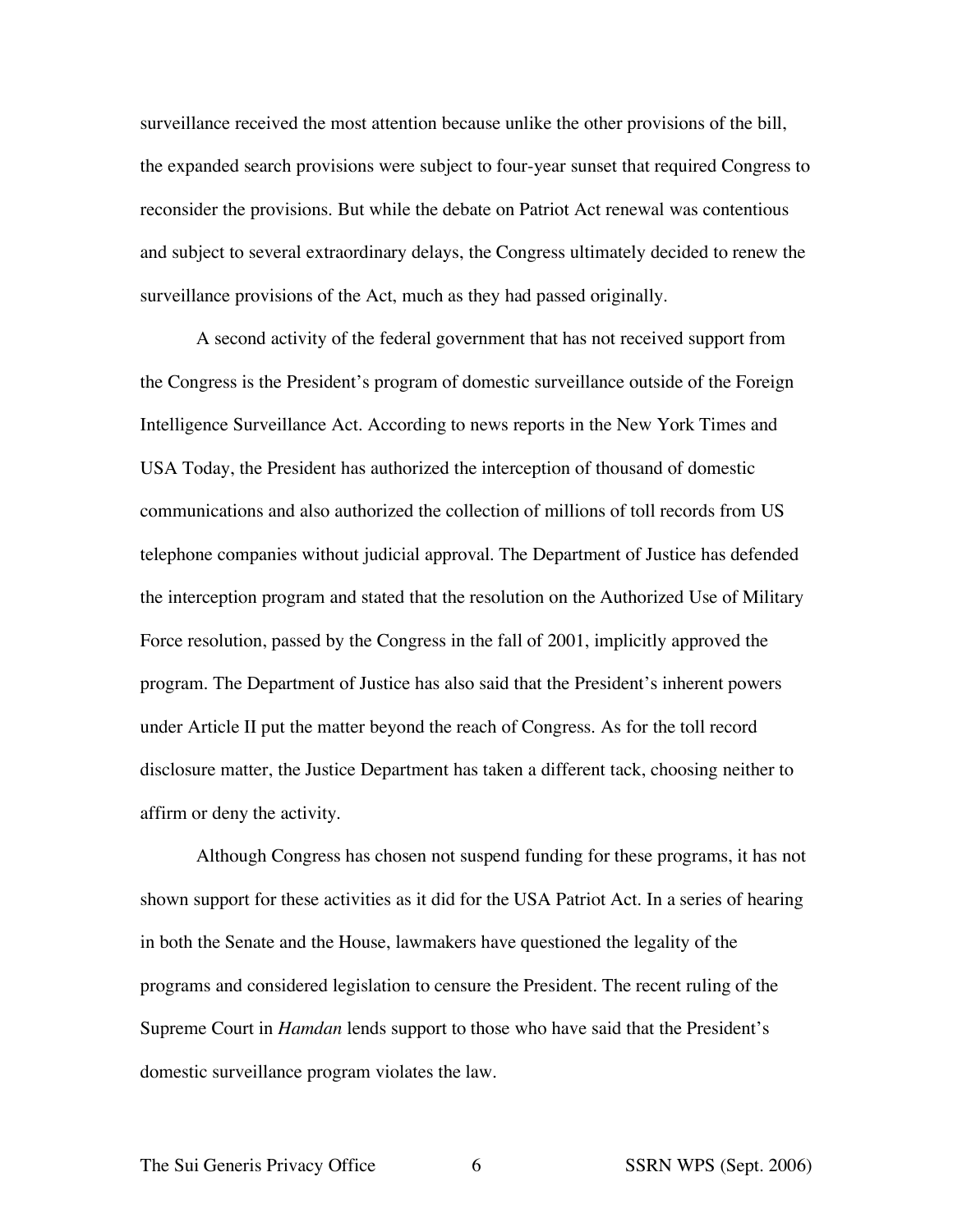Another major area of expanded surveillance is the US-VISIT program.

Established originally to promote border security and to identify terrorists who may be seeking to enter the United States, the program administered by the Department of Homeland Security is rapidly evolving into the hub of identification, linking, profiling, and assessing technologies that span the federal government. Public scrutiny of US-VISIT has largely been left to those outside of the United States because the American citizens and travelers are still not the primary target for the data system. But the program is expanding. Citizens of visa waiver countries are now subject to US-VISIT, and lawful permanent residents ("green card holders") will also now be required to provide a complete ten-print to the Department of Homeland Security. A the Department has made clear that the long-term goal is to police the "virtual border," the prospects for increased identification and surveillance within the United States are self-evident.

The ongoing expansion of US-VISIT begins to suggest the privacy challenges that federal agencies will face in the next several years.

#### *C. Surveillance Programs Emerging*

There are a series of programs being pursued by the federal government that have not yet attracted the attention of the programs described above. Typically they involve advanced uses of new technology for monitoring, surveillance, and identification. Some of the programs target populations that have diminished rights under U.S. law, such as immigrants and green card holders. Other programs take advantage of widespread adoption of new systems of public surveillance, such as video cameras that are placed in public spaces in linked together through closed networks that enable ongoing observation by the police.

The Sui Generis Privacy Office 7 SSRN WPS (Sept. 2006)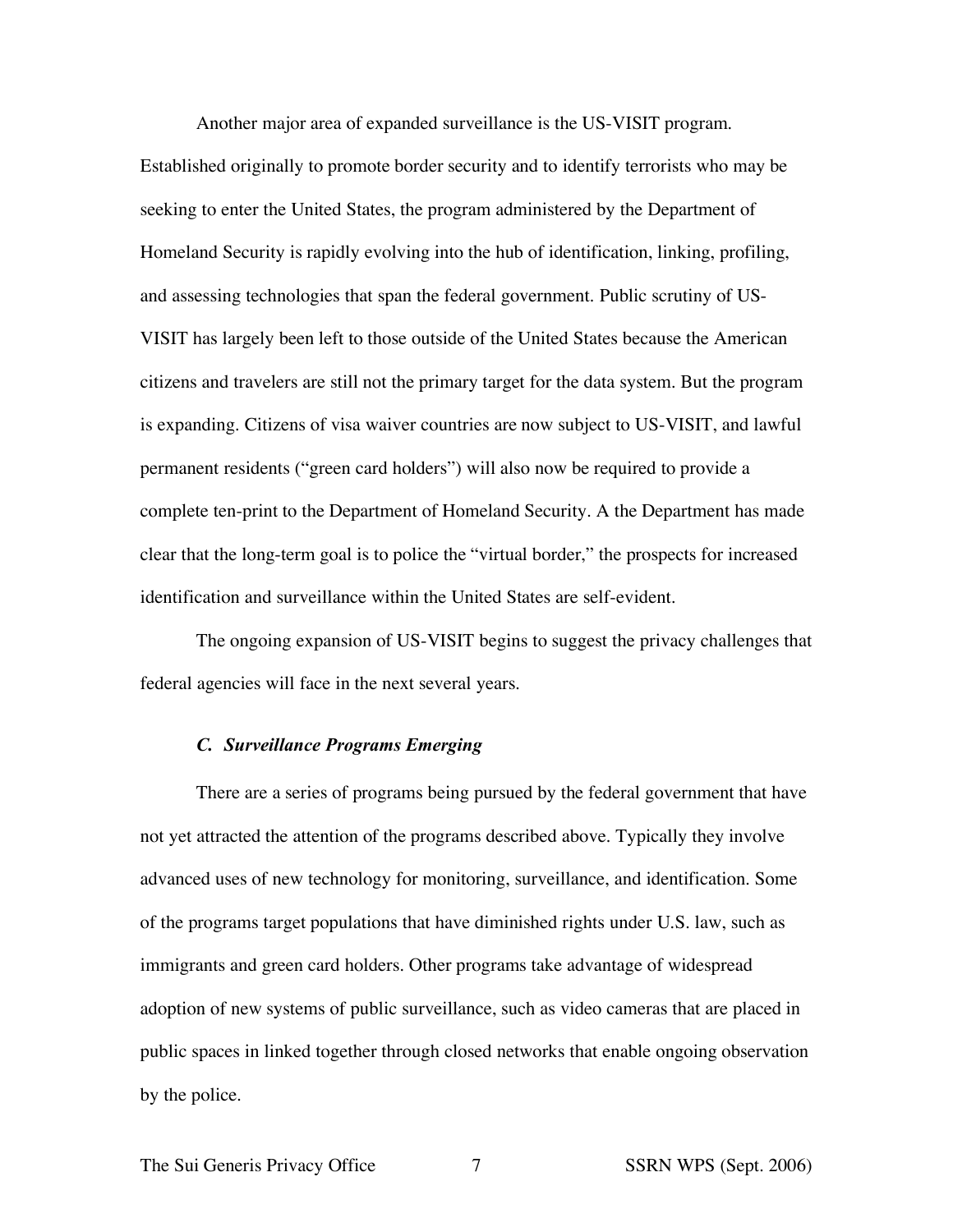Perhaps the most sweeping new technology that will impact the civil liberties ands privacy rights of Americans is the emergence of biometric identification. Although the public generally believes these new requirements will fall on visitors and immigrants to the United States, the reality is that over the next several years, virtually every form of identification an American carries could undergo a significant change. Social Security cards could become machine-readable, enabling employees to quickly determine whether an individual is eligible to work in the United States, and perhaps also tapping into databases of background information on prospective employees. The state drivers license may become machine-readable and also include a unique biometric identifier that could reduce the incidence of identity theft, but also magnify problems when identity theft occurs. Various forms of employee identification in both the government and the private sector will enable real-time tracking through the use of RFID chips that provide locational information.<sup>10</sup>

The problem of identification may soon leave the physical construct of an identity document if RFID chips are implanted in humans and become the basis for authentication in a networked environment. Such proposals are already being developed for the elderly, children, and those in the criminal justice system. One company has recently proposed the routine RFID tagging of visitors to the United States.

While it may be too ambitious to imagine that any privacy agency could assess the full scope of these various proposals and make appropriate recommendations, it is not unreasonable to expect a reasonably comprehensive assessment as to their application with a particular agency by asking for Privacy Impact Assessments in each instance. The

 $10$  [Example]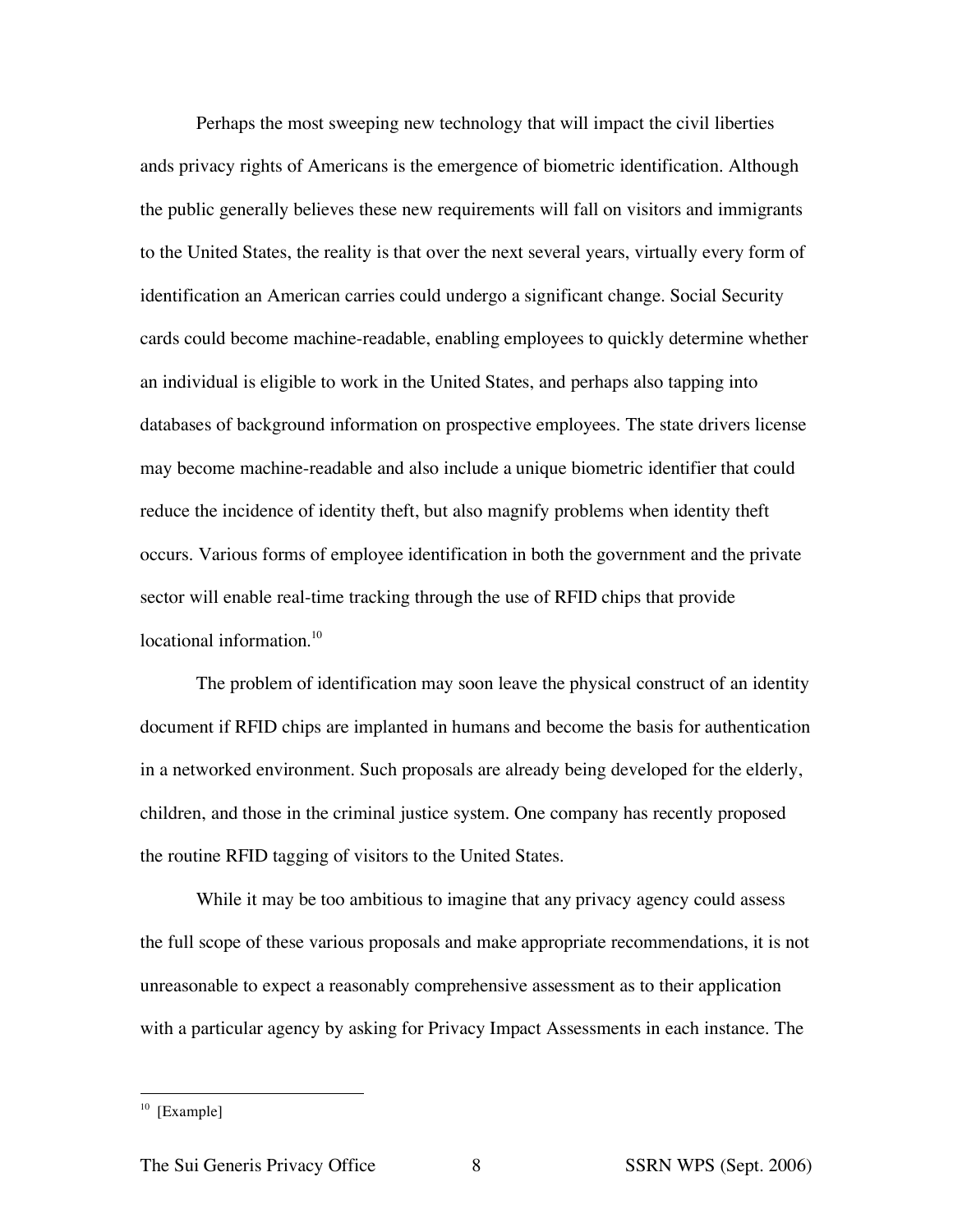next sections of this article considered how well three different privacy officers are up to this task.

# **III.Early Experiments with the Sui Generis Privacy Office: The Computer Systems Security and Privacy Advisory Board**

Before turning the privacy offices created after 9-11, it would be helpful to look at one of the early *sui generis* privacy agencies. The Computer System Security and Privacy Advisory Board was established by the Computer Security Act of 1987.<sup>11</sup> As originally conceived, the duties of the CSSPAB were:

"(1) to identify emerging managerial, technical, administrative, and physical safeguard issues relative to computer systems security and privacy;

"(2) to advise the Bureau of Standards and the Secretary of Commerce on security and privacy issues pertaining to Federal computer systems; and "(3) to report its findings to the Secretary of Commerce, the Director of the Office of Management and Budget, the Director of the National Security Agency, and the appropriate Committees of the Congress.

The role of the CSSPAB was placed within the Department of Commerce; its role was clearly advisory and it lacked many of the authorities that would be found in an independent commission or a privacy agency. Nonetheless it managed to play a significant role in one of the key civil liberties and national security debates that emerged

 $11$  Pub. L. No. 100-235.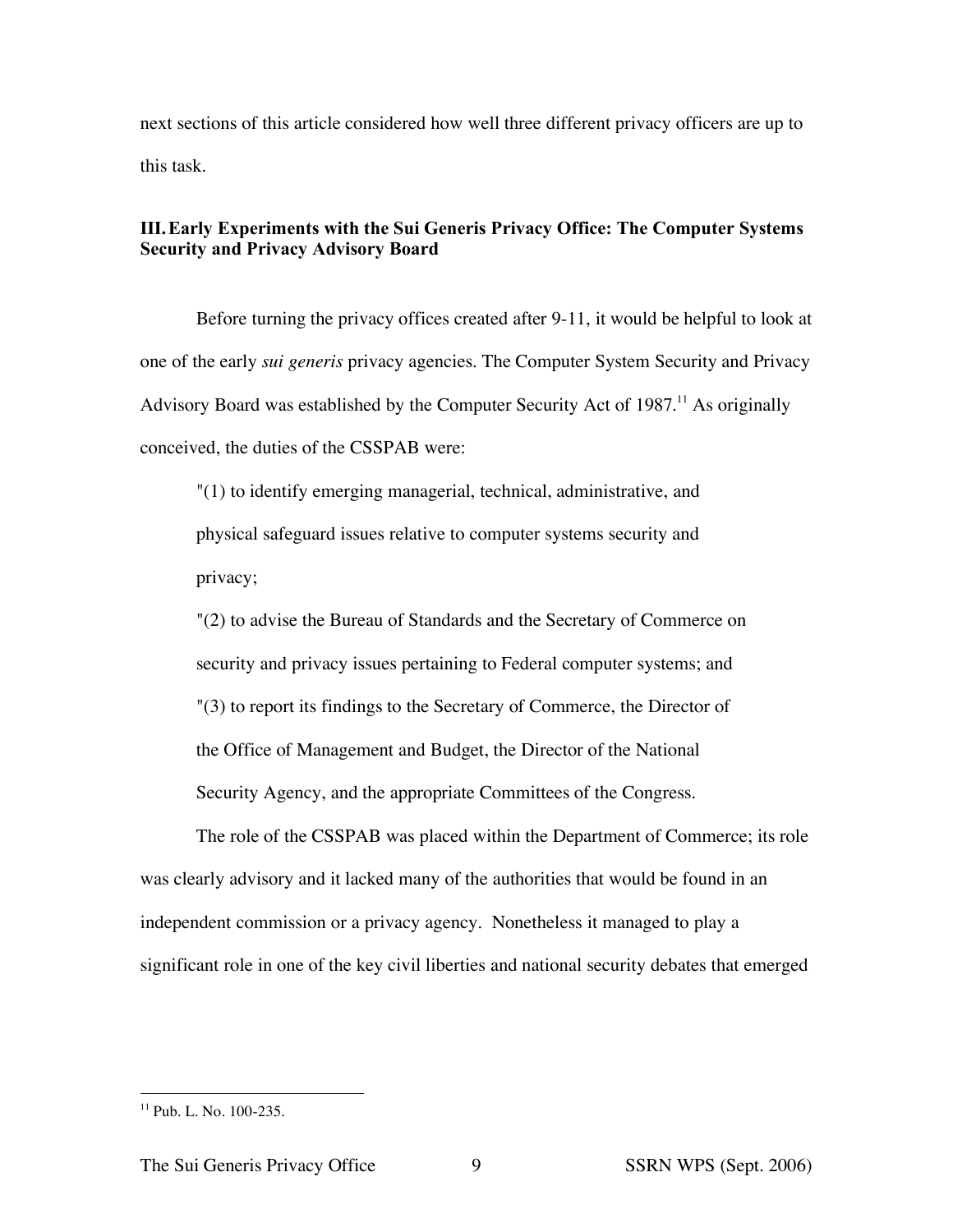in the federal government during the 1990s and that was whether the federal government should regulate encryption, a critical technique for computer security.<sup>12</sup>

In the February of 1994, the federal government announced a plan to mandate the use of "key escrow encryption," which would have required the use of a computer security standard that would have required those who encoded communications to make available to the federal government copies of their private keys so that their communications could be later decoded. [FN] The proposal provoked a firestorm of controversy and was eventually withdrawn. [FN]

This article will not review the history of the Clipper chip debate, but it is appropriate to note the significant role that the Privacy Advisory Board, established by the Computer Security Act, played in the public debate associated with the proposal. Following a series of briefing with government officials, technical experts, industry leaders, and representatives of civil liberties organizations, the Advisory Board concluded that the technical proposal was deeply flawed. On June 1, 1994, the Advisory Board passed a resolution that warned, "The Government's continued adherence to the Clipper/Capstone key escrow approach risks a costly and ineffective system which will not achieve its objectives." [FN] The CSSPAB resolution gave rise to a significant study by the National Academy of Sciences that described in considerable detail the risks of the key escrow proposal.

How was a federal privacy office able to respond effectively to a government proposal that had high-level support in the national security community? There were at least four factors. First, the Advisory Board was established by statute and had the

<sup>&</sup>lt;sup>12</sup> See, e.g., National Research Council, CRYPTOGRAPHY'S ROLE IN SECURING THE INFORMATION SOCIETY (National Academy Press 1996).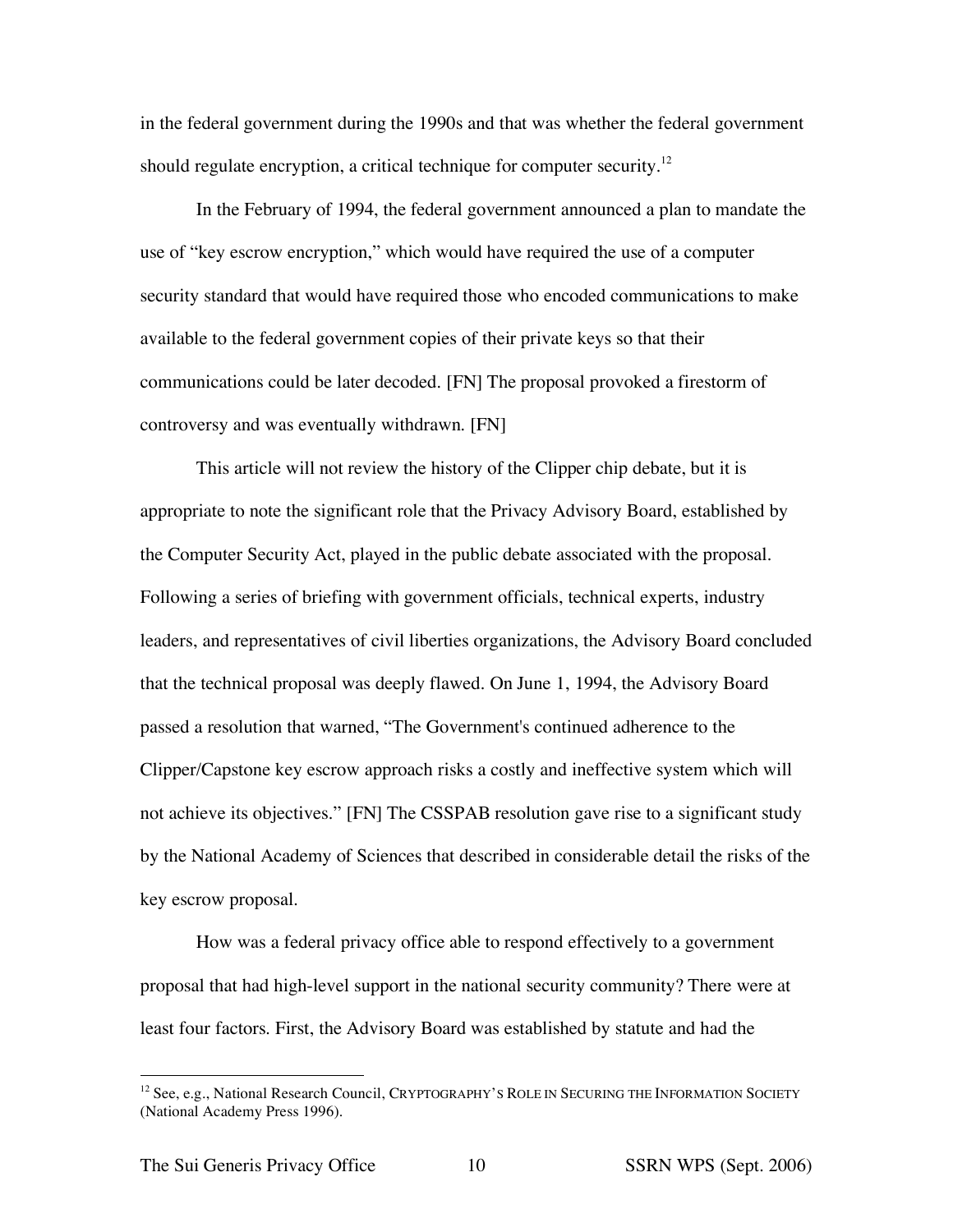authority to undertake inquiries into emerging privacy and security issues and to issue reports and resolutions. The question of security standards for the federal government properly fell before the Advisory Board and its authorizing legislation made clear that recommendations and assessments would be expected.

Second, the Advisory Board had distinguished representation from the government, the private sector, and the technical community. The composition of the Board, which was set out in statute, helped ensure that various stakeholders were represented in the decisionmaking of the office and also that members were selected because of their technical qualifications. On matters involving the assessment of technology-based proposals, decisionmakers were somewhat more willing to defer to the views of the advisory board.

Third, the board actively sought input from the public, through both formal and informal channels, and sought to channel the information it received into its work. Public forums were routinely held, public comment was sought, and briefings with officials from other agencies were arranged. The board acted on the information it received through the issuance of letters and statements directed to key government decisionmakers on matters that fell within the board's purview.

Fourth, the board was able to maintain independence. It was expected to advise the Secretary of Commerce, the Director of the NSA and the OMB, and Congressional Committees, but it was not subject to provide political direction or expected to align with a political program. Because its mission was based on the evaluation of scientific and technical proposals, it's credibility was largely tied to the assessment of technology experts.

The Sui Generis Privacy Office 11 SSRN WPS (Sept. 2006)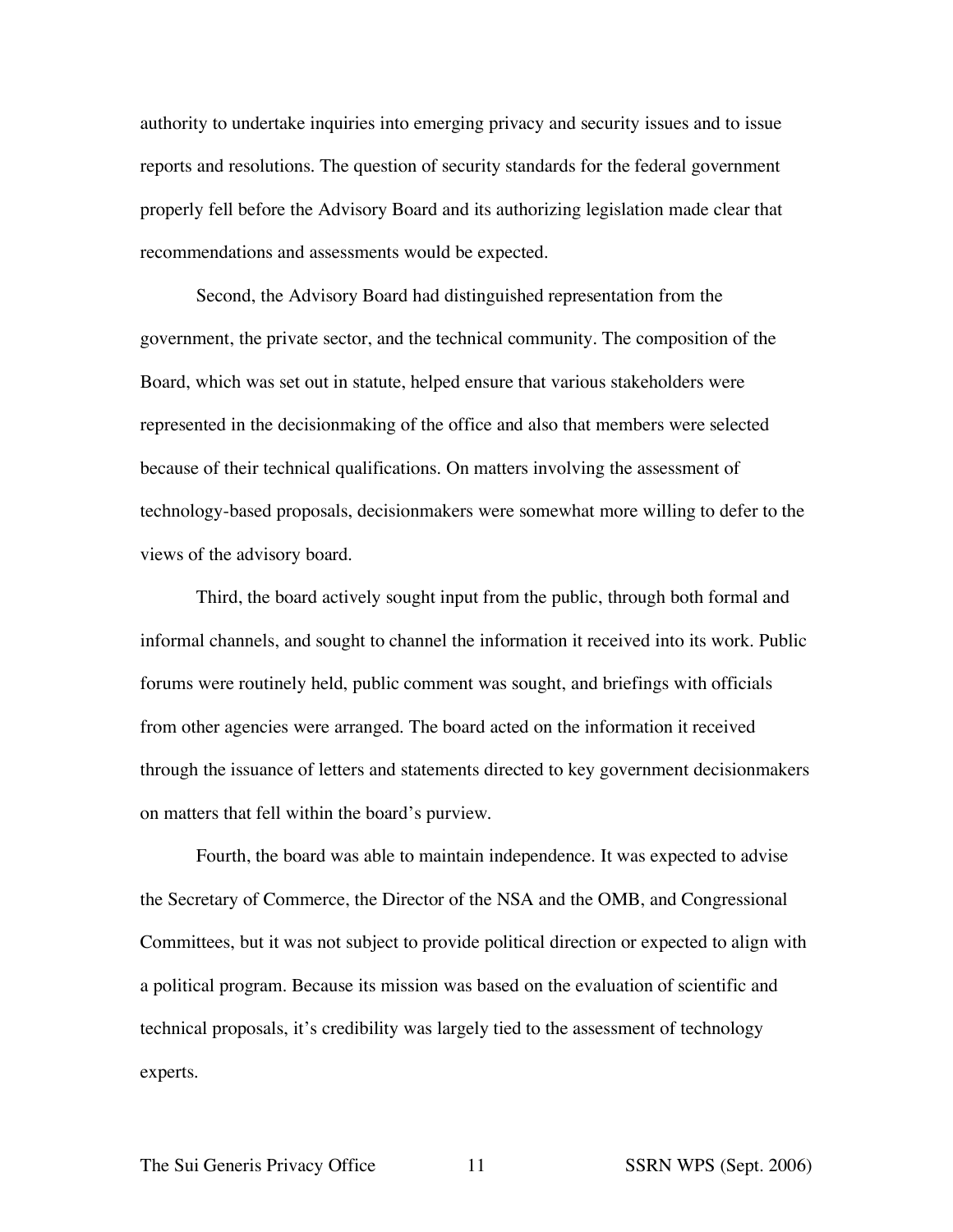In evaluating the privacy offices that were established after 9-11, it is worth considering how they compare with the Computer Systems Security and Privacy Advisory Board and whether they would have the ability to reach similar decisions on the proposals under their purview as was the CSSPAB with respect to the Clipper proposal.

## **IV.The Office of the Chief Privacy officer of the Department of Homeland Security**

"First, we will balance our homeland security requirements with citizens' privacy."

– National Strategy for Homeland Security<sup>13</sup>

# *A. Establishment of the Office*

Although the Executive Office of Homeland Security established by President Bush in 2001 included no mention of individual privacy or a privacy office,<sup>14</sup> the earliest versions of the House bill creating the Department of Homeland Security ("DHS") included provisions for the creation of a Chief Privacy Officer ("CPO") within the Department.<sup>15</sup> The Homeland Security Act of 2002, § 222, gave the Secretary of DHS the responsibility to "appoint a senior official in the Department to assume primary responsibility for privacy policy."16 No confirmation is necessary; the CPO serves in the Office of the DHS Secretary. The responsibilities of the CPO include:

- 1. assuring that the use of technologies sustain, and do not erode, privacy protections relating to the use, collection, and disclosure of personal information;
- 2. assuring that personal information contained in Privacy Act systems of records is handled in full compliance with fair information practices as set out in the Privacy Act of 1974;

<sup>&</sup>lt;sup>13</sup> OFFICE OF HOMELAND SECURITY, NATIONAL STRATEGY FOR HOMELAND SECURITY (2002) available at http://www.dhs.gov/interweb/assetlibrary/nat\_strat\_hls.pdf.

 $14$  Exec. Order No. 13,228 (2001) available at

http://www.dhs.gov/dhspublic/display?theme=13&content=5282.

<sup>15</sup> H.R. 5005, 107th Cong. (2002) (enacted Pub. L. 107-296).

<sup>16</sup> 6 U.S.C. § 142.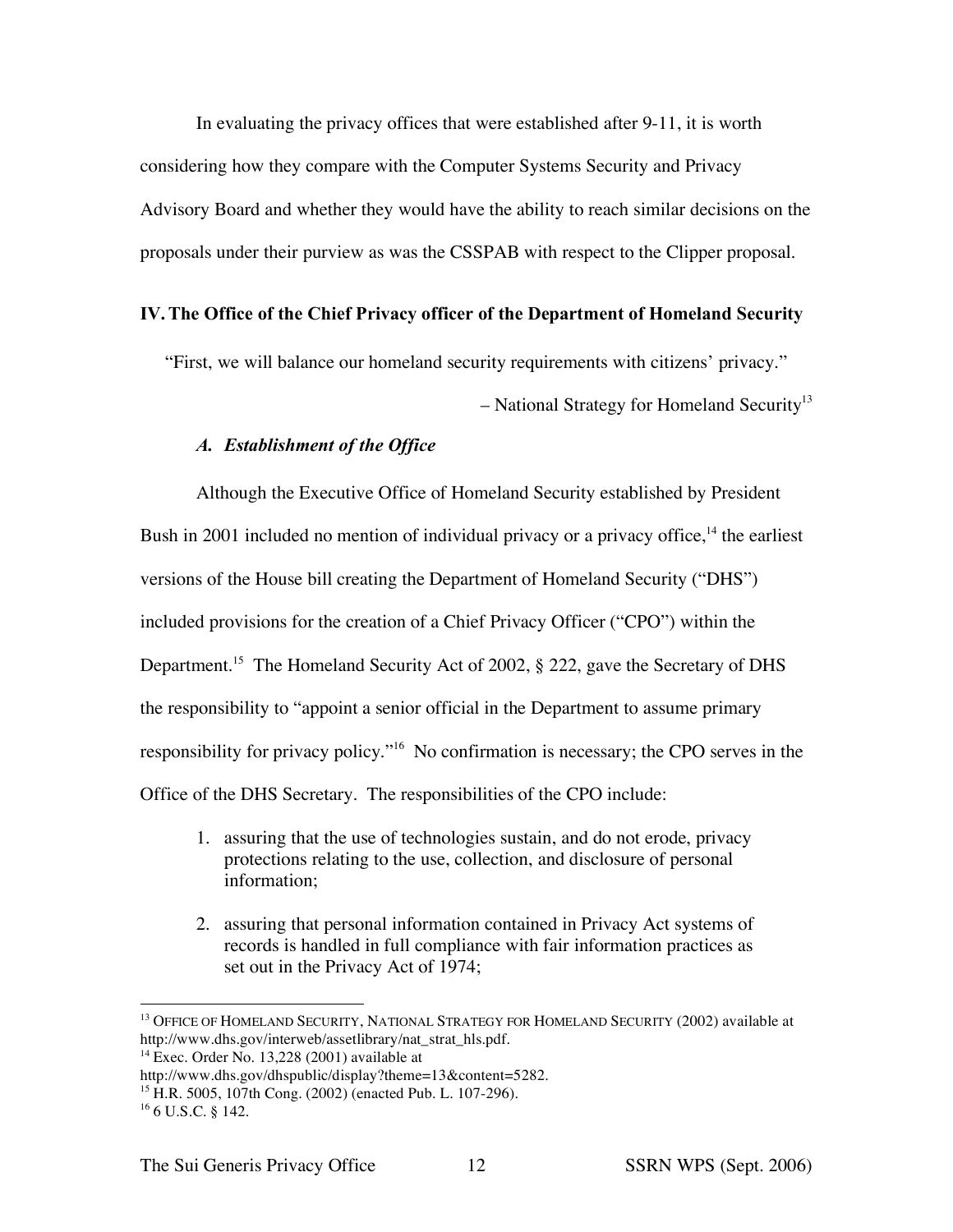- 3. evaluating legislative and regulatory proposals involving collection, use, and disclosure of personal information by the Federal Government;
- 4. conducting a privacy impact assessment of proposed rules of the Department or that of the Department on the privacy of personal information, including the type of personal information collected and the number of people affected; and
- 5. preparing a report to Congress on an annual basis on activities of the Department that affect privacy, including complaints of privacy violations, implementation of the Privacy Act of 1974, internal controls, and other matters.<sup>17</sup>

In addition, the Secretary has created the DHS Data Privacy and Integrity

Advisory Committee ("DPIAC") to advise the Secretary and the CPO on "programmatic, policy, operational, administrative, and technological issues relevant to DHS that affect individual privacy, data integrity and data interoperability and other privacy related issues."<sup>18</sup> The Secretary has also delegated Freedom of Information Act ("FOIA") implementation oversight for DHS to the Privacy Office.<sup>19</sup> This additional responsibility for FOIA compliance was assigned to the Privacy Office in recognition of the close connection between privacy and disclosure laws.

The mission of the DHS Privacy Office is to "minimize the impact on the individual's privacy, particularly the individual's personal information and dignity, while

 <sup>17</sup> *Id*.

<sup>&</sup>lt;sup>18</sup> Department of Homeland Security Organization, Department Structure, Privacy Office - DHS Data Privacy and Integrity Advisory Committee,

http://www.dhs.gov/dhspublic/interapp/editorial/editorial 0512.xml (last visited July 25, 2006).

 $19$  Department of Homeland Security Organization, Department Structure, The Privacy Office of the U.S. Department of Homeland Security, http://www.dhs.gov/dhspublic/interapp/editorial/editorial\_0338.xml (last visited July 25, 2006).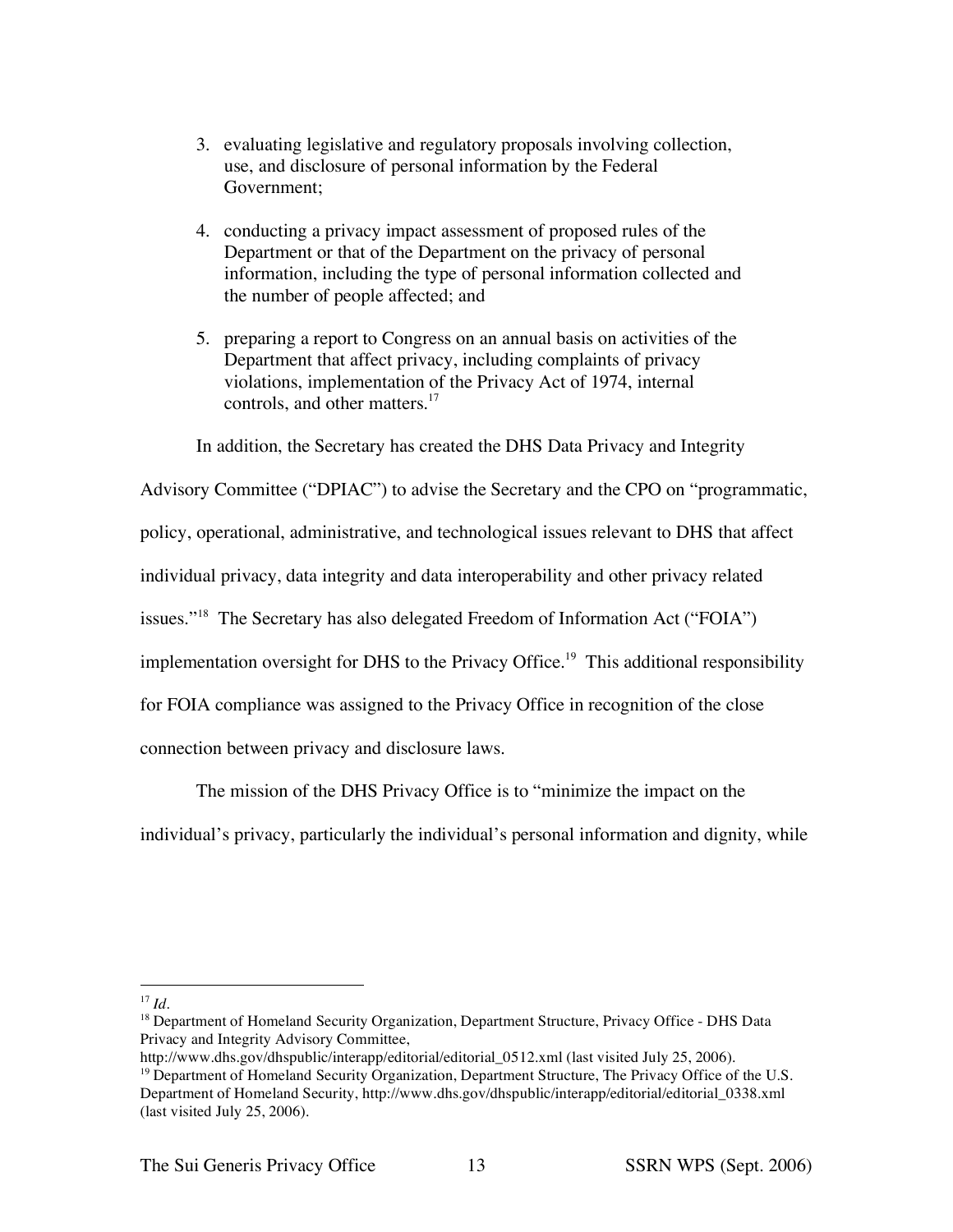achieving the mission of the Department of Homeland Security."<sup>20</sup> The Privacy Office seeks to achieve its mission through:

- A. internal education and outreach efforts to imbue a culture of privacy and a respect for fair information principles across the department;
- B. constant communication with individuals impacted by DHS programs to improve our understanding of DHS's impact, and, where necessary, modify DHS activities—through formal notice, constructive policy discussions, and complaint resolution mechanisms; and
- C. encouraging and demanding at all times an adherence to the letter and the spirit of laws promoting privacy, including the Privacy Act of 1974 and the E-Government Act of 2002, as well as widely accepted concepts of fair information principles and practices.<sup>21</sup>

Since the establishment of the office of Chief Privacy Office, three individuals

have served. Secretary of Homeland Security Tom Ridge named Nuala O'Connor Kelley

on April 16, 2003. Ms. O'Connor Kelly had previously served as legal counsel for

DoubleClick Inc and then as Chief Privacy Office at the Department of Commerce.

O'Connor served until September 2005 when she left to take a job as head of privacy

issues for General Electric.<sup>22</sup>

Following O'Connor-Kelley's departure, Maureen Cooney, Chief of Staff and Director of International Privacy Policy with the Privacy Office, was named acting Chief Privacy Officer. Previously, Ms. Cooney served as Legal Advisor for International Consumer Protection at the U.S. Federal Trade Commission. In that capacity, she also served as a principal liaison for the FTC to the European Commission and Article 29

<sup>&</sup>lt;sup>20</sup> Department of Homeland Security Organization, Department Structure, Privacy Office - About the Privacy Office, http://www.dhs.gov/dhspublic/interapp/editorial/editorial 0510.xml (last visited July 25, 2006).

 $^{21}$  *Id.* 

<sup>&</sup>lt;sup>22</sup> Sara Kehaulani Goo and Spencer S. Hsu, "First Privacy Officer Calls 'Experiment' a Success," Wash. Post. Sept. 25, 2006, at A21, available at http://www.washingtonpost.com/wpdyn/content/article/2005/09/28/AR2005092802173.html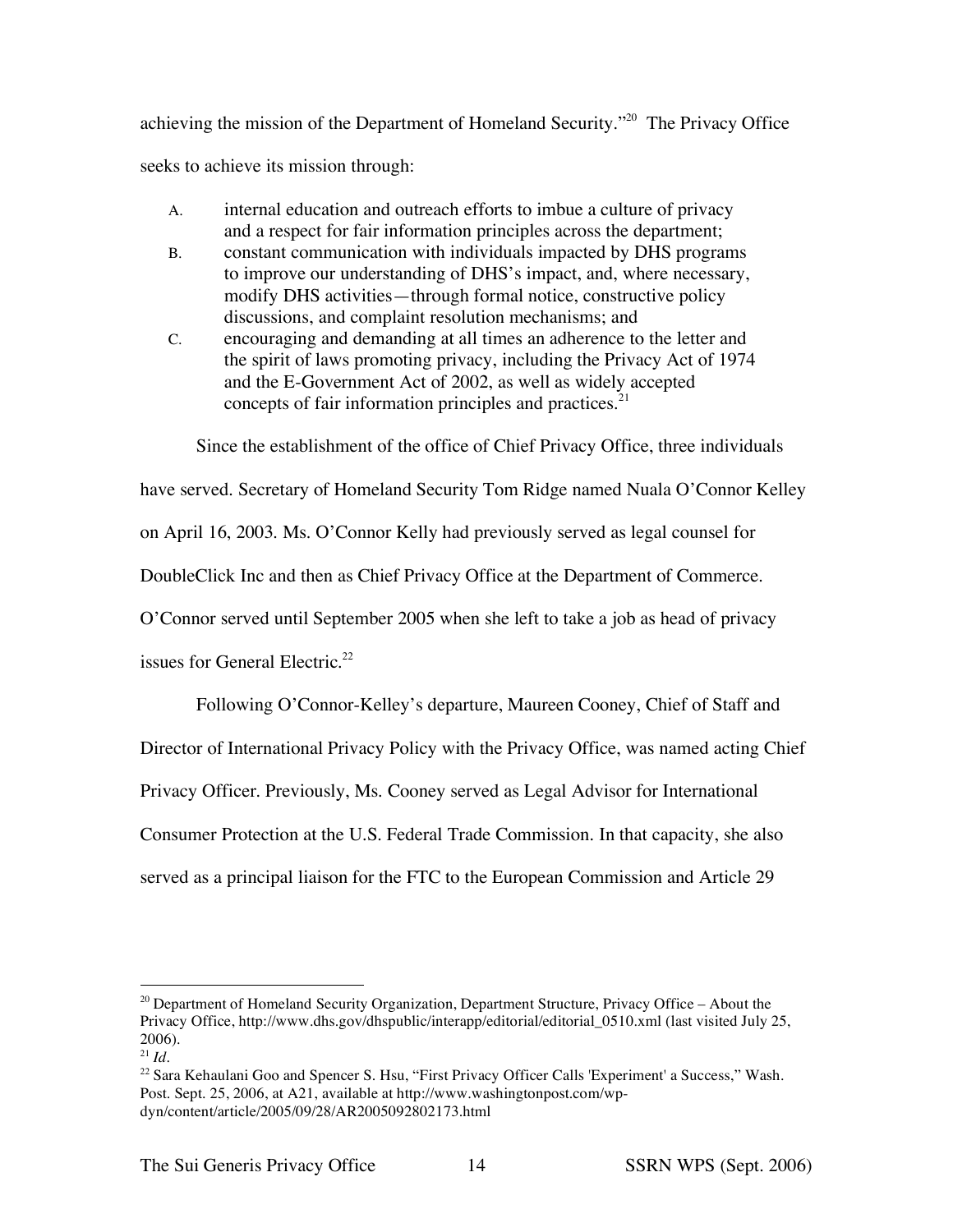Working Party on privacy issues, including implementation of the U.S-EU Safe Harbor Framework.

On July 26, 2006, DHS Secretary Michael Chertoff named Hugo Teufel, the Department's Associate General Counsel, Chief Privacy Office.<sup>23</sup> Unlike his predecessors, Mr. Teufeul had no apparent qualifications for the position. Teufel previously served as Deputy Solicitor General for the State of Colorado under Attorney General Gale Norton.<sup>24</sup> When Norton was named by President Bush as Secretary of the Interior Department, Teufel followed her to Washington and became an Associate Solicitor at the Department.<sup>25</sup>

The nomination of Teufel to the position sparked some protest.<sup>26</sup> While at the Interior Department, Teufel advised officials in the 2004 dismissal of Teresa Chambers from her position as chief of the U.S. Park Police. Chambers was fired after she complained publicly that she needed more officers and funding, and she was not been granted whistleblower protections. <sup>27</sup> Teufel published *Expanded Use of Nondisclosure Agreements, an Administrative Solution to National Security Leaks* in the Administrative Law Journal in  $1990.<sup>28</sup>$ 

# *B. Activities to Date*

<sup>&</sup>lt;sup>23</sup> Office of the Press Secretary, Department of Homeland Security, "Statement by Homeland Security Secretary Michael Chertoff on the Appointment of the Chief Privacy Officer," (July 21, 2006), http://www.dhs.gov/dhspublic/display?content=5752

<sup>24</sup> Anne Broache, *Homeland Security Hires New Privacy Chief*, CNET NEWS.COM, July 21, 2006, available at http://news.com.com/Homeland+Security+hires+new+privacy+chief/2100-7348\_3-6097208.html. <sup>25</sup> *Id*.

<sup>26</sup> *See, e.g.*, David Lazarus, *Privacy Czar Lacks Experience*, SAN FRANCISCO CHRONICLE, July 26, 2006, at C1.

<sup>27</sup> *Homeland Security Taps Teufel as Privacy Chief*, THE WASHINGTON POST, July 22, 2006, available at http://www.washingtonpost.com/wp-dyn/content/article/2006/07/21/AR2006072101427.html. <sup>28</sup> FindLaw, *supra*.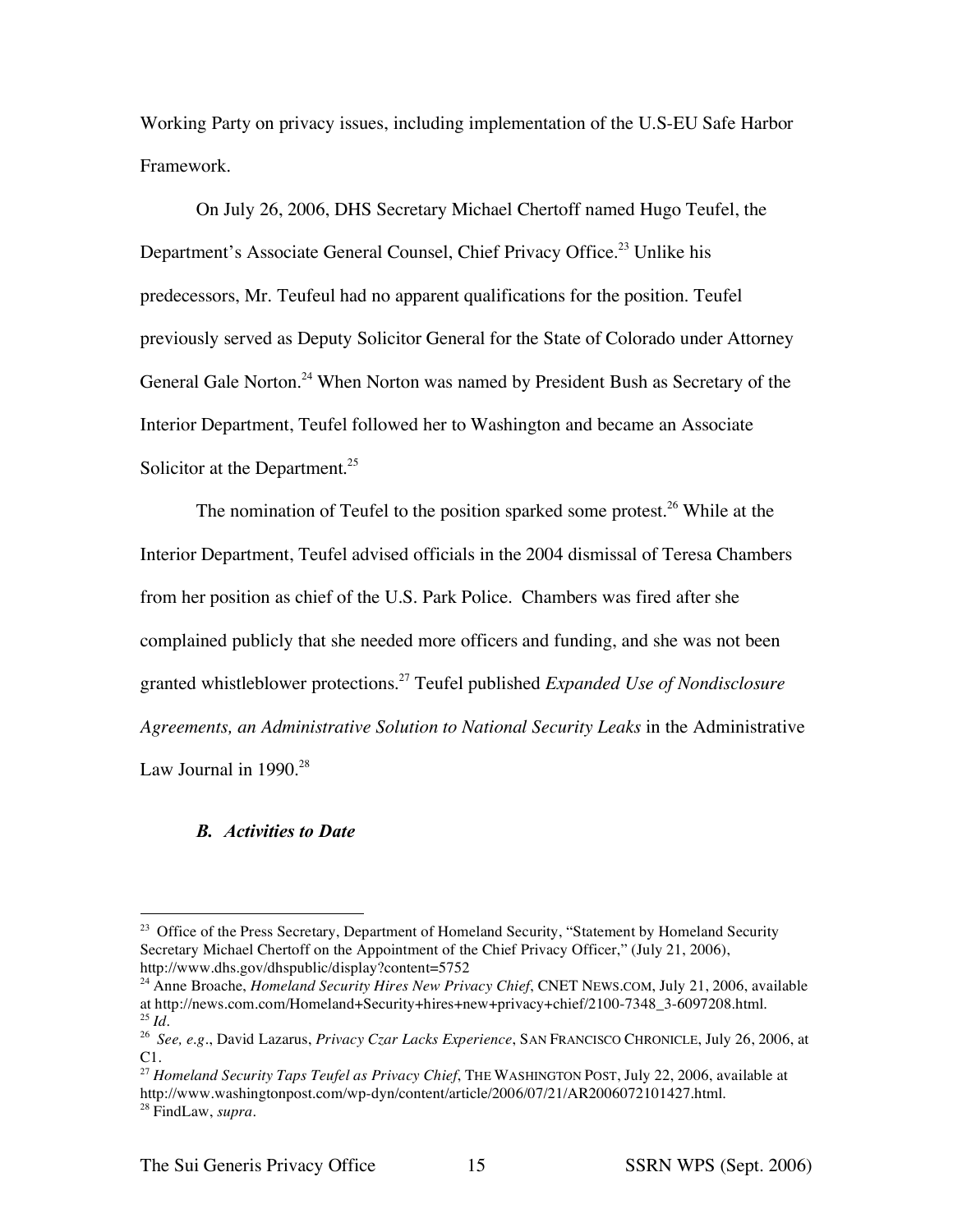In testimony to a House subcommittee, Acting CPO Maureen Cooney summarized the efforts of the Privacy Office as "operationalizing privacy."<sup>29</sup> The Privacy Office achieves this by ensuring that the activities of DHS are fully compliant with statutory privacy laws through impact assessments, compliance reviews, and education programs.<sup>30</sup> The primary oversight mechanism of the Privacy Office is the Privacy Impact Assessment ("PIA").<sup>31</sup> The E-Government Act of 2002 requires a PIA whenever DHS procures new information technology systems or substantially modifies existing systems.<sup>32</sup> In addition, DHS has implemented  $\S 222$  of the Homeland Security Act to require a PIA for all DHS systems, including national security systems, if they contain personal information.<sup>33</sup> The Privacy Office has required that every PIA must address at least two issues: (1) the risks and effects of collecting, maintaining and disseminating information in identifiable form in an electronic information system; and (2) the protections and alternative processes for handling information to mitigate potential privacy risks.<sup>34</sup> PIAs have been written for systems ranging from the Secure Flight air passenger pre-screening program to the visitor registration and tracking program used at the headquarters of the Transportation Security Administration.<sup>35</sup> The PIAs allow standardized evaluation of privacy issues so that problems can be identified.<sup>36</sup>

<sup>&</sup>lt;sup>29</sup> Hearing before the Subcomm. on Commercial and Administrative Law on the Judiciary, 109th Cong. (2006) (statement of Maureen Cooney, Acting Chief Privacy Officer), available at http://www.dhs.gov/dhspublic/interapp/testimony/testimony\_0051.xml.

 $30 \, \tilde{I}$ *d*.

 $31$  Joint Hearing before the Subcomm. on Commercial and Administrative Law and Subcomm. on the Constitution on the Judiciary, 109<sup>th</sup> Cong. (2006) (statement of Maureen Cooney, Acting Chief Privacy Officer), available at http://www.dhs.gov/dhspublic/interapp/testimony/testimony 0047.xml. <sup>32</sup> 44 U.S.C. § 3501.

<sup>&</sup>lt;sup>33</sup> Joint Hearing, *supra* (statement of Maureen Cooney, Acting Chief Privacy Officer).

<sup>34</sup> *Id*.

<sup>&</sup>lt;sup>35</sup> Department of Homeland Security Organization, Department Structure, Privacy Office - Privacy Impact Assessments (PIA), http://www.dhs.gov/dhspublic/interapp/editorial/editorial\_0511.xml (last visited July 25, 2006).

<sup>&</sup>lt;sup>36</sup> Hearing, *supra* (statement of Maureen Cooney, Acting Chief Privacy Officer).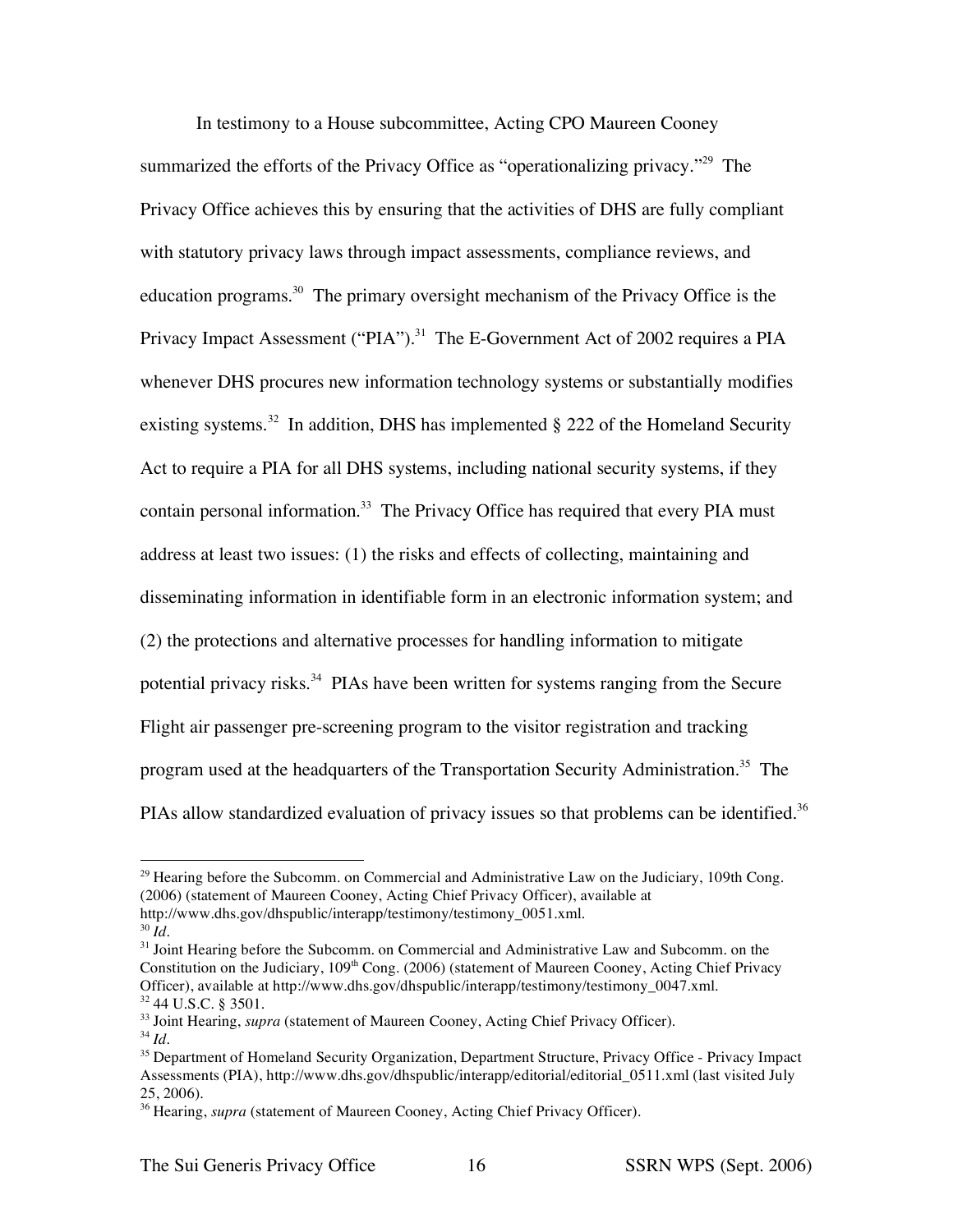As an example, the United States Visitor and Immigrant Status Indicator Technology ("US-VISIT") Program PIA shows that identifying information is collected on visitors to the United States. It contains a list of information collected and the purposes for that collection.<sup>37</sup> It also notes that, while DHS does not engage in data mining, agencies with which information is shared may data mine.<sup>38</sup> It also contains the length of time for which records are retained, $3<sup>9</sup>$  the entities with whom information is shared, $40$  and the rights of individuals to decline to provide, to access, and to correct information.41 This information is reported by the agency in a standard form and posted online for anyone to review.

The Privacy Office also trains all new DHS employees on fair information practices. The training is intended not only to acclimate employees to the PIA mechanism but also to increase awareness and sensitivity to privacy issues.<sup>42</sup> In addition to the basic training, the Privacy Office holds regular workshops to give deeper training on specific issues such as government use of commercial data.<sup>43</sup> The workshops are open to the public.

Since 2003, the Privacy Office has been responsible for responding to FOIA requests for the Department of Homeland Security. As detailed in the 2005 annual report to the Attorney General, the Office responded to 126,126 FOIA requests in 2005, with

<sup>41</sup> *Id*. at 11-15.

<sup>&</sup>lt;sup>37</sup> U.S. DEPARTMENT OF HOMELAND SECURITY, PRIVACY IMPACT ASSESSMENT FOR THE UNITED STATES VISITOR AND IMMIGRANT STATUS INDICATOR TECHNOLOGY (US-VISIT) PROGRAM 3-4 (2005), available at http://www.dhs.gov/interweb/assetlibrary/privacy\_pia\_usvisit\_update\_12-22-2005.pdf.

 $38 \dot{Id}$ . at 7.

<sup>39</sup> *Id*. at 7-8.

<sup>40</sup> *Id*. at 8-11.

<sup>42</sup> Joint Hearing, *supra* (statement of Maureen Cooney, Acting Chief Privacy Officer).

<sup>&</sup>lt;sup>43</sup> Department of Homeland Security Organization, Department Structure, Privacy Office - Privacy Workshops, http://www.dhs.gov/dhspublic/interapp/editorial/editorial\_0830.xml (last visited July 25, 2006).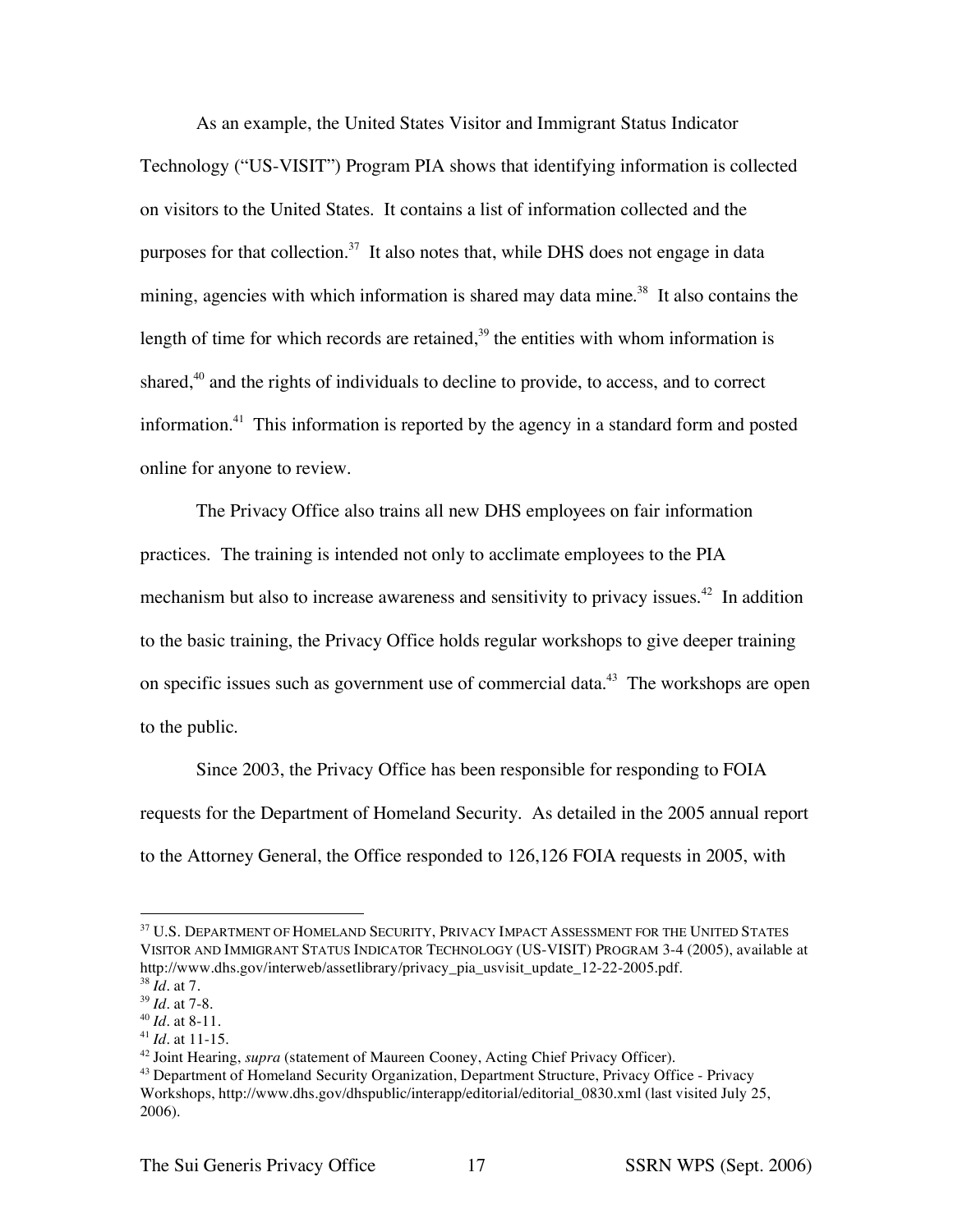163,016 requests coming in during that year.<sup>44</sup> In comparison, the Office responded to 152,027 of 168,882 requests in 2004<sup>45</sup> and 160,902 of 161,117 in 2003.<sup>46</sup> Each year the number of requests has increased around 5%, while the number of expedited requests has increased dramatically. At the same time, staffing levels have remained virtually unchanged.

In April 2004, the Privacy Office announced the establishment of the DPIAC, a

committee that would be made up of members of the private sector with expertise in

privacy, to advise the DHS Secretary and CPO. The Data Privacy and Integrity Advisory

Committee (DPIAC) was chartered under the authority of Federal Advisory Committee

Act to provide an external and expert perspective to the Secretary and Chief Privacy

Officer. <sup>47</sup> The Privacy Office explained that:

The Committee will advise the Secretary of the Department of Homeland Security (DHS) and the Chief Privacy Office on programmatic, policy, operational, administrative, and technological issues within DHS that affect individual privacy, as well as data integrity and data interoperability and other privacy related issues.<sup>48</sup>

In February 2005, the Department of Homeland Security announced the

appointments to the Data Privacy and Integrity Advisory Committee.<sup>49</sup> According to the

Department, more than 129 applications were received. The Chief privacy officer stated

 <sup>44</sup> U.S. DEPARTMENT OF HOMELAND SECURITY, PRIVACY OFFICE, <sup>2005</sup> ANNUAL FREEDOM OF INFORMATION ACT REPORT TO THE ATTORNEY GENERAL OF THE UNITED STATES 11 (2005), available at http://www.dhs.gov/dhspublic/interweb/assetlibrary/privacy\_rpt\_foia\_2005.pdf.

<sup>45</sup> U.S. DEPARTMENT OF HOMELAND SECURITY, PRIVACY OFFICE, 2004 ANNUAL FREEDOM OF INFORMATION ACT REPORT TO THE ATTORNEY GENERAL OF THE UNITED STATES 8 (2004), available at http://www.dhs.gov/dhspublic/interweb/assetlibrary/privacy\_rpt\_foia\_2004.pdf.

<sup>46</sup> U.S. DEPARTMENT OF HOMELAND SECURITY, FREEDOM OF INFORMATION ACT ANNUAL REPORT FOR FISCAL YEAR 2003 6 (2003), available at

http://www.dhs.gov/dhspublic/interweb/assetlibrary/privacy\_rpt\_foia\_2003.pdf. <sup>47</sup> Department of Homeland Security, (Apr. 9, 2006), available at

http://www.dhs.gov/interweb/assetlibrary/privacy\_advcom\_notice.pdf

 $\overline{h}$ <sup>48</sup>

<sup>&</sup>lt;sup>49</sup> "Department of Homeland Security, "Department of Homeland Security Announces Appointments to Data Privacy and Integrity Advisory Committee," (Feb. 23, 2006), available at http://www.dhs.gov/dhspublic/interapp/press\_release/press\_release\_0625.xml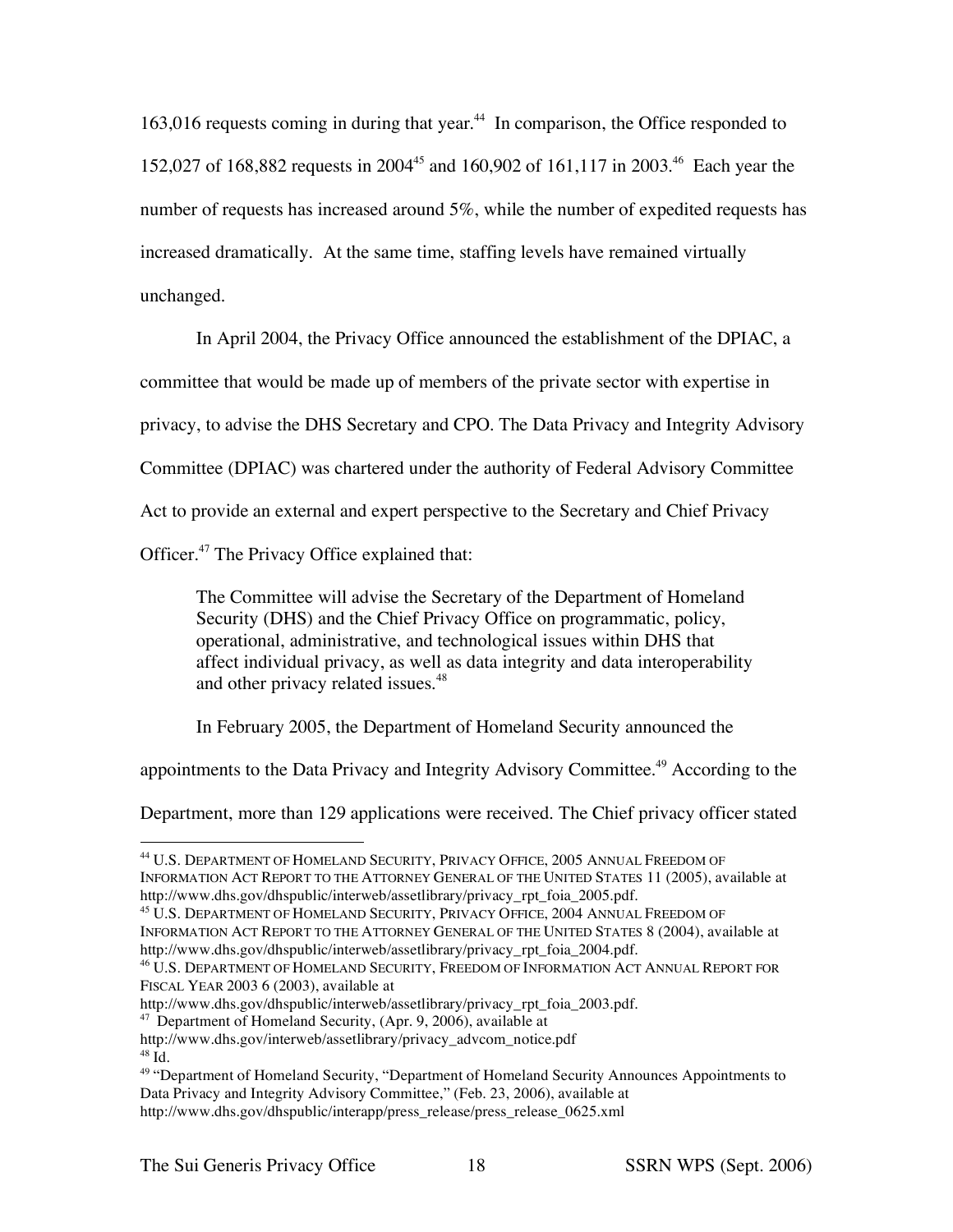that, "The diversity of experience and perspectives represented by this Committee will play an important role in advancing the national discourse on privacy and homeland security."<sup>50</sup> The first meeting of the DPIAC was held in Washington, DC on April 6, 2005.

In May of 2006 DPIAC published a highly publicized report criticizing the use of RFID for identifying people, following many of the comments submitted by  $EPIC$ .<sup>51</sup> Specifically, it addressed the e-passport system developed by the State Department as well as the REAL ID Act implementations being developed by DHS.<sup>52</sup> In general, the report found that the risks to privacy and security of RFID were significant enough to render any possible benefits inconsequential.<sup>53</sup> DPIAC has also issued reports on Secure Flight and on government use of commercial data, as well as developing a general framework for analyzing privacy issues.<sup>54</sup>

## *C. Assessment*

1. Assuring that the use of technologies sustain and do not erode privacy protections

The Privacy Office's work to date has been to evaluate privacy issues without correcting them. As described above, one of the tasks on which the Privacy Office spends most of its time is the creation of Privacy Impact Assessments. These PIAs are crafted to bring attention to privacy problems. The assumption in the development of this

 <sup>50</sup> Id.

<sup>51</sup> See DHS EMERGING APPLICATIONS AND TECHNOLOGY SUBCOMMITTEE, THE USE OF RFID FOR HUMAN IDENTIFICATION (2006), available at

http://www.dhs.gov/interweb/assetlibrary/privacy\_advcom\_rpt\_rfid\_draft.pdf; EPIC Comments to Data Privacy and Integrity Advisory Committee, http://www.epic.org/privacy/us-visit/comm120605.pdf (last visited July 26, 2006).

<sup>52</sup> *Id*.

<sup>53</sup> *See Id*.

<sup>54</sup> DHS Data Privacy and Integrity Advisory Committee website, *supra*.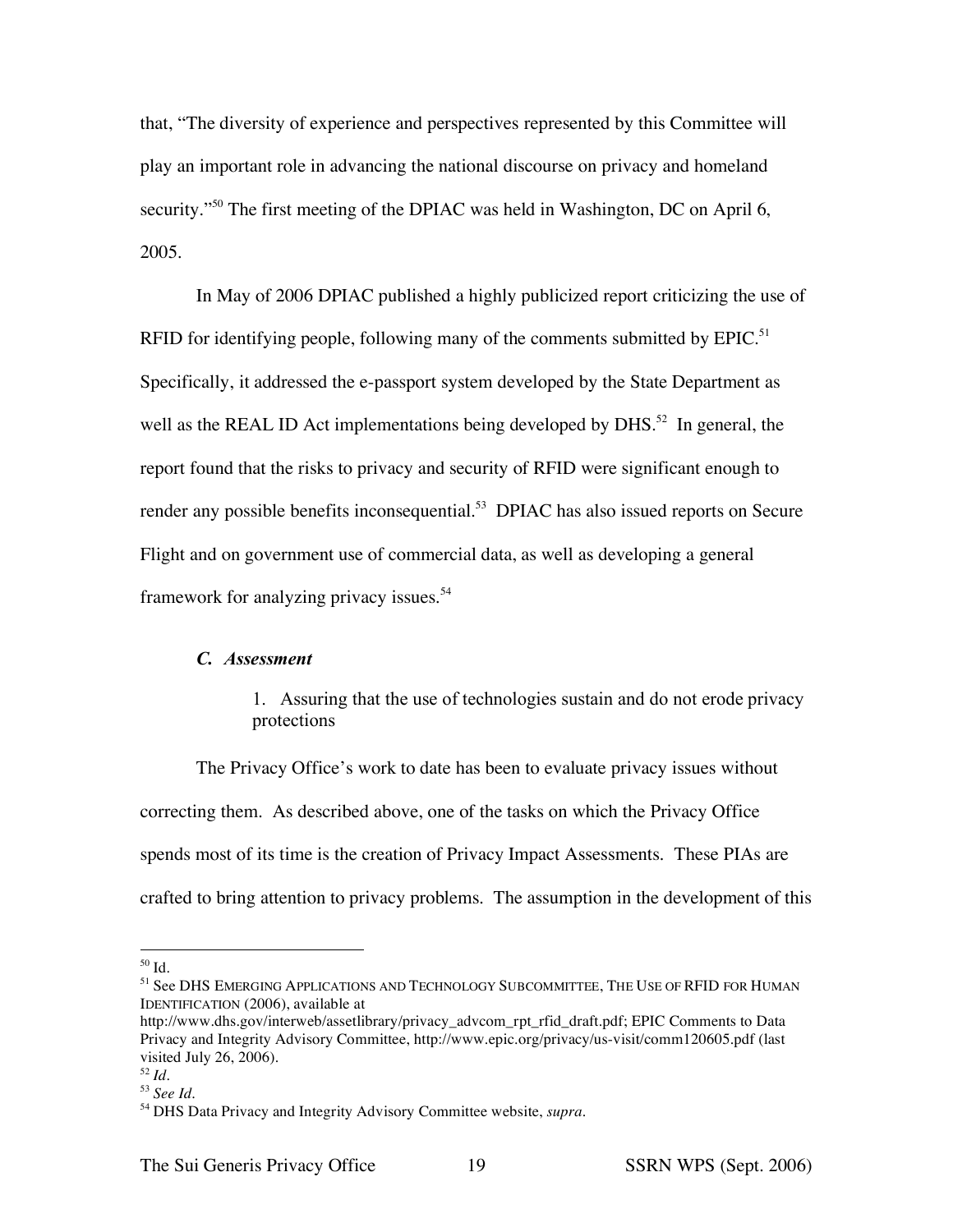system may have been that the agency or responsible party would want to correct privacy problems without outside influence, but publicly available PIAs show that privacy problems are left unresolved.

A key example of an unresolved privacy problem is the possibility of data mining the information collected in the United States Visitor and Immigrant Status Indicator Technology ("US-VISIT") Program. The PIA for that program states, "US-VISIT does not currently have plans to implement data mining technology within the direct program environment. However, US-VISIT shares biographic and biometric information with DHS components, and other federal agencies that make use of data mining for the purposes of both investigative and intelligence gathering purposes."55 Not only does the PIA ignore the potential for data mining by other agencies, it also allows for future data mining within the US-VISIT program (possibly without a new PIA). This issue is left unresolved, and the only effect of the PIA requirement is that the privacy issue is public.

Similarly, the Privacy Office has programs to train all incoming employees as well as ongoing workshops on privacy issues. These programs undoubtedly increase awareness of privacy issues within the agency, but it is not clear whether the training actually results in better privacy protections for the data subjects; it may be that privacy protections are eroded under revised agency standards that might allow, for example, exemptions to Privacy Act obligations that would be otherwise enforced.

Finally, the Data Privacy and Integrity Advisory Committee ("DPIAC") also increases the information available about privacy by providing advise to the Privacy Office and the Department as a whole. Unfortunately, the agency can choose to ignore

 <sup>55</sup> PRIVACY IMPACT ASSESSMENT FOR US-VISIT PROGRAM, *supra*, at 7.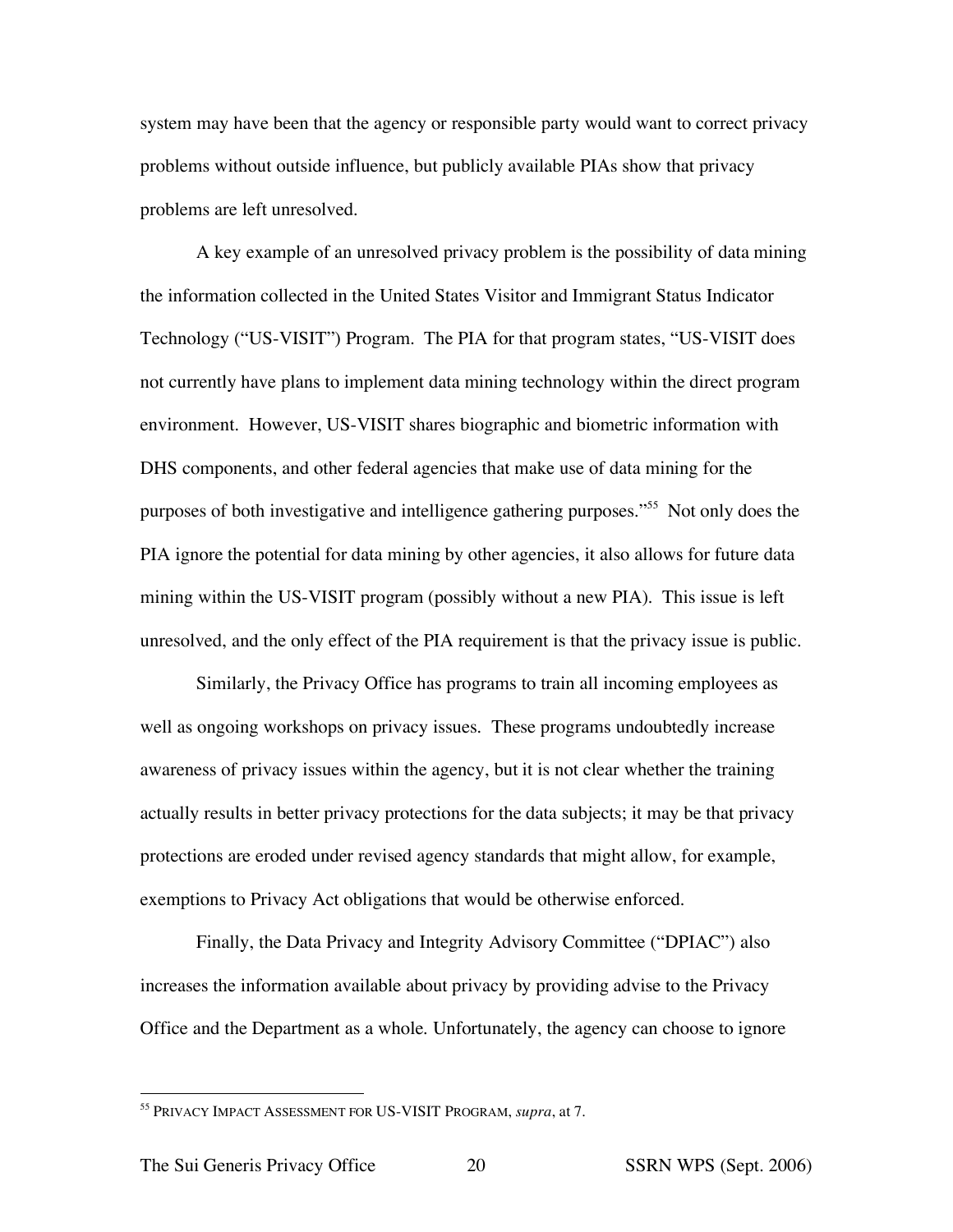this valuable input. Employees may be aware of issues and problems, but there is no real incentive to solve them.

#### 2. Assuring compliance with the Privacy Act of 1974

The Privacy Impact Assessments discussed above are designed to comply with the reporting requirements of the Privacy Act.<sup>56</sup> In the form, the responsible party must disclose the details of the system including what kinds of information are collected, the reasons for their collection, the intended uses of the information as well as the length of time the information is retained, with whom the information might be shared, and the data subject's rights. The information on the PIA is essential to protecting privacy and required by the Privacy Act of 1974.

Fair Information Practices as set out in the Privacy Act, however, require not only that people be aware of Privacy Act systems but that they be able to access and correct information. The PIA includes information about a data subject's ability to access and correct information, but the Privacy Office does not have the authority to compel compliance with these requirements; under the Privacy Act, only an individual injured by an agency violation may bring a suit against the agency.

 <sup>56</sup> The Privacy Impact Assessments required under the EGovernment Act of <sup>2002</sup> and the Homeland Security Act of 2002. Section 208 of the E-Government Act of 2002 requires all Federal government agencies to conduct Privacy Impact Assessments (PIA) for all new or substantially changed technology that collects, maintains, or disseminates personally identifiable information. The Chief Privacy Officer of the Department of Homeland Security is required by Section 222 of the Homeland Security Act to ensure that the technology used by the Department sustains privacy protections. The Privacy Impact Assessment is one mechanism through which the Chief Privacy Officer fulfills this statutory mandate. Privacy Impact Assessments seek to "Minimize intrusiveness into the lives of individuals; Maximize fairness in institutional decisions made about individuals; and Provide individuals with legitimate, enforceable expectations of confidentiality." See generally, Department of Homeland Security, Privacy Impact Assessment Guidance 2006, available at

http://www.dhs.gov/interweb/assetlibrary/privacy\_pia\_guidance\_march\_v5.pdf.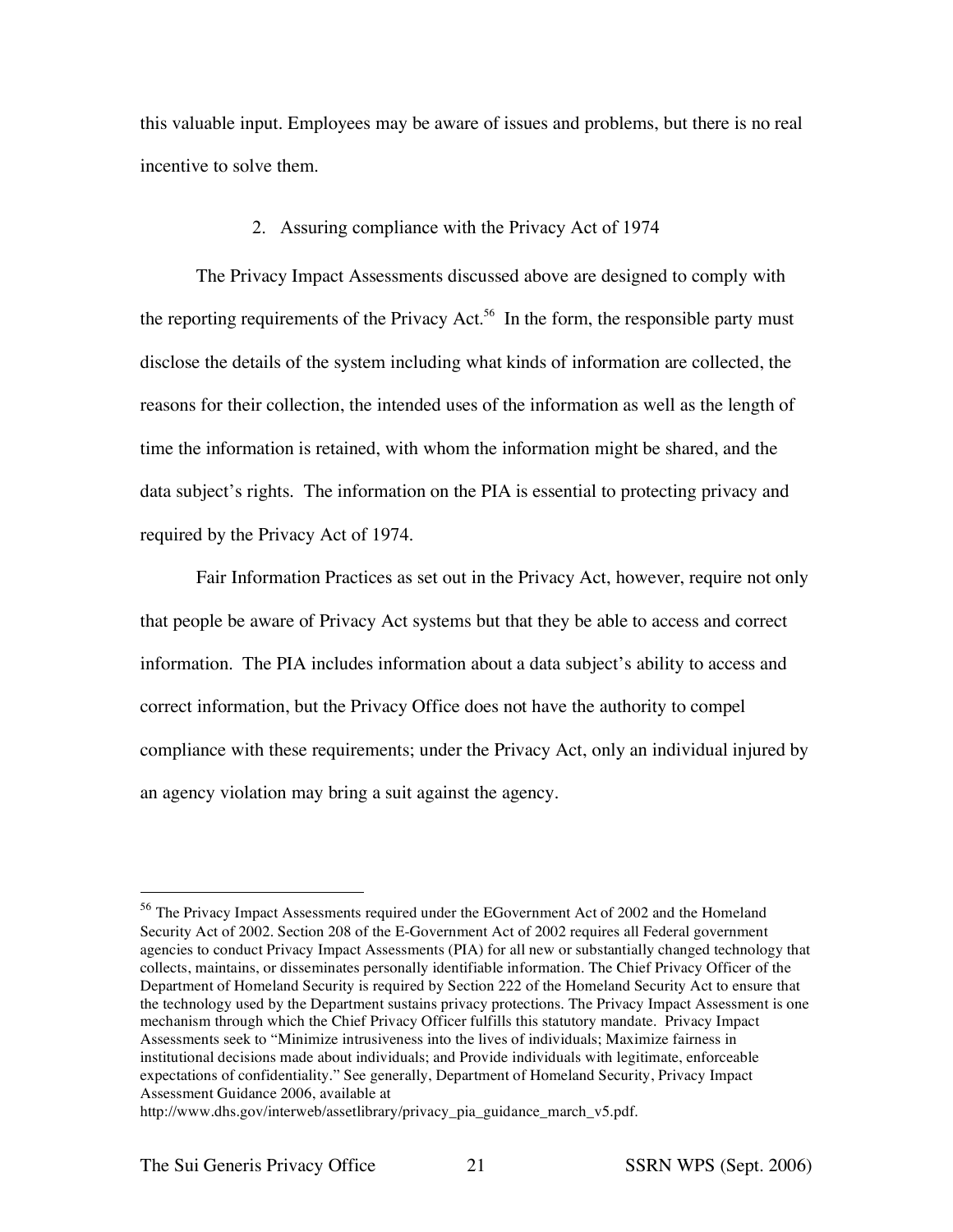On June 15, 2005, the Privacy Office announced that it was investigating whether the Transportation Security Administration ("TSA") violated the Privacy Act during the test phase of its Secure Flight program.<sup>57</sup> Days later TSA admitted in a Federal Register notice that it had collected and maintained detailed commercial data about thousands of travelers in violation of an order issued in November 2004 stating it would not do so.<sup>58</sup> The notice said that the agency continued to store commercial data a contractor purchased, combined with information from airlines, and turned over to the agency on CD-ROMs during the testing of Secure Flight. The Privacy Act notification procedure is intended to ensure that the records collection practices of the federal agencies comply with the Act. The Privacy Office has a responsibility to review Privacy Act notices that will be published in the Federal Register and to ensure that the notification is accurate and reflects the agency's actual practices, particularly where a program is under scrutiny because it might create new privacy risks. The failure of the Privacy Office to address this violation at an earlier state of the testing process is clear neglect of statutory responsibilities and raises questions about the reliability of Privacy Act notices published by the Department of Homeland Security.

> 3. Evaluating legislative and regulatory proposals involving personal information

<sup>58</sup> The Federal Register notices stated, "TSA is amending the scope of the system of records notice and the PIA to clarify and describe with greater particularity the categories of records and categories of individuals covered by the Secure Flight Test Records system. The category of records include PNRs enhanced with certain elements of commercial data that were provided to TSA for purposes of testing the Secure Flight program and include commercial data purchased and held by a TSA contractor, EagleForce Associates, Inc. (EagleForce), for purposes of the commercial data test." Transportation Security Administration, 70 Fed. Reg. 36,320 (June 22, 2005), available at http://frwebgate4.access.gpo.gov/cgi-

bin/waisgate.cgi?WAISdocID=9417424498+30+0+0&WAISaction=retrieve and http://www.epic.org/privacy/airtravel/sf\_sorn\_pia\_062205.pdf.

 $57$  EPIC Secure Flight Information Page, http://www.epic.org/privacy/airtravel/secureflight.html (last visited July 26, 2006).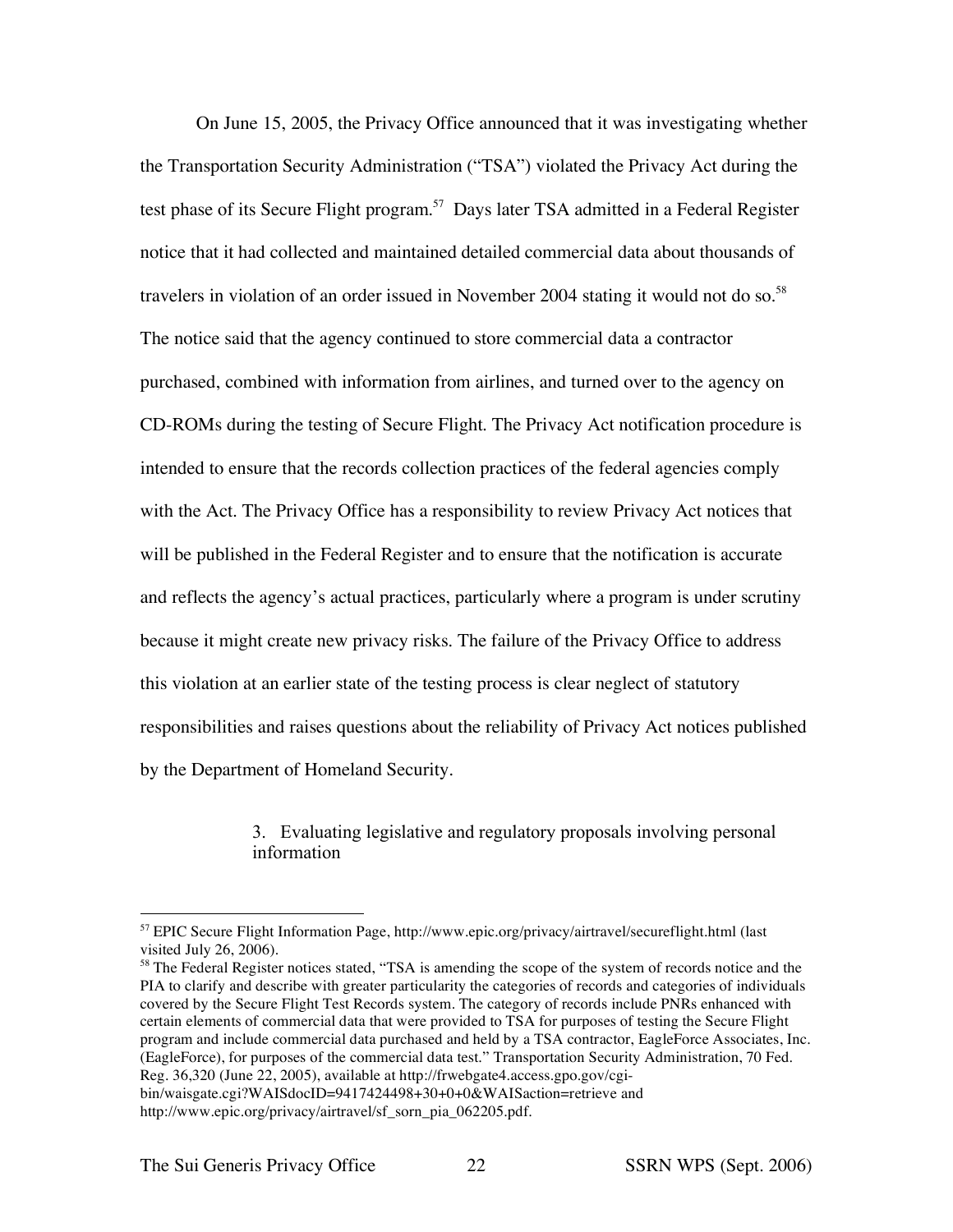In cooperation with the Data Privacy and Integrity Advisory Committee ("DPIAC"), the Privacy Office evaluates and reports on proposals. As discussed above, DPIAC has released reports on the use of RFID for human identification and other issues. These reports are publicly available and can be considered by policymakers.

The DPIAC was established on April 9, 2004, and a charter setting out the scope and objectives of the committee was filed on April 26, 2004.<sup>59</sup> The Committee operates under the Federal Advisory Committee Act, which establishes certain obligation for public notice, transparency, and decisionmaking. Initial appointments to the Committee were made on February 23, 2005. Committee members serve staggered terms of two, three, and four years. In announcing the establishment of the Data Privacy and Integrity Advisory Committee, the Chief Privacy Officer said, "meetings will be held on a quarterly basis and will rotate from Washington, DC to forums in other parts of the United States." Four public meetings were held in 2005, two have been held in 2006, and two more are scheduled for the remainder of the year. Although the meetings have been generally well attended and involved the participation of government officials, privacy experts, and technologists, it is unclear at this point what specifically has resulted from the public meetings. For example, at a meeting of the DPIAC in Washington, DC in September 2006, the question of the status of the Passenger Name Record arrangement was raised. This was a significant question, as the European Court of Justice had recently annulled the agreement between the United States and the European Union, negotiated by the Department of Homeland Security that permitted the transfer of personal information on European air travelers to the United States. When the chair of the Advisory

 <sup>59</sup> http://www.dhs.gov/interweb/assetlibrary/privacy\_advcom\_ctr\_rev.pdf.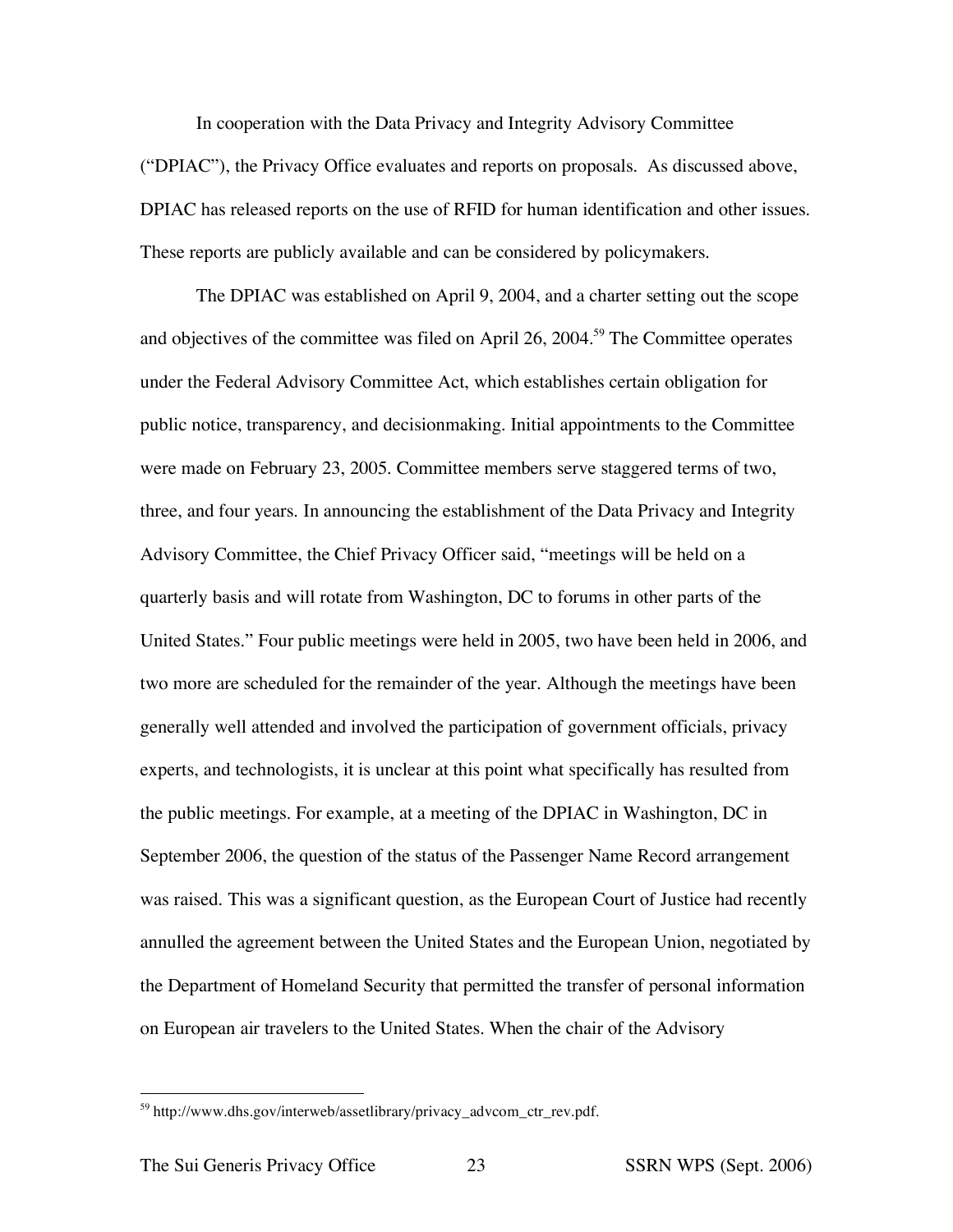Committee asked the Deputy Secretary about the status of agreement, the Deputy Secretary assured the committee that it would not "turn to dust." There was no indication that the Committee played any role in the original formulation of the agreement or in the subsequent negotiation.

## 4. Conducting Privacy Impact Assessments

As discussed above, the Privacy Office assists in the completion of Privacy

Impact Assessments for any new or substantially revised program. These PIAs include consideration of the type of information collected and its use. The Privacy Office not only trains incoming employees on the PIA process but also holds regular workshops whose topics include PIAs.

The framework developed by the DPIAC may also help with the assessment of new systems. According to the DPIAC, the Framework for Privacy Analysis of Programs:

sets forth a recommended framework for analyzing programs, technologies, and applications in light of their effects on privacy and related interests. It is intended as guidance for the Data Privacy and Integrity Advisory Committee (the Committee) to the U.S. Department of Homeland Security (DHS) It may also be useful to the DHS Privacy Office, other DHS components, and other governmental entities that are seeking to reconcile personal data-intensive programs and activities with important social and human values.

This 5-part framework is similar to the multi-step analysis done of security systems and provides a systematic way of evaluating not only the privacy risks of a given system but also the efficacy of the system in achieving its intended purpose. The analysis considers the scope of the system, the legal basis of the system, the efficacy of the system, and the effect of the system on privacy interests, and it finally pulls the other data together to help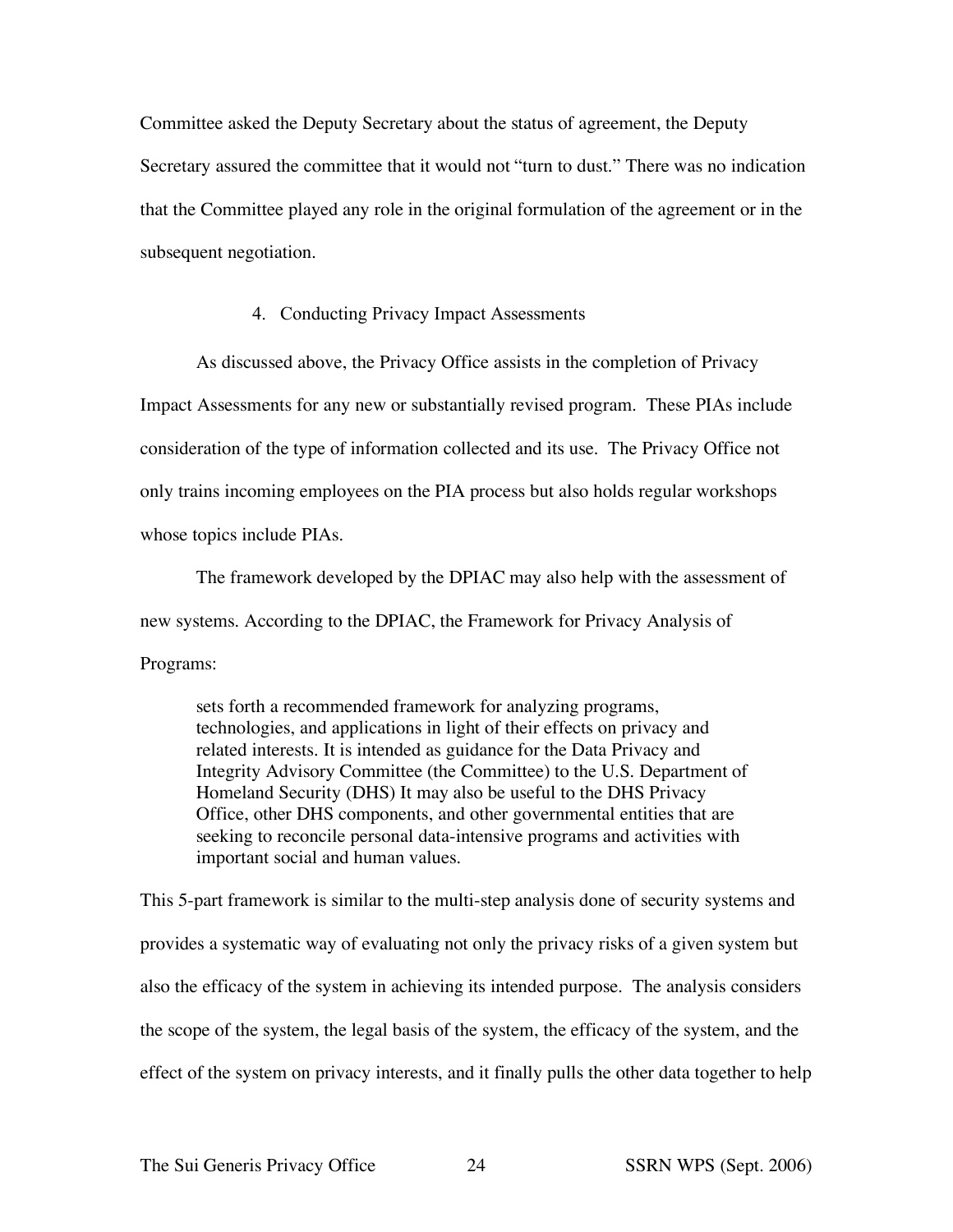formulate recommendations for the developer of the system. The Framework was written to be used in analyses by the DHS, but the DPIAC suggests it can be used to analyze privacy issues in other settings as well.<sup>60</sup>

One program to which the Framework can be applied is the implementation of the REAL ID Act.<sup>61</sup> The REAL ID Act provides that any identification card accepted by a federal agency as a form of identification must meet certain standards. Some of these standards are similar to those used for common driver's license designs, such as requiring that the card contain the holder's name, date of birth, home address, and photograph. Other REAL ID requirements, however, are deviations from the usual designs of driver's licenses. These new requirements create possible privacy problems, and analysis under the Framework helps to clarify the problems.

The REAL ID Act  $\S 202(d)(1)$  requires that "identity source documents" be captured as digital images. Though this is only part of a larger scheme, this single provision can by analyzed under the Framework. In step one of the Framework, the provision's scope is considered; though the precise purpose of this provision is unclear, it is likely an accounting mechanism to allow identification documents to be verified at a later date or to help find employees who may be issuing identity documents fraudulently.

The second step of the Framework asks about the legal basis for the provision; in this case, the provision is part of an act of Congress, so its legal basis is that act. Step two also suggests consideration of other statutes and constitutions, however, so this

 $60$  The DHS Privacy Framework is not as comprehensive or as well known as the popular "Code of Information Practices" that is frequently described in privacy literature. See, e.g., DANIEL J. SOLOVE, MARC ROTENBERG AND PAUL SCHWARTZ, INFORMATION PRIVACY LAW 577-83. But it does share some of the attributes: the Framework provides a set of principles of general applicability, intended to protect privacy, that can be the basis for both legal rules and system design.  $61$  Pub. L. No. 109-13, §§ 201-207, 119 Stat. 231, 312 (2005).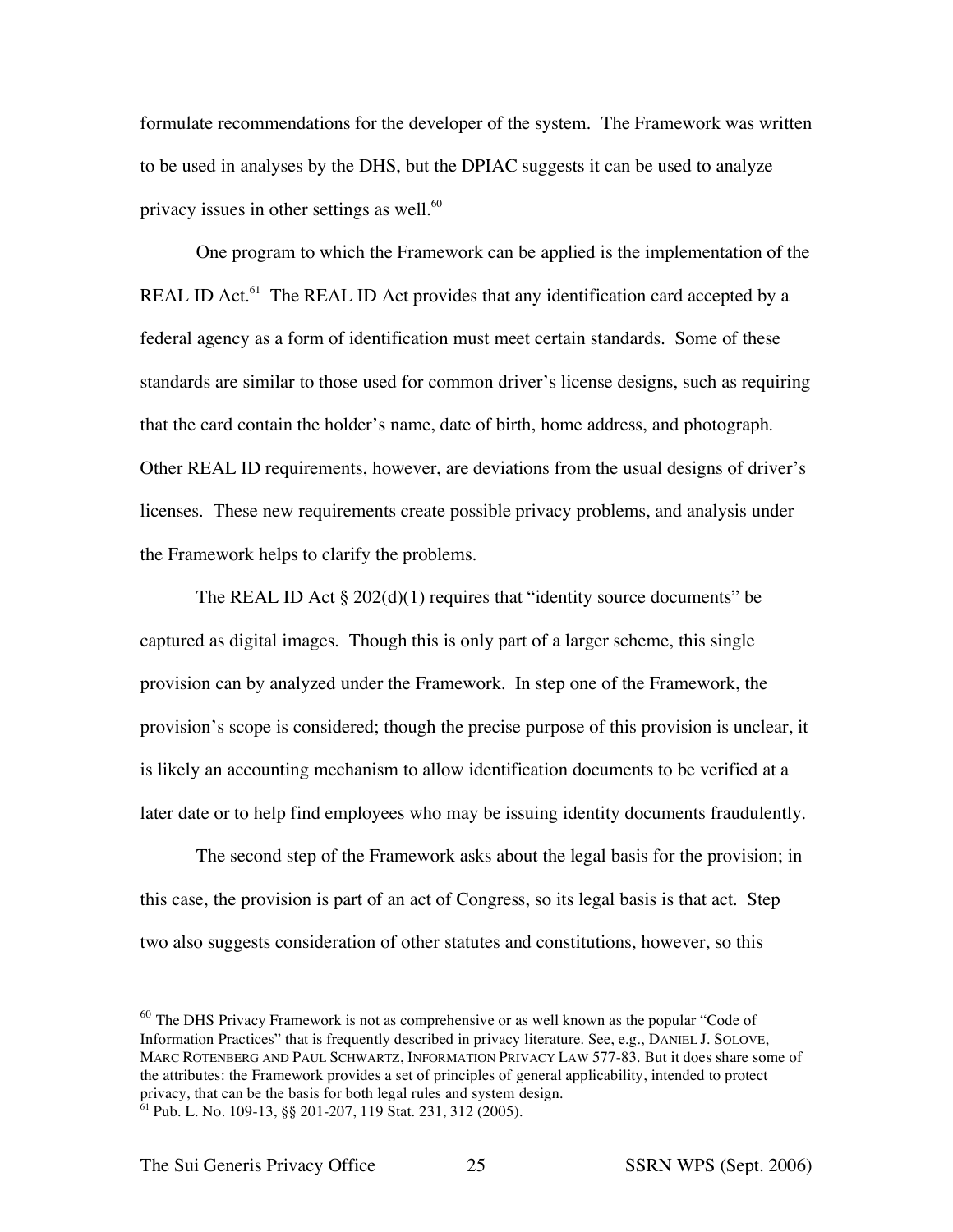provision must be considered in light of the notice requirements of the Privacy Act of 1974 and the implementation must comply with the Privacy Act. $62$ 

In step three of the Framework, the efficacy of the provision is considered, and the Framework includes a sequence of questions to help evaluate the efficacy. The questions ask what is being protected and from whom or what, what is the likelihood of these threats and the consequences, what the response is to these threats and whether it is appropriate, and, finally, whether the response creates other issues that need to be considered. In this step, the provision should be considered as a possible solution to issuance of fraudulent identification cards, but the response of storing copies of identity documents creates other issues such as securing these copies and preventing unauthorized access.

Step four examines the provision's effect on various kinds of privacy rights, such as anonymity, confidentiality, fairness, accountability, and data security. As with the other steps, detailed questions are provided to help evaluators formulate a response.<sup>63</sup> Here, there is little direct threat to privacy, since the copies will not be publicly accessible, but there are significant risks if the copies are not stored securely, and individuals may not be able to access and correct faulty information. The final step suggests that evaluators consider whether, in light of the other steps, the program is effective and should proceed and whether steps could be taken to mitigate privacy risks. This provision may or may not be worth the effort required for the benefit intended (though here Congress has mandated that it be implemented), but there may be steps that

 <sup>62</sup> <sup>5</sup> U.S.C. § 552a.

 $63$  Unlike the environmental field, where impact assessments incorporate scientific metrics, such as the parts per million of mercury that may be found in a sample of drinking water, privacy assessments typically identify qualitative factors, such as loss of anonymity or the absence of a redress procedure, that might contribute to a better understanding of the consequences of a particular system design.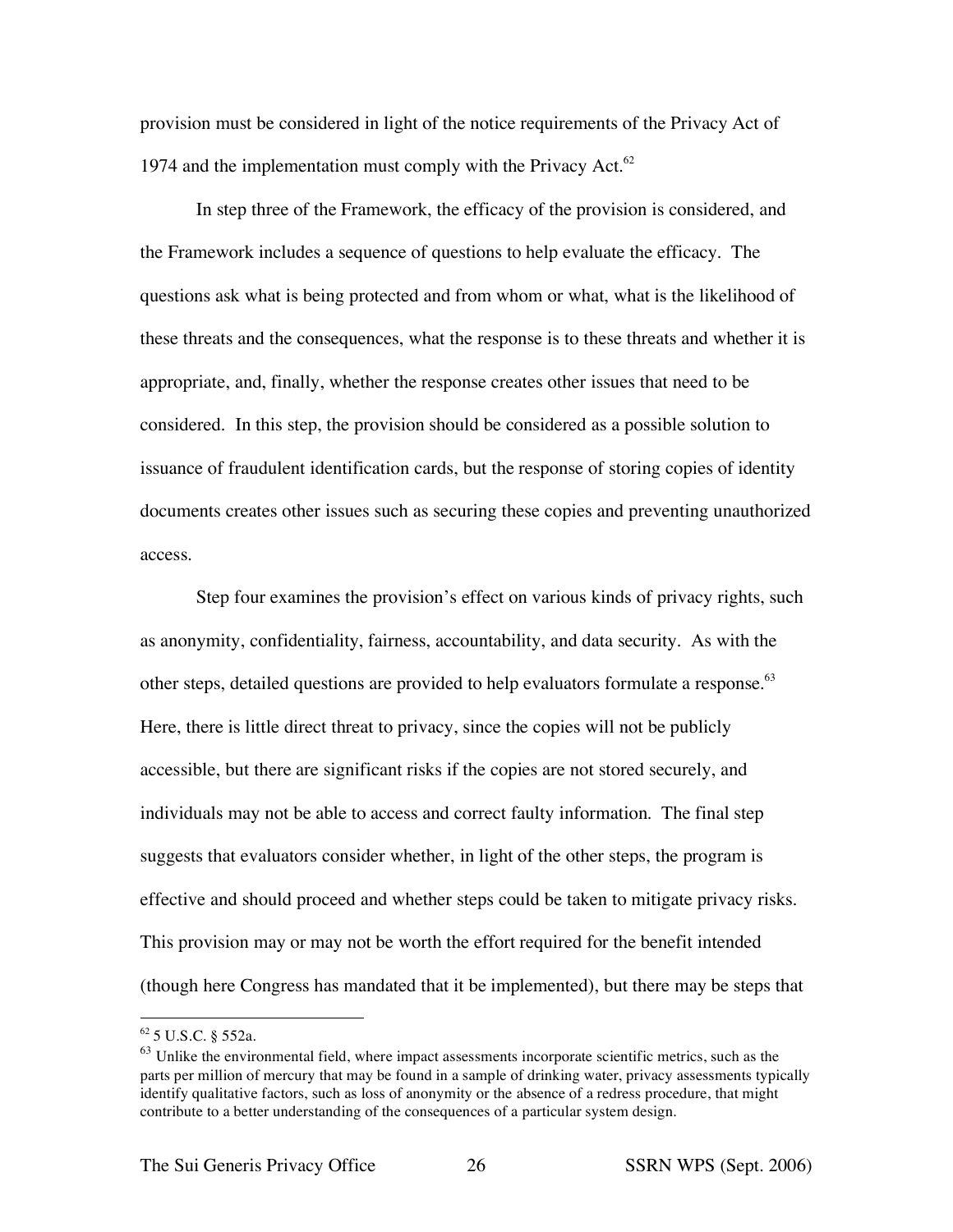can be taken to mitigate privacy risks, such as storing only portions of identity documents that are absolutely necessary.

The privacy risks and other possible problems with such provisions may not be immediately visible upon first reading of the provisions, but the Framework is a tool that can be used to analyze and consider the provisions from different perspectives. Analysis of the provisions of the REAL ID Act under this framework highlights some of the severe privacy risks inherent in the mandates of the law.

When REAL ID Act  $\S 202(d)(12)$ , which requires that states make their full motor vehicle database available to other states, is analyzed under the Framework, its flaws also become apparent. When a person applies for a driver's license, the state needs to confirm the person's identity and ensure that the person does not have a valid license from another state. This provision allows states to easily compare information presented by the applicant to information on file in other states, and it allows one state to confirm the status of the applicant's license in other states. These are valid risks to be considered under Step 3. The access provided, however, is broader than necessary, and there could be grave privacy effects under Step 4. While there certainly are efficiency gains in allowing one state to confirm information with another state, the access is not limited to this purpose.

Assuming state law allows it, nothing prevents a police officer from browsing nationwide driving records, selling the information, or using the information for identity theft. For the purposes of the REAL ID Act, all that matters is that the person is who the ID asserts he is. Limiting database access to confirming information the applicant provides in the process of issuing an ID card would restrict its use to this purpose. When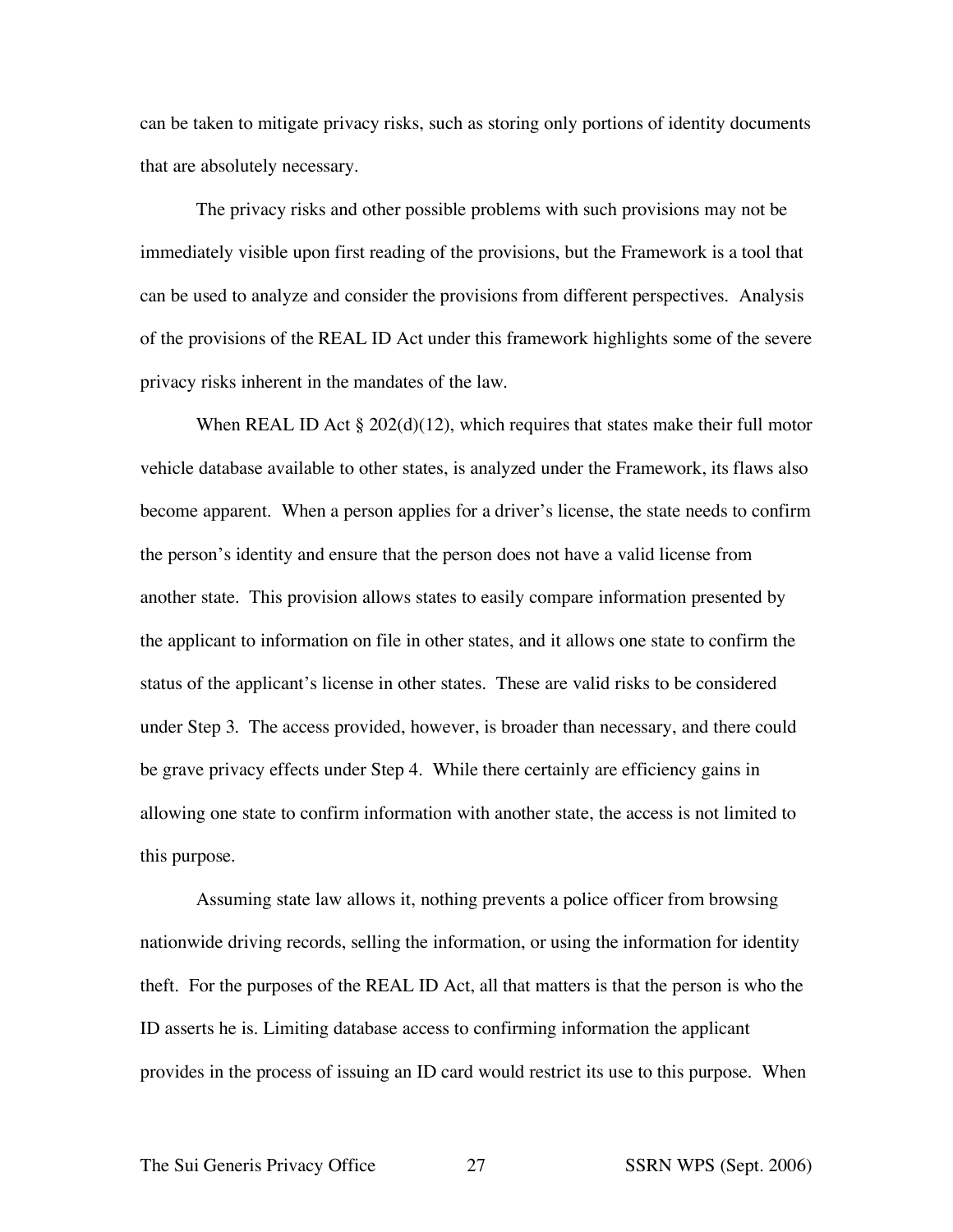a state needs to verify that a person does not have a valid driver's license in another state, the only information required is a statement that either the person does have a valid driver's license or he does not. As above, allowing a simply confirming query to another state's database would accomplish this purpose. A state has no need to access another state's full record if the only information needed can be presented as a "yes" or "no." As above, there is a serious risk that people will browse information or even use the information for identity theft. Access should be limited to that required for the asserted purpose, and in this case a simple declaration would suffice. Accounting of access could help track down someone who improperly accesses data, but at that point damage has already been done: an identity has been stolen, or the data has been sold. Instead, it is better to limit the data access at the outset. Access should be limited to government entities responsible for confirming information for the issuance of driver's licenses, and for only the purpose of confirming information for the issuance of driver's licenses.

REAL ID Act § 202(d)(5), requiring a check with the Social Security Administration that the correct Social Security Number has been provided by an applicant, presents similar problems that become obvious under a Framework analysis. The legal basis for this provision, examined in step 2 of the Framework, is questionable. In § 7 of the Privacy Act, Congress limited the allowed uses of the Social Security Number ("SSN"). The goal was to prevent use of the SSN as a national identifier, at least for government purposes. In pursuit of that, the Act requires that the government state the statutory basis and intended use for the SSN whenever it is requested. Since the REAL ID Act was passed to ensure accurate identification, use of the SSN seems to be in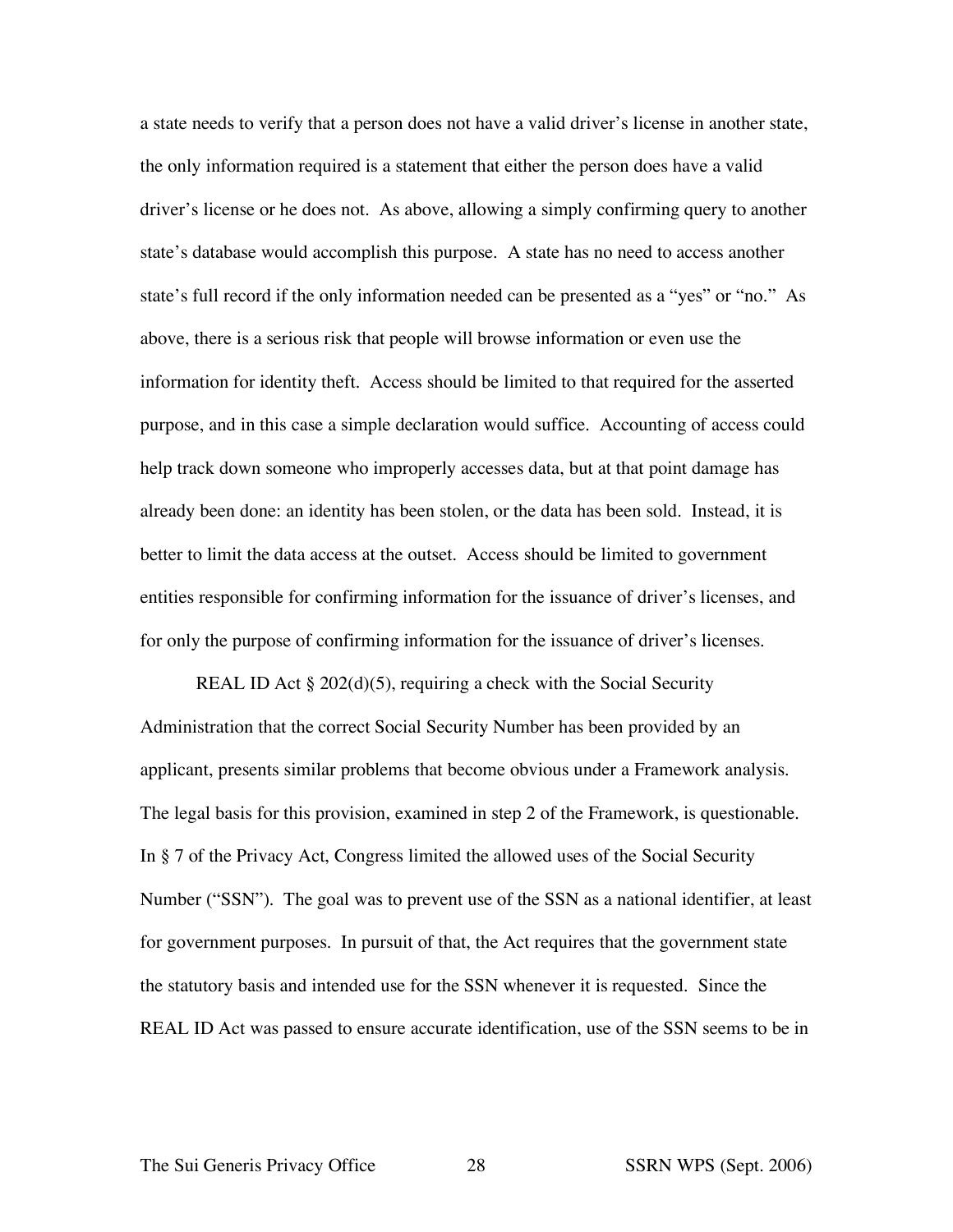violation of the purposes of the Privacy Act. More importantly, though, the intended benefits under Step 3 of checking the SSN are unclear.

The intent seems to be to prevent people from getting a driver's license under an incorrect SSN and to prevent people from getting driver's licenses from multiple states. Each of these purposes is accomplished more effectively through other provisions: the identity information an applicant presents, including SSN, must be verified, and states are required to give other states access to their databases. This additional check with the Social Security Administration accomplishes nothing more. This check requires no additional information from the applicant, but it does require another step in the verification process, implicating data security risks under Step 4. SSNs are sensitive personal information, and they should not be disclosed or transferred unless it is necessary. Requiring it to be sent to the Social Security Administration for an additional check carries an unnecessary risk of disclosure.

The Framework developed by the Department's Data Privacy and Integrity Advisory Committee thus appears to provide a useful technique for evaluating programs that may impact on privacy interests. The analysis is similar to the exercise that is often pursued with the application of Fair Information Practices to record systems, but reflects a somewhat more detailed assessment that mirrors the specific program activities pursued by the Department of Homeland Security.

# 5. Preparing an annual report to Congress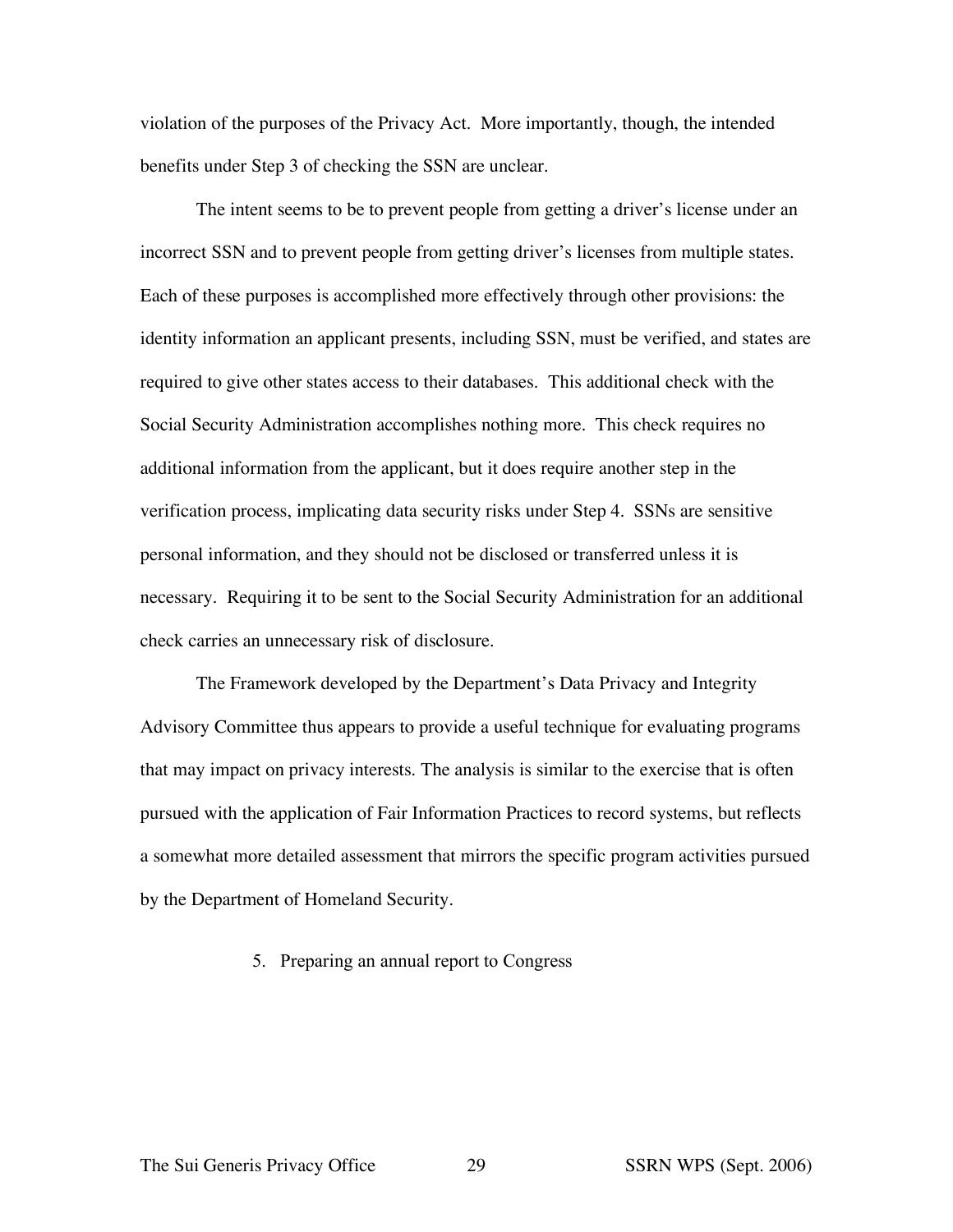As required by law, the Privacy Office released a report for 2003 to Congress in June 2004.<sup>64</sup> The report includes an evaluation of the Office's performance in carrying out its statutory and other duties. The office cites among its key achievements:

- "Establishing a Privacy Protection awareness training presented to all newlyhired employees;
- "Establishing a network of Privacy Officers and Freedom of Information Act Officers to respond to the more than 160,000 requests received by the Department in its first year of operation;
- "Building professional partnerships with international privacy councils and workgroups; and
- "Working directly with DHS components and program offices so that privacy protection, compliance, and redress are considered at the front end of security and information systems development."

However, as of the summer 2006, there is still no subsequent report. In 2005, the Office announced the publication of a quarterly newsletter, "Privacy Matters." Only three copies have appeared to date.

6. Ensuring FOIA compliance

The Privacy Office responds to FOIA requests for DHS. As noted above, the percentage of requests to which the Office has responded has dropped significantly over the past few years.

[DISCUSS July 2006 GAO Report on FOIA processing trends.]

[DISCUSS problem of Critical Information statutory exemption.]

 <sup>64</sup> U.S. DEPARTMENT OF HOMELAND SECURITY, PRIVACY OFFICE, REPORT TO CONGRESS (2004), available at http://www.dhs.gov/interweb/assetlibrary/privacy\_annualrpt\_2004.pdf.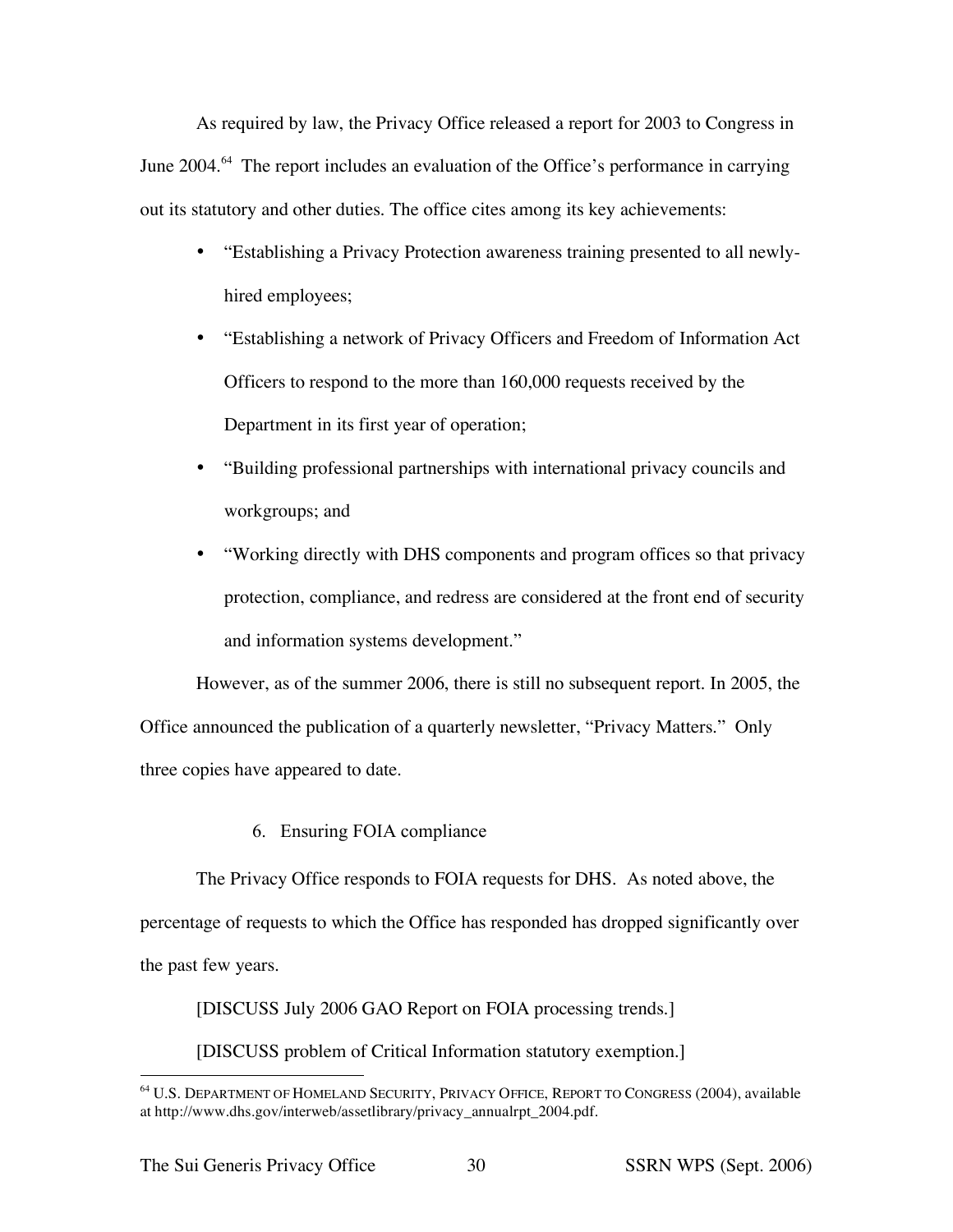#### *D. Recommendations for Chief Privacy Office*

1. Under current statutory scheme

The Privacy Office should take a more active role in enforcing compliance with Fair Information Practices and in protecting privacy. While the Privacy Office currently trains all incoming employees on privacy issues, it should encourage employees to consider actions that may affect privacy with a presumption toward protecting personal privacy and ensuring fairness in decisionmaking based on the information collected by the agency. Entities within the Department of Homeland Security ("DHS") should make a strong effort to comply with Fair Information Practices; the principles help ensure that information is accurate and reliable and will be produce better decisions by the Department. Accurate decisionmaking is particularly important for an agency that plays a central role in safeguarding national security. The principles also provide the basis for the Privacy Act, which the agency obligated to enforce.

The Privacy Act allows a department to exempt programs from compliance with Privacy Act requirements. DHS should commit to refrain from promulgating such exceptions. In order to ensure the personal privacy of all Americans, DHS should exceed the statutory minimums of the Privacy Act. In cases such as the US-VISIT Program whose PIA is discussed above, the Privacy Office should have pressed the responsible party to get an agreement from other parties with whom information may be shared that they will not use the information for another purpose.

The Privacy Office should ensure that problems area addressed at the outset. PIAs that indicate noncompliance, even if theoretical, with the Privacy Act and with Fair Information Practices should be revised. When an entity submits a PIA that shows a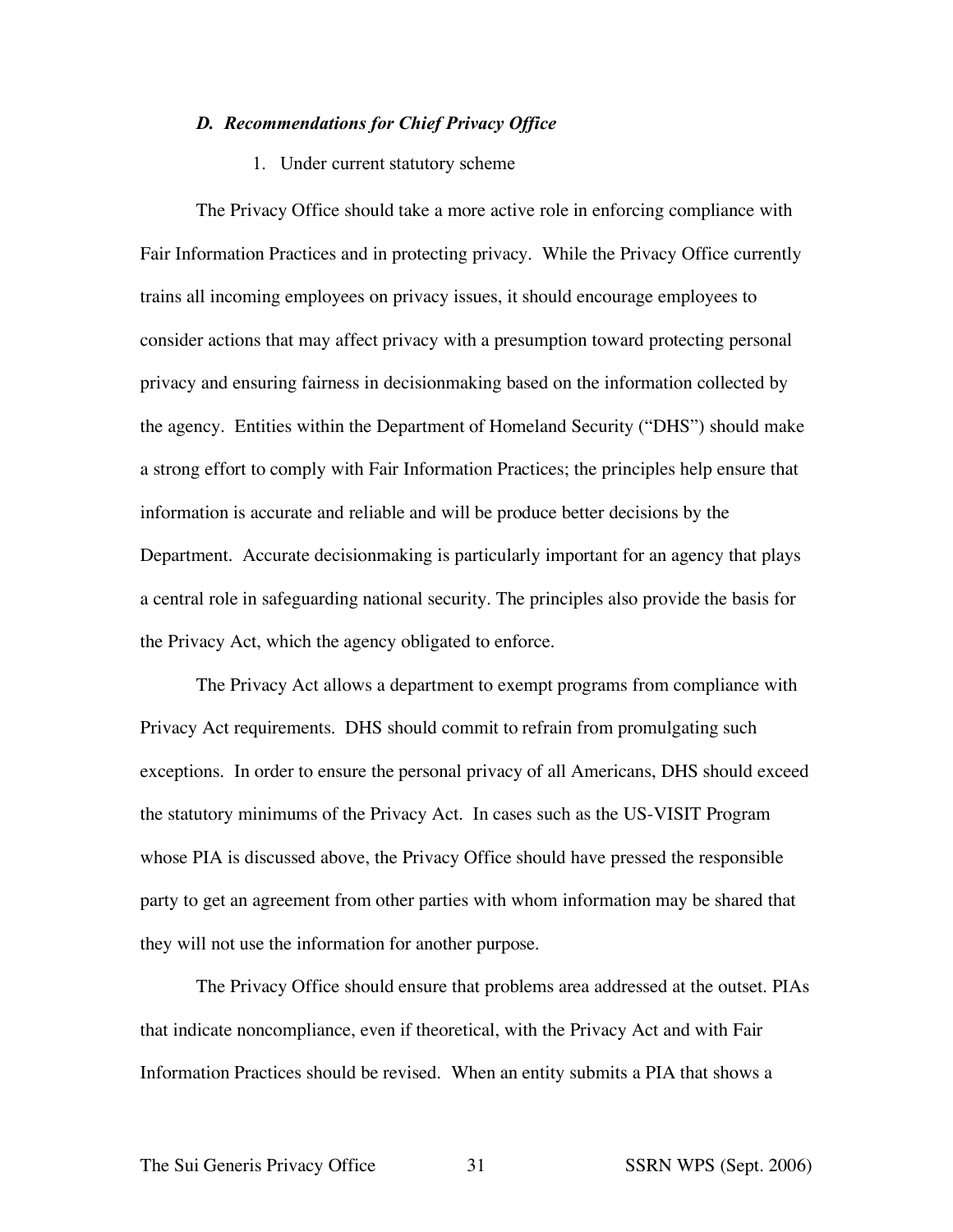program does not strictly comply or that adequate protections are not in place, the Privacy Office should require that the program be revised to protect privacy rights. Only then should it consider the Privacy Impact Assessment approved.

An example of a program whose PIA should have been rejected is the Homeland Security Information Network Database.<sup>65</sup> The PIA openly states that people whose information is submitted to the system probably will not be aware of that information<sup>66</sup> and because people will generally not know about this information "no procedures will be established to allow for correction of this opinion information."<sup>67</sup> EPIC and other organizations submitted comments to the Privacy Office about this database complaining of these issues and other problems,<sup>68</sup> but as can be seen from the final PIA the issues were never resolved. DHS exempted the database from the requirements of the Privacy Act, but the Privacy Office should have acted to ensure compliance with the Privacy Act than allow the agency to claim exemptions from the law's requirements.

In all of these actions, the Privacy Office should not only seek compliance with the law and with their statutory command to "assur[e] that the use of technologies sustain, and do not erode, privacy protections," but they should work to enhance existing privacy protections.<sup>69</sup> The Privacy Office should encourage DHS to see privacy as a desirable feature of a system rather than as a rule with which they must comply. The aims of the Privacy Act, properly understood, should not be in conflict with the agency's mission. For example, when information collection is not essential to a program, the

 <sup>65</sup> U.S. DEPARTMENT OF HOMELAND SECURITY, PRIVACY IMPACT ASSESSMENT FOR THE HOMELAND SECURITY INFORMATION NETWORK DATABASE (2006), available at http://www.dhs.gov/interweb/assetlibrary/privacy\_pia\_hsind.pdf.

<sup>66</sup> *Id*. at 9.

<sup>67</sup> *Id*. at 10.

<sup>68</sup> EPIC Comments to Department of Homeeland Security Privacy Office, http://epic.org/privacy/homeland/dhs\_hsocd\_final.pdf (last viewed July 26, 2006).  $69\overline{6}$  U.S.C. § 142.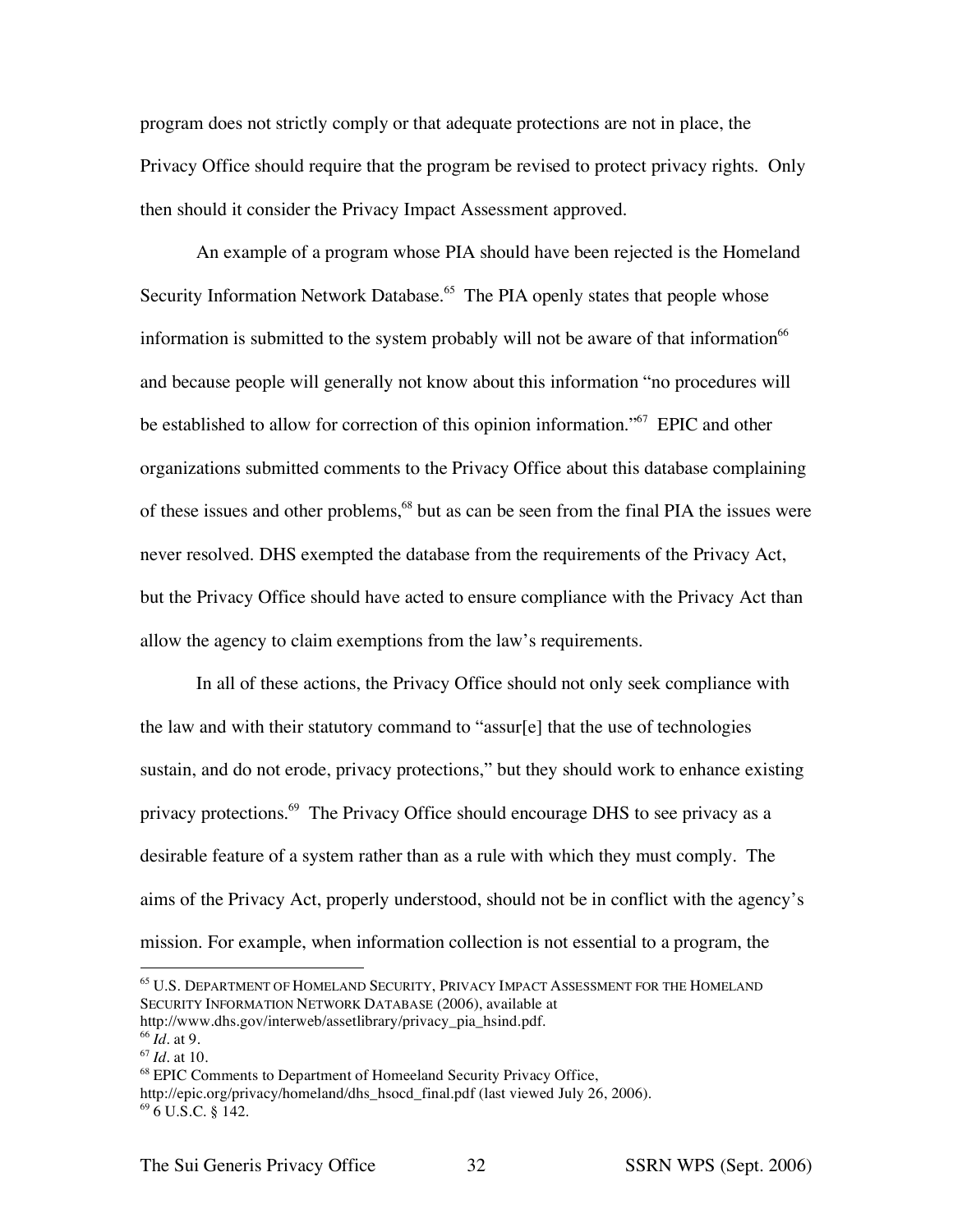collection should be narrowed; retaining information under such circumstances creates unnecessary privacy and security risks without any legal basis.

The Privacy Office should also seek to broadly apply the Framework of the Data Privacy and Integrity and Advisory Committee to the various programs, technologies, and applications within its preview. Agency components should be required to publish a public notice describing the program's review under the DPIAC Framework. The Privacy Office should undertake a comprehensive assessment of the REAL ID Act under the DPIAC Framework, similar to the analysis outlined above, prior to the issuance of the regulations to implement the Act.

The Privacy Office needs to complete the 2005 annual report and make that available to Congress and the public as soon as possible. That report is required by statute and provides a critical means of oversight. $\frac{70}{10}$ 

The Privacy Office also needs to undertake more formal investigations of agency programs and publish findings. Given the ongoing controversy surrounding the expansion of the US-VISIT program, the Privacy Office should complete an assessment in 2006 of US-VISIT, based on both the DPIAC Framework and complaints received to date.

The Privacy Office has fallen behind in responding to FOIA requests. Though the volume of requests has not risen tremendously, the number of responses is dropping. Though it is unclear why the response rate is dropping, the number of requests received per year is increasing faster than the size of the response staff, and DHS should therefore increase the number of FOIA processors commensurate with the increase in requests.

 $70$  Section 222 of the Homeland Security Act of 2002 mandates the Secretary shall appoint a senior official in the Department to assume primary responsibility for privacy policy, including: . . . "(5) preparing a report to Congress on an annual basis on activities of the Department that affect privacy including complaints of privacy violations, implementation of the Privacy Act of 1974, internal controls, and other matters."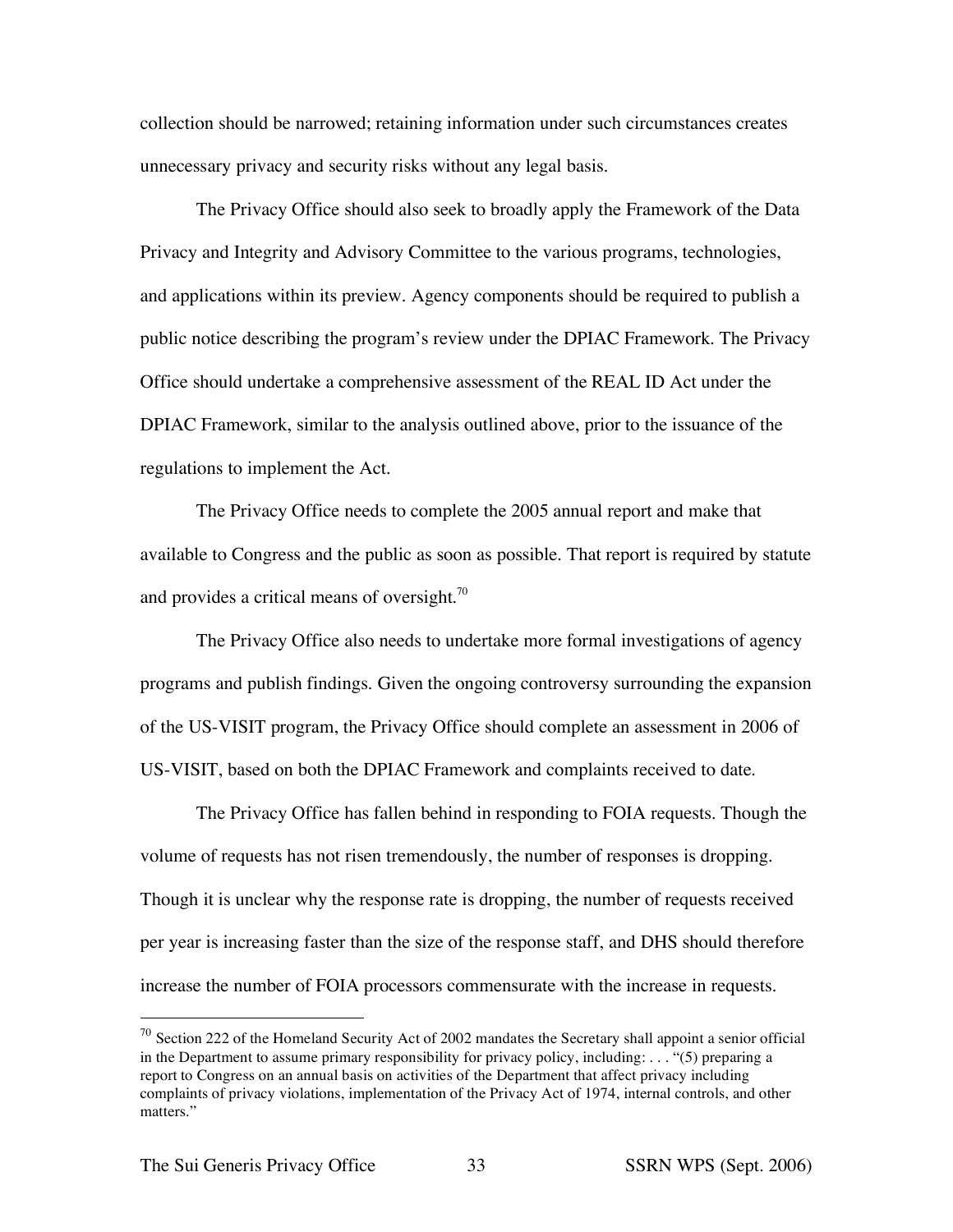## 2. Statutory changes

The Privacy Office has been continually hampered in its investigations by noncooperation within the DHS. In a 2003 email, then-Chief Privacy Officer Nuala Kelly wrote that the Office was "getting better information from outside than" it had gotten internally.<sup>71</sup> Because of these difficulties, thirteen Members of Congress wrote a letter suggesting that the Privacy Office could be strengthened by giving the CPO subpoena power and broader power to initiate investigations.<sup>72</sup> These changes would give the Privacy Office more power to mandate compliance with privacy protections. These are powers routinely available to an agency Inspector General, and privacy offices in other countries, and should be made available to an office that is expected to undertake independent assessment on behalf of Congress.<sup>73</sup>

 $71$  Email from Carol DiBattiste to Nuala O'Connor Kelly (Nov. 12, 2003), available at http://www.epic.org/privacy/airtravel/jetblue/kelly\_email.pdf.

<sup>72</sup> U.S. HOUSE OF REPRESENTATIVES, PROTECTING AMERICA AGAINST TERRORISTS: THE CASE FOR A COMPREHENSIVE REORGANIZATION OF THE DEPARTMENT OF HOMELAND SECURITY 10-11 (2005), available at http://www.epic.org/privacy/us-visit/dhs\_review\_071405.pdf.

 $\frac{1}{73}$  The Inspector General Act of 1978 provides broad powers, including authority "to have access to all records, reports, audits, reviews, documents, papers, recommendations, or other material available to the applicable establishment which relate to programs and operations with respect to which that Inspector General has responsibilities under this Act," sect. 6(1), "to make such investigations and reports relating to the administration of the programs and operations of the applicable establishment as are, in the judgment of the Inspector General, necessary or desirable;" sect. 6(2), "to request such information or assistance as may be necessary for carrying out the duties and responsibilities provided by this Act from any Federal, State, or local governmental agency or unit there," sect. 6(3), to administer to or take from any person an oath, affirmation, or affidavit, whenever necessary in the performance of the functions assigned by this Act, which oath, affirmation, or affidavit when administered or taken by or before an employee of an Office of Inspector General designated by the Inspector General shall have the same force and effect as if administered or taken by or before an officer having a seal;" sect. 6(5). The powers of the federal privacy commissioner in Canada in the investigation of complaints include the authority to:

<sup>(</sup>a) summon and enforce the appearance of persons before the Commissioner and compel them to give oral or written evidence on oath and to produce any records and things that the Commissioner considers necessary to investigate the complaint, in the same manner and to the same extent as a superior court of record;

<sup>(</sup>b) administer oaths;

<sup>(</sup>c) receive and accept any evidence and other information, whether on oath, by affidavit or otherwise, that the Commissioner sees fit, whether or not it is or would be admissible in a court of law;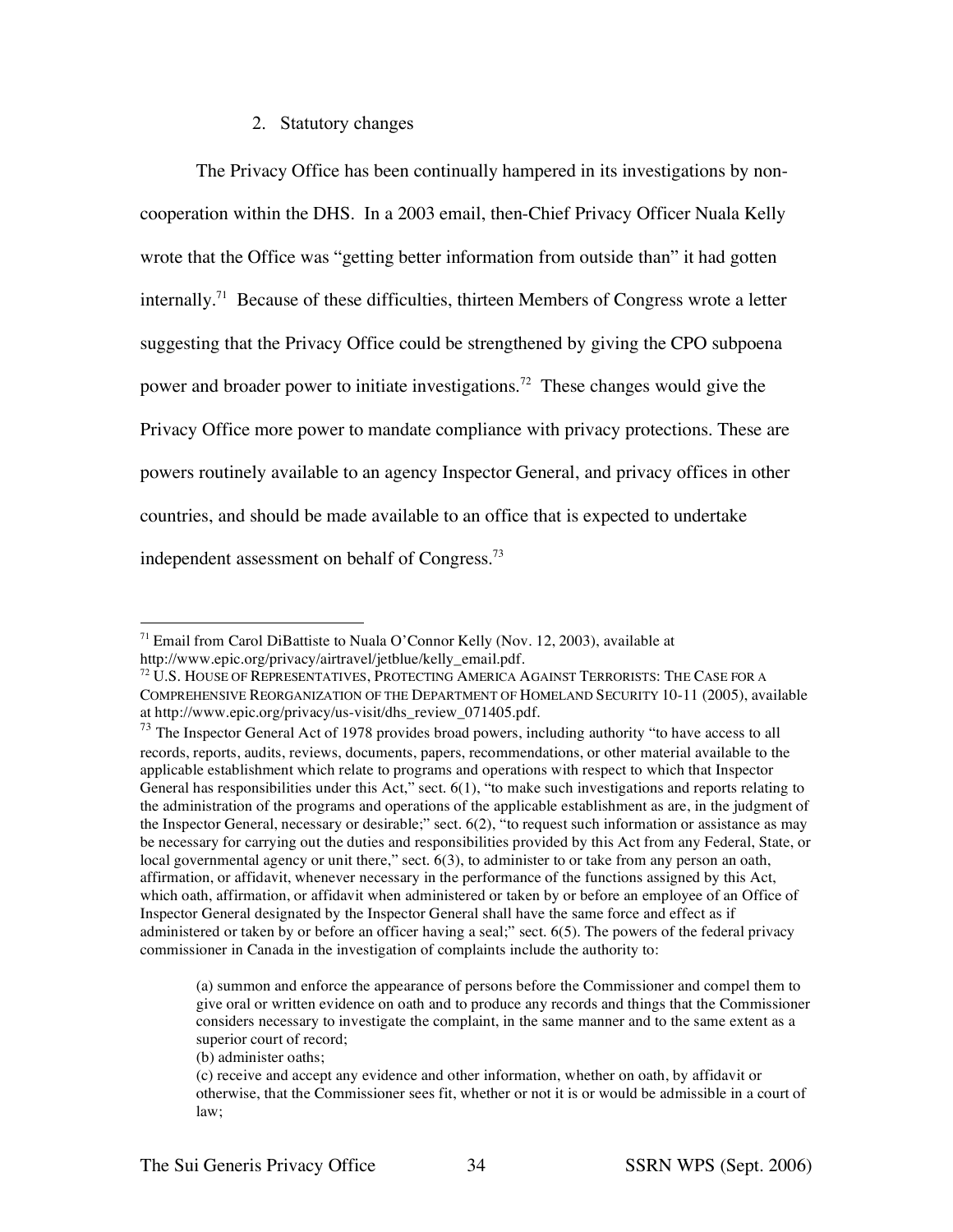The Office's effectiveness is also limited because of its dependence on the Department. The Chief Privacy Office is appointed by the Secretary of Homeland Security and reports to him. In the letter from the Members of Congress, they also suggested that the CPO be appointed for a specific term and that he be given the power to report directly to Congress if necessary.<sup>74</sup> Privacy officials in other countries are routinely appointed to their positions for a fixed term, and may not be removed by the executive or an agency head.

These changes would give the Privacy Office greater freedom to act to protect privacy and investigate the Department even when doing so may be unpopular.

## **V. The President's Civil Liberties and Privacy Oversight Board**

The Privacy and Civil Liberties Board ("Board") in the Executive Office of the President was established in December 2004 by legislative action.<sup>75</sup> The Board is intended to advise the executive branch to ensure that privacy and civil liberties are properly considered in the "implementation of all laws, regulations, and executive branch policies related to efforts to protect the Nation against terrorism."<sup>76</sup> Although the intentions with which this Board was established were admirable, the slow formation of

 $\overline{a}$ 

<sup>(</sup>d) at any reasonable time, enter any premises, other than a dwelling-house, occupied by an organization on satisfying any security requirements of the organization relating to the premises; (e) converse in private with any person in any premises entered under paragraph (d) and otherwise carry out in those premises any inquiries that the Commissioner sees fit; and (f) examine or obtain copies of or extracts from records found in any premises entered under paragraph (d) that contain any matter relevant to the investigation.

Personal Information Protection and Electronic Documents Act, Section 12(1) ("Powers of Commissioner"), available at http://laws.justice.gc.ca/en/P-8.6/258031.html <sup>74</sup> *Id*.

<sup>75</sup> Intelligence Reform and Terrorism Prevention Act of 2004, Pub. L. No. 108-458, sec. 1061 (2004) (hereinafter "Act").

<sup>76</sup> Privacy and Civil Liberties Oversight Board, About the Board, http://www.privacyboard.gov/ (last visited July 24, 2006).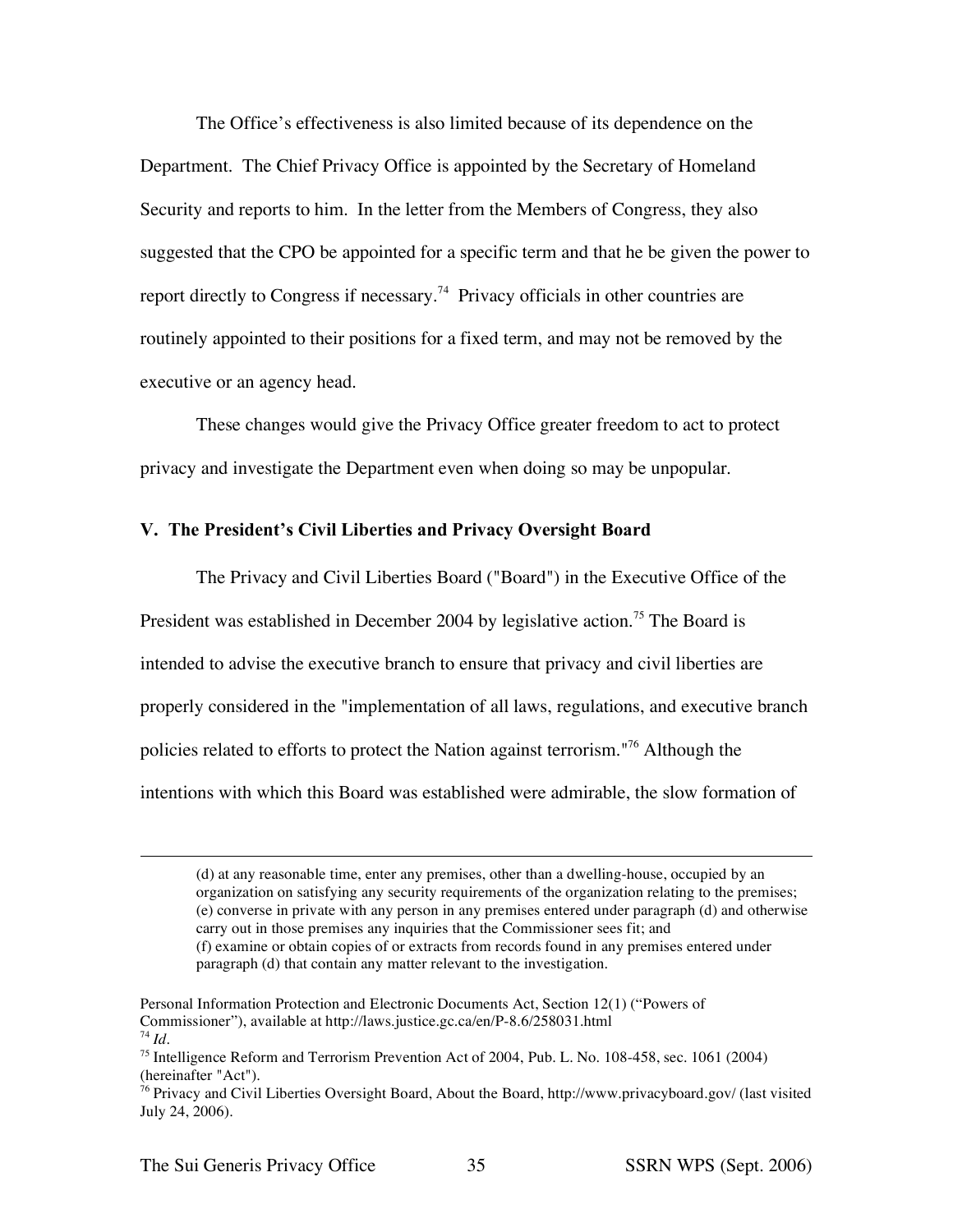the Board has prevented it from being effective thus far. The members have demonstrated an enthusiasm for information gathering. They have organized meetings with experts and administration officials, since being sworn in on March 14, 2006. But there is no indication yet that they have made a substantive contribution to any of the many pending matters on which the executive branch is considering proposals, such as an expansion of warrantless communications surveillance or the expansion of government databases, that may impact privacy and civil liberties interests.

#### *A. Legislative Authority*

The Board was established by the Intelligence Reform and Terrorism Prevention Act of 2004 following a recommendation of the  $9/11$  Commission.<sup>77</sup> In its July 22, 2004 report, the 9/11 Commission emphasized that counter-terrorism efforts must be "accomplished while engendering the people's trust that privacy and other civil liberties are being protected."78 The report explicitly recommended "[a] board within the executive branch [be created] to oversee adherence to the guidelines we recommend and the commitment the government makes to defend our civil liberties."<sup>79</sup> This board should "[d]etermine, with leadership from the President, guidelines for gathering and sharing information in the new security systems that are needed, guidelines that integrate safeguards for privacy and other essential liberties."<sup>80</sup> The Commission stressed the

 <sup>77</sup> Act, *supra.*

 $789/11$  COMMISSION, THE 9/11 COMMISSION REPORT 419 (2002) (citing Markle Foundation Task Force report, Creating a Trusted Information Network for Homeland Security (Markle Foundation, 2003); Markle Foundation Task Force report, Protecting America's Freedom in the Information Age (Markle Foundation, 2002)).

<sup>79</sup> *Id.* at 395.

<sup>80</sup> 9/11 COMMISSION, 9/11 COMMISSION REPORT, EXECUTIVE SUMMARY 19 (2002).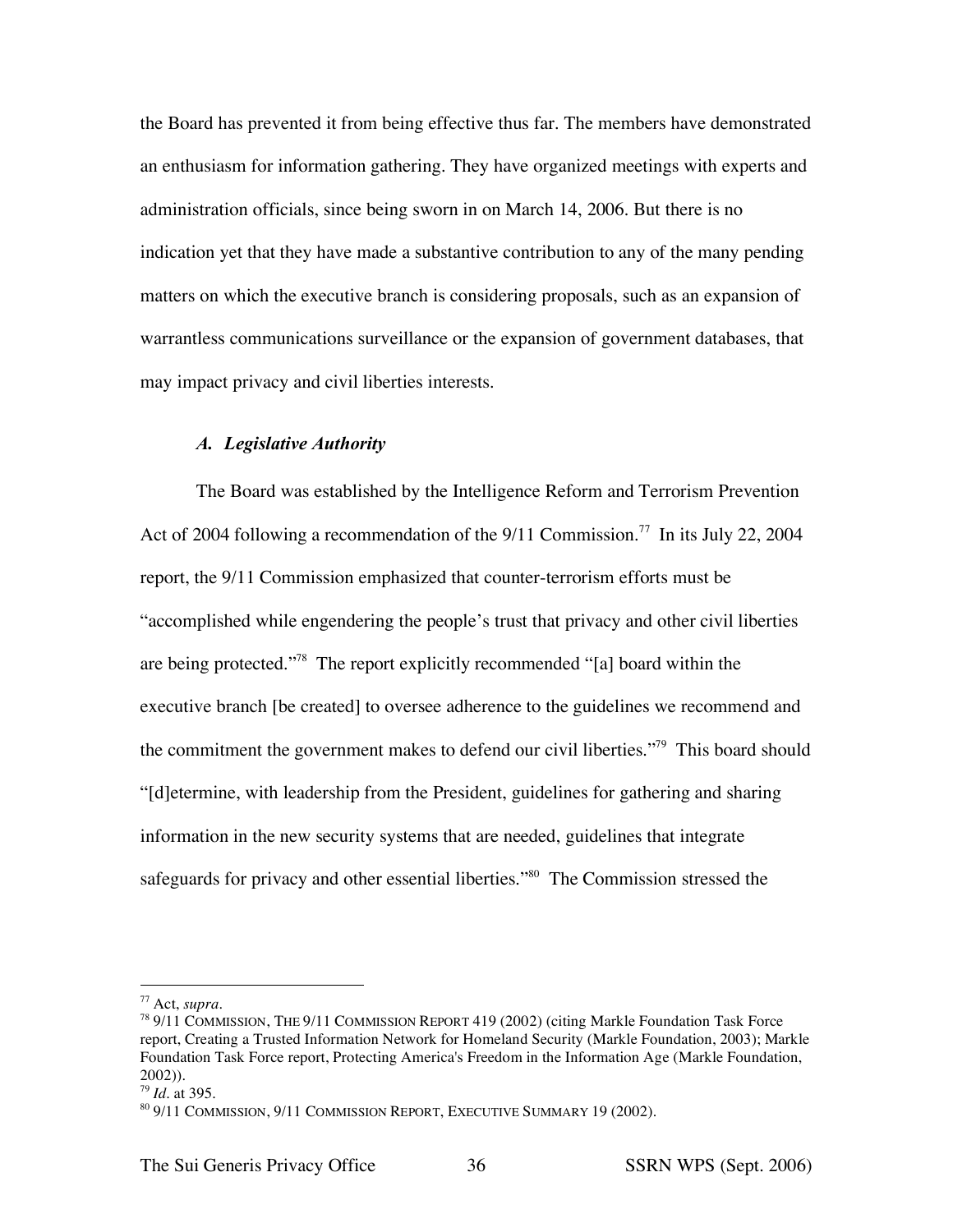importance of creating a privacy and civil liberties board under the executive branch, noting that individual privacy offices within federal agencies are limited in scope.

Initial attempts to implement the 9/11 Commission's recommendation for a more comprehensive privacy board contemplated the creation of a civil liberties oversight board with advising, reporting and reviewing functions to oversee the President's adherence to information-sharing guidelines. These first endeavors considered establishing a privacy and civil liberties oversight board as an independent agency within the executive branch rather than the Executive Office of the President. <sup>81</sup> However, the prevailing, and ultimately adopted, view was a board housed within the Executive Office of the President.

The Intelligence Reform and Terrorism Prevention Act of 2004 ("Act") established the Privacy and Civil Liberties Board as an entity within the Executive Office. The Act mandated that the Board's five members be appointed by the President, restricting the chair and vice chair appointments to Senate approval. The Board's authority was confined to review and advice responsibilities – without subpoena power, the Board would have to request the Attorney General's assistance in retrieving information from non-federal department and agency entities. Further, the Act stated that each executive department or agency with law enforcement or antiterrorism responsibilities ought to designate a privacy and civil liberties officer.

The Board advises the President and other senior executive branch officials to ensure that concerns with respect to privacy and civil liberties are appropriately considered in the implementation of all laws, regulations, and executive branch policies

<sup>&</sup>lt;sup>81</sup> The Protection of Civil Liberties Act, H.R. 1310, 109th Cong., Sess. 2.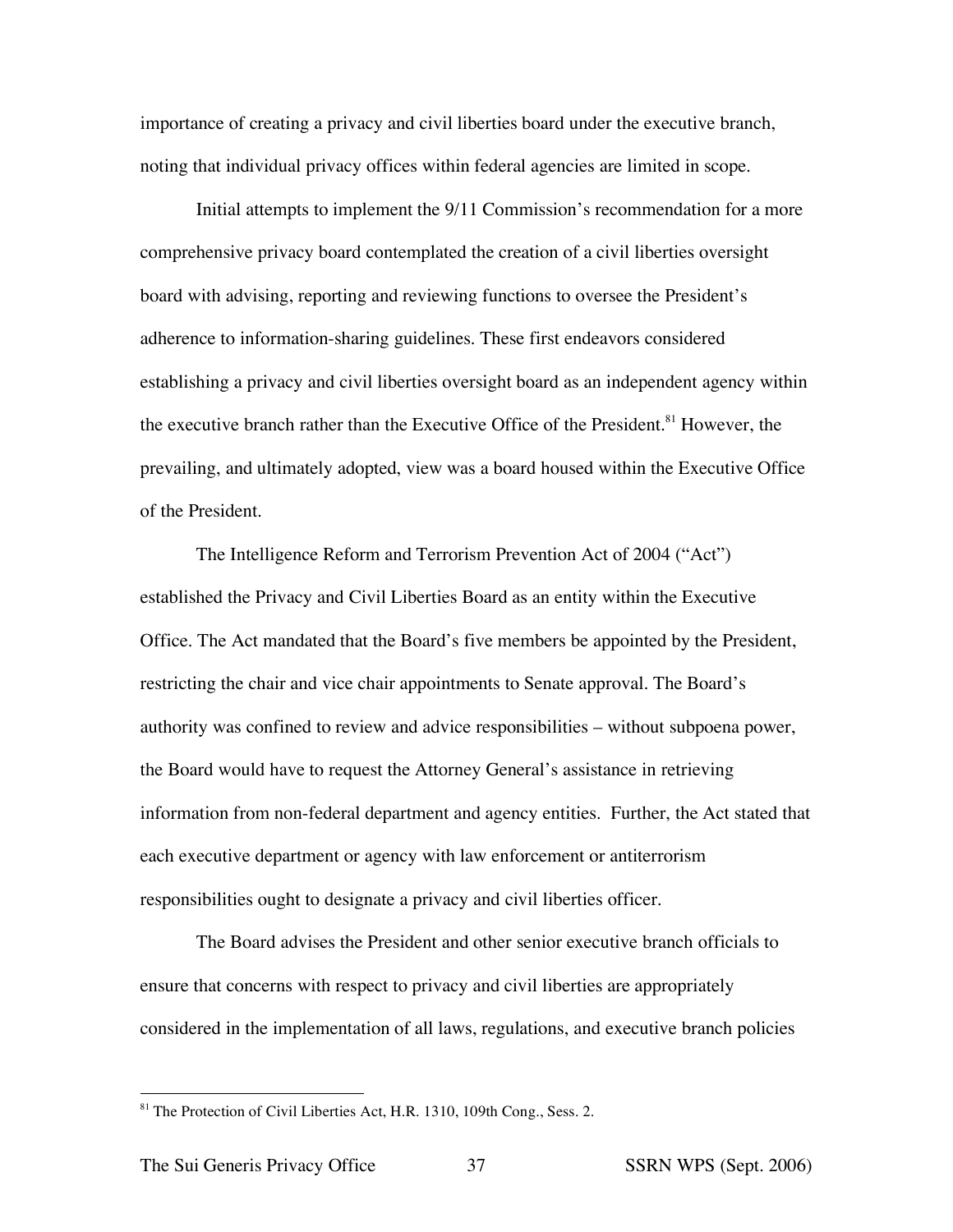related to efforts to protect the Nation against terrorism. This includes advising on whether adequate guidelines, supervision, and oversight exist to protect these important legal rights of all Americans. 82

In addition, the Board is specifically charged with responsibility for reviewing the terrorism information sharing practices of executive branch departments and agencies to determine whether guidelines designed to appropriately protect privacy and civil liberties are being followed, including those issued by the President on December 16, 2005.<sup>83</sup>

Section 1061 of the Act provides for the creation of the Board. The Board has three chief statutory functions: (1) provide advice to the President or the head of any department or agency of the executive branch on the development and implementation of policy; (2) provide oversight, and; (3) prepare a report at least once a year to Congress on the Board's activities. 84

The Act authorizes the Board to access all the records, including classified information as permitted by law, of executive branch departments and agencies (and their employees) and Federal officers to carry out its functions.<sup>85</sup> The Act also permits the Board to request assistance from state, local and tribal governments, as well as request entities not affiliated with the executive branch to produce relevant information. In the latter case, IRPTA allows the Board to notify the Attorney General if the recipient of the request does not comply within forty-five days.<sup>86</sup> The Attorney General is then directed to

<sup>&</sup>lt;sup>82</sup> The White House, "Privacy and Civil Liberties Oversight Board,"

http://www.whitehouse.gov/privacyboard/

<sup>&</sup>lt;sup>83</sup> George W. Bush, The White House, "Message to the Congress of the United States on Information Sharing," Dec. 16, 2005, http://www.whitehouse.gov/news/releases/2005/12/20051216-9.html; George W. Bush, The White House. "Memorandum for the Heads of Executive Departments and Agencies," Dec. 16, 2005, http://www.whitehouse.gov/news/releases/2005/12/20051216-10.html.

 $84$  Act, sec. 1061(c).

 $85$  *Id.* at 1061 (d)(1)(A).

 $86 \S$  1061 (d)(1)(D)(ii).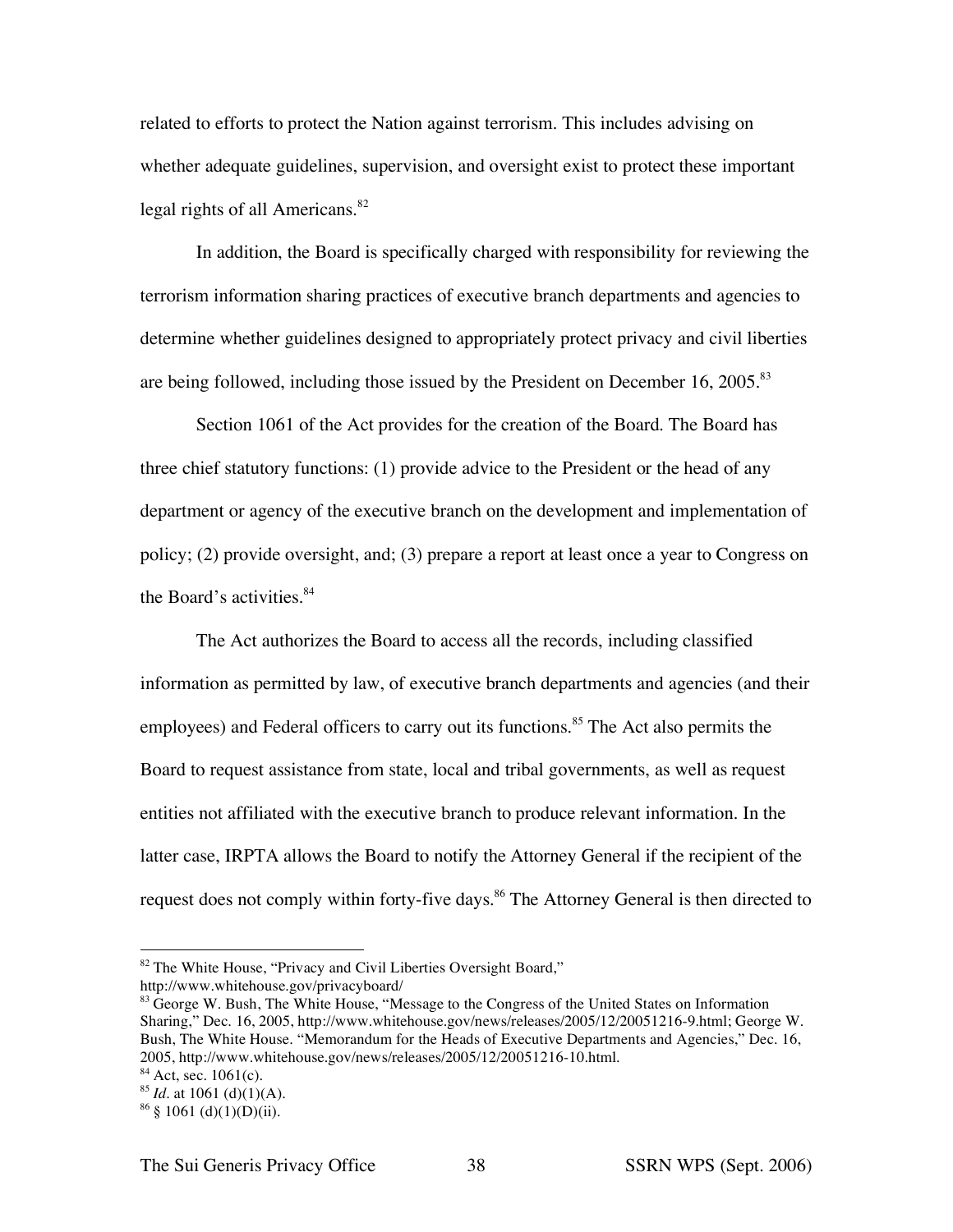review the request, provide an opportunity for the subject of the request to explain his reasons for non-compliance, and take appropriate steps to ensure compliance.<sup>87</sup> If the Board deems that the information or assistance requested is unreasonably refused or not provided, the Act directs the Board to report the circumstances to the head of the department or agency concerned, who will ensure compliance in accordance with applicable law.<sup>88</sup> However, these procedures are subject to both the National Intelligence Director and Attorney General's discretion as to whether disclosure of the information sought would thwart national security interests. Further, the Attorney General has the authority to withhold from the Board any information that he determines is sensitive and related to law enforcement or counterterrorism efforts.<sup>89</sup>

For Freedom of Information Act purposes, the Board is to be treated as an agency.<sup>90</sup> The Act explicitly stipulates that the Board will operate within the executive branch "under the general supervision of the President<sup>91</sup> and that each member "shall serve at the pleasure of the President."<sup>92</sup> While Board members must not serve as some other elected official, officer or employee of the Federal Government,<sup>93</sup> both the chairman and vice chairman may serve on a part-time basis.<sup>94</sup> The Act further ensures

 $92\frac{8}{9}1061$  (e)(1)(E).

 $87 \S 1061$  (d)(2).

 $88 \S 1061$  (d)(3).

 $89\frac{1}{9}$  (d)(4).

<sup>&</sup>lt;sup>90</sup> § 1061(i)(2). Section 1071 (h) of the Act also facilitates the Board's ability to access information by requiring that executive branch departments and agencies cooperate with Board members and staff to expedite the processing of appropriate security clearances "under applicable procedures and requirements."  $91\overline{\$}$  1061 (k).

 $93 \text{ }$ \$ 1061 (e)(2).

<sup>94</sup> § 1061 (e)(1)(D); *see also* § 1061 (f)(1) which sets out the compensation scheme for the part-time and full-time employment of the chairman and vice chairman. It is also worth noting that either the chairman or a majority (3) of members may call and initiate a Board meeting. § 1061(e)(3).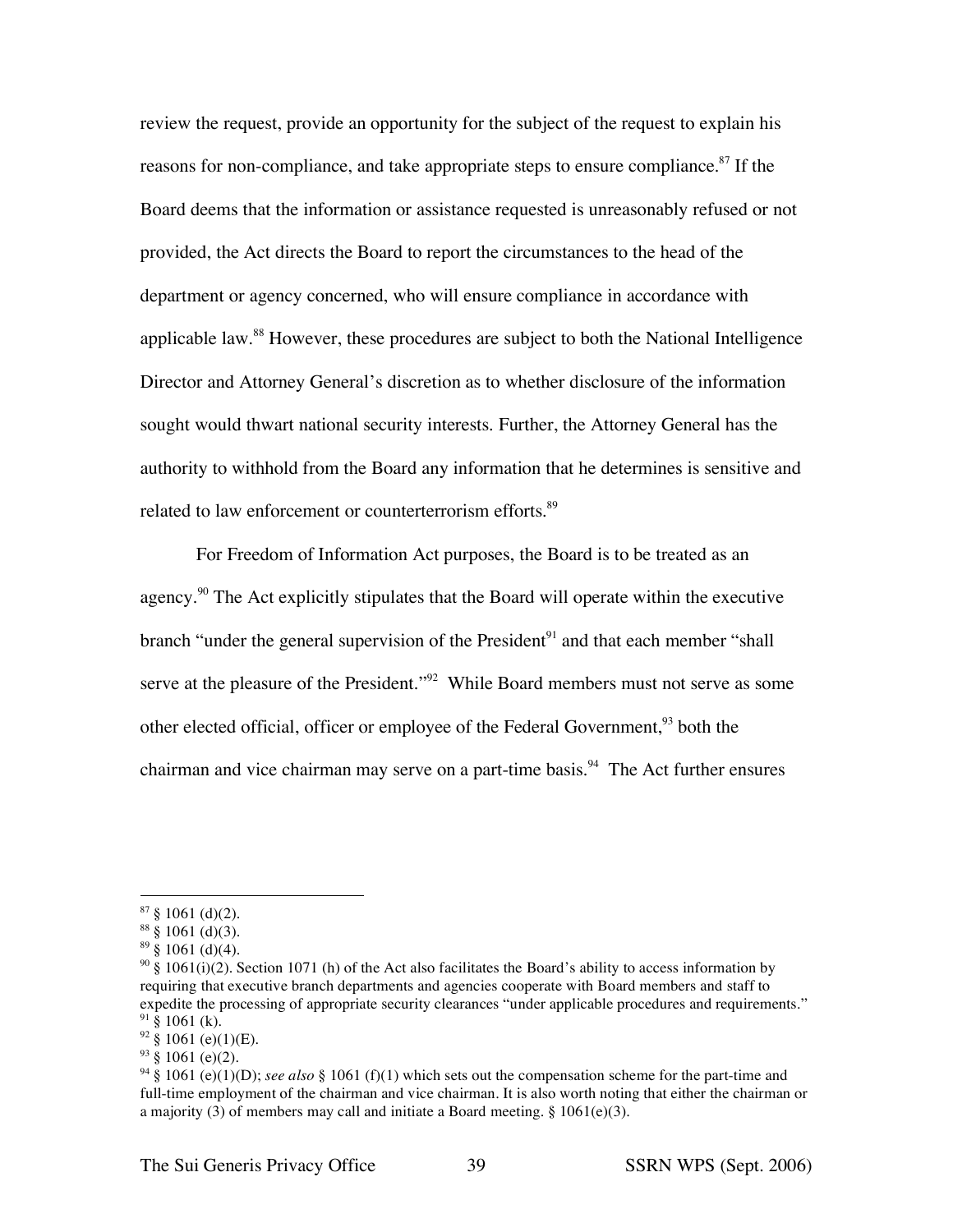that the Federal Advisory Committee Act<sup>95</sup> does not limit the Board's powers to provide advice to executive branch officers and agencies, or the length of term of its operation.<sup>96</sup>

### *B. Activities to Date*

Although the Board was established in December 2004, President Bush did not send the nominations and appointments to Congress until June  $2005$ <sup>97</sup>. The Committee on the Judiciary held a nomination hearing for Carol Dinkins and Alan Raul, chair and vicechair respectively, in November 2005 but postponed any confirmation activity due to nomination hearings for the United States Supreme Court. Dinkins and Raul were confirmed February 17, 2006.<sup>98</sup> Dinkins, Raul, and the remaining members—Lanny Davis, Theodore Olson, and Francis Taylor —were sworn in on March 14, 2006.<sup>99100</sup>

Since that time, the Board has met in person four times, the first meeting occurring on March 14 after the members took their oaths of office.<sup>101</sup> In addition to these meetings, the Board has also "relied on conference calls and other ongoing

 <sup>95</sup> Pub. L. No. 92-463 (Oct. 6, 1972).

 $96 \S 1061$  (i)(1).

<sup>&</sup>lt;sup>97</sup> Harold C. Relyea, Congressional Research Service, Library of Congress, Report for Congress, Privacy and Civil Liberties Oversight Board: 109th Congress Proposed Refinements 5 (July 1, 2005) (hereinafter CRS).

<sup>98</sup> About the Board, *supra*.

<sup>99</sup> *Id*.

 $100$  Carol E. Dinkins is a partner with Vinson & Elkins, where she chairs the administrative and environmental law section. Alan Charles Raul is a partner in Sidley's Washington, D.C., office. Mr. Davis, a partner in Orrick's Washington, D.C. office, is a member of the Litigation Practice Group. Theodore B. Olson is a partner in Gibson, Dunn & Crutcher's Washington, D.C. office; a member of the firm's Executive Committee, Co-Chair of the Appellate and Constitutional Law Practice Group and the firm's Crisis Management Team. Francis X. Taylor was appointed the Chief Security Officer for the General Electric Company on March 7, 2005. He is responsible for overseeing GE's global security operations and crisis management processes. Biographies of the members of the Privacy and Civil Liberties Oversight Board at http://www.privacyboard.gov/index.html.

<sup>&</sup>lt;sup>101</sup> U.S. House of Representatives, Comm. on Gov't Reform, Subcomm. On Nat'l Security, Emerging Threats, and Internat'l Relations, June 6, 2006 (Statement of Carol E. Dinkins, Chairman, Privacy and Civil Liberties Oversight Board, The White House).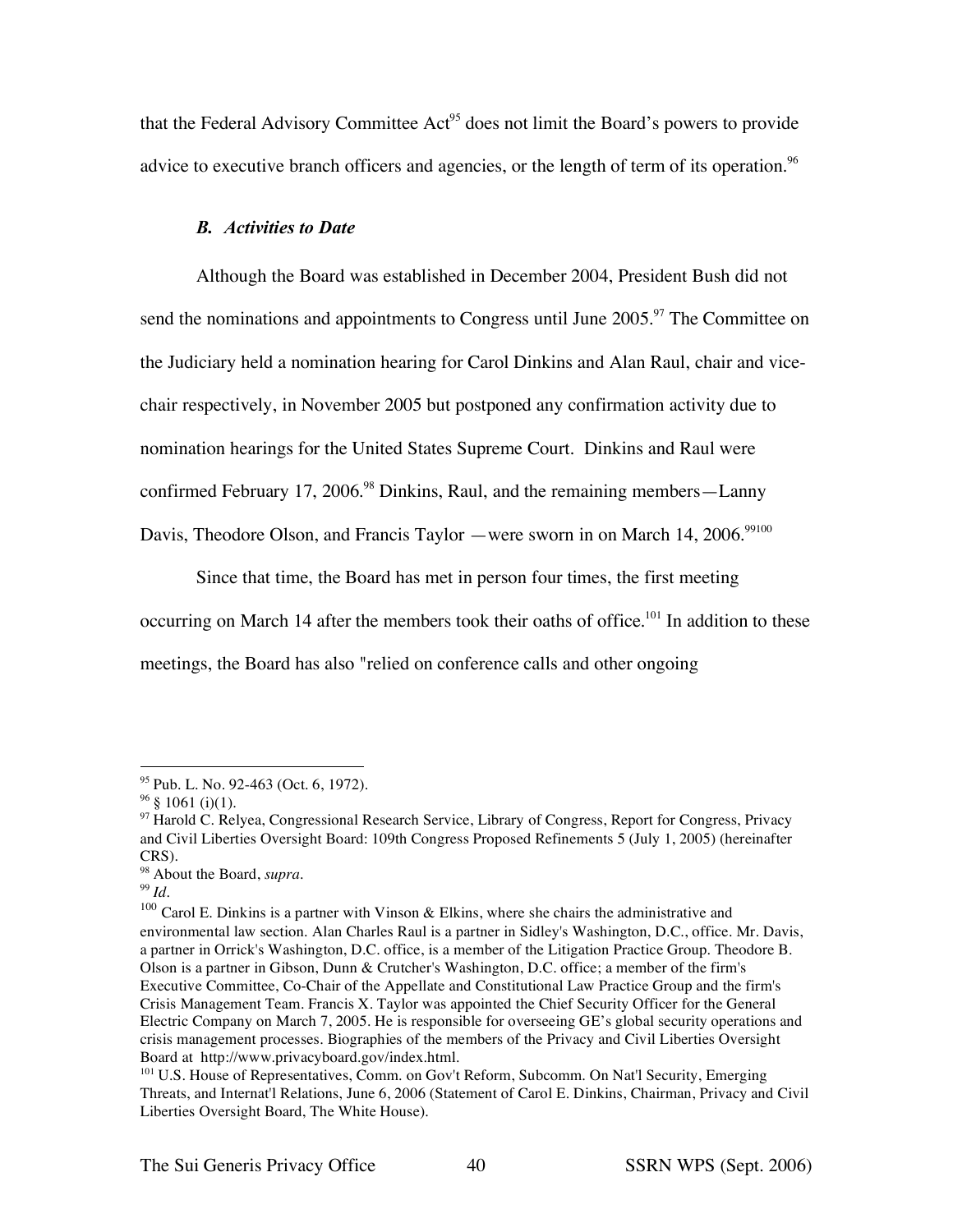communications to continue to make substantial progress in between formal meetings."<sup>102</sup> The Board has also met with several organizations and individuals in the privacy field, both in government and the private and non-profit sectors. The Chair and Vice-Chair met, via telephone conference, with Governor Thomas Kean, the Chairman of the 9/11 Commission to discuss the efforts of the Board to become active.<sup>103</sup> The Board has also met with several administration officials, including then-White House Chief of Staff Andrew Card; Francis Townsend, Assistant to the President for Homeland Security and Counterterrorism; and Harriet Miers, Counsel to the President. 104

According to Carol Dinkins, these meetings have helped the Board members "identify several areas of initial interest where [they] believe the Board can play the constructive role envisioned by Congress when it enacted the Intelligence Reform and Terrorism Prevention Act."<sup>105</sup> Meetings are scheduled in the near future with the American Conservative Union, the Markle Foundation, the Board of the National Counterrorism Center, and the National Security Agency.<sup>106</sup>

In addition to these informal sessions, the Board has initiated procedures to assist the executive branch in the implementation of information sharing guidelines, one of its statutorily prescribed obligations.<sup>107</sup> The initial action on this was a meeting with Ambassador Thomas McNamara, Program Manager in the Office of the Director of

<sup>&</sup>lt;sup>102</sup> U.S. House of Representatives, Committee on Gov't Reform, Subcomm. On Nat'l Security, Emerging Threats, and Internat'l Relations, June 6, 2006 (Statement of Carol E. Dinkins, Chairman, Privacy and Civil Liberties Oversight Board, The White House). <sup>103</sup> *Id*.

<sup>&</sup>lt;sup>104</sup> *Id*. Additional meetings include Stephen J. Haley, Assistant to the President for National Security; John Negroponte, Director of National Intelligence; General Michael Hayden, then-Deputy Director of National Intelligence. *Id.*

 $^{105}$  *Id.* 

<sup>106</sup> *Id*.

 $107$  *Id.*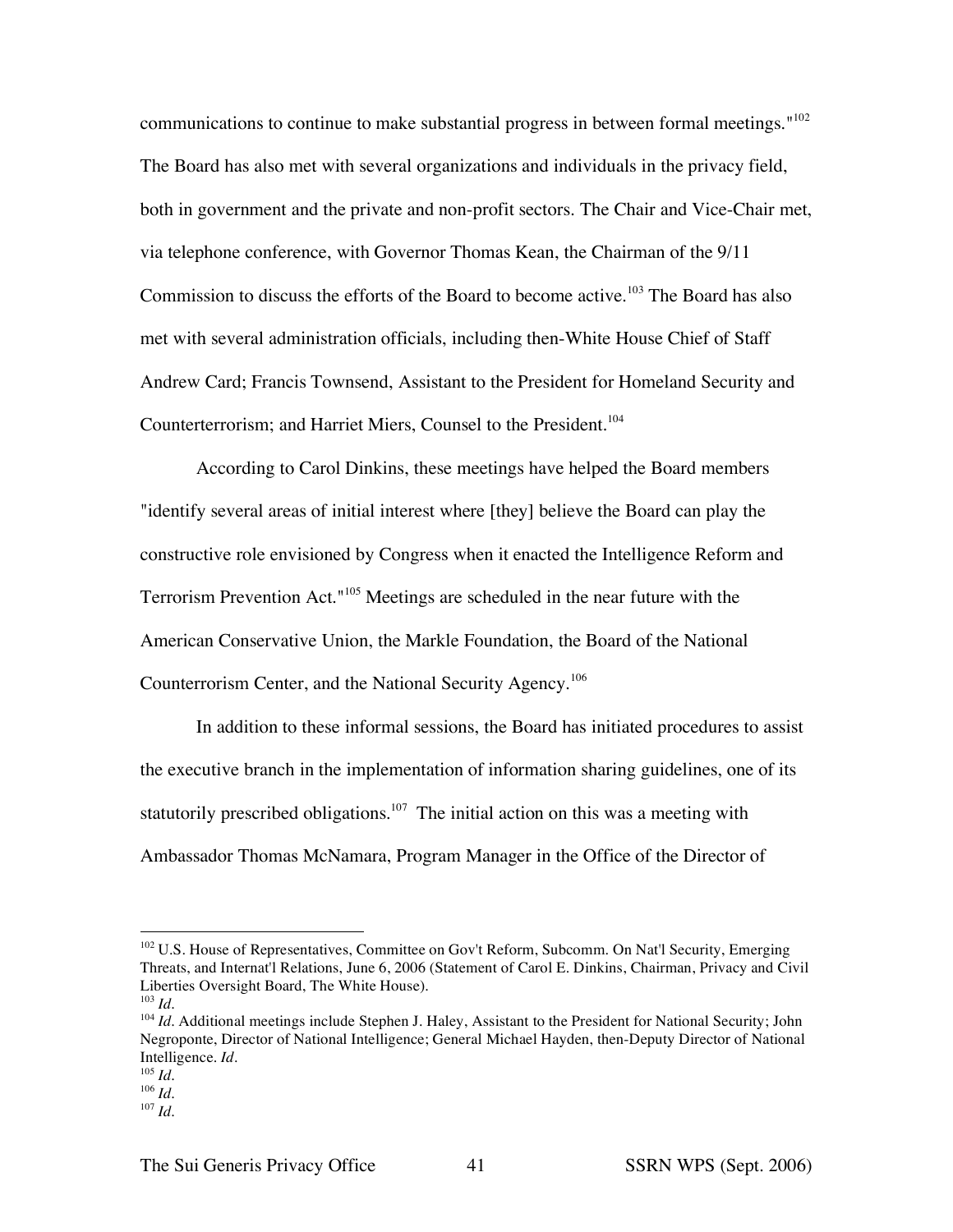National Intelligence, who is responsible for the drafting and implementation of these guidelines.

The Board has also taken steps to support its administrative functions. It has hired an Executive Director, who is responsible for hiring professional and support staff, and set up personnel security clearances. The Board has set up a suite of offices within the White House complex. And the Board has secured a budget "sufficient to pursue [its] mission." 108

The Board members have taken the first steps in launching its oversight tenure. The administrative needs are mostly met, and the Board has begun gathering information on the concerns of privacy experts in both government and private and nonprofit sectors. Although, delays in nominations, appointments, and confirmations led to a slow start for the Board, it appears that the members are enthusiastic to meet their statutory responsibilities. However, it does not appear that the Board has engaged its central task.

Under the Information Sharing Environment promoted by the Intelligence Reform and Terrorism Prevention Act of 2004, the Federal Government and the State, local, tribal, and private sector partners that share personal information must "ensure that information privacy and other legal rights of Americans are protected in the development and implementation of the ISE"109 Specifically, Guideline 5 ("Protect the Information Privacy Rights and Other Legal Rights of Americans") of the President's December 2005 memorandum " Guidelines and Requirements in Support of the Information Sharing Environment" states:

 <sup>108</sup> *Id*.; *see also* Joint Statement of the Members (May 17, 2006), http://www.privacyboard.gov/press/ 20060517.html.  $109$  Id.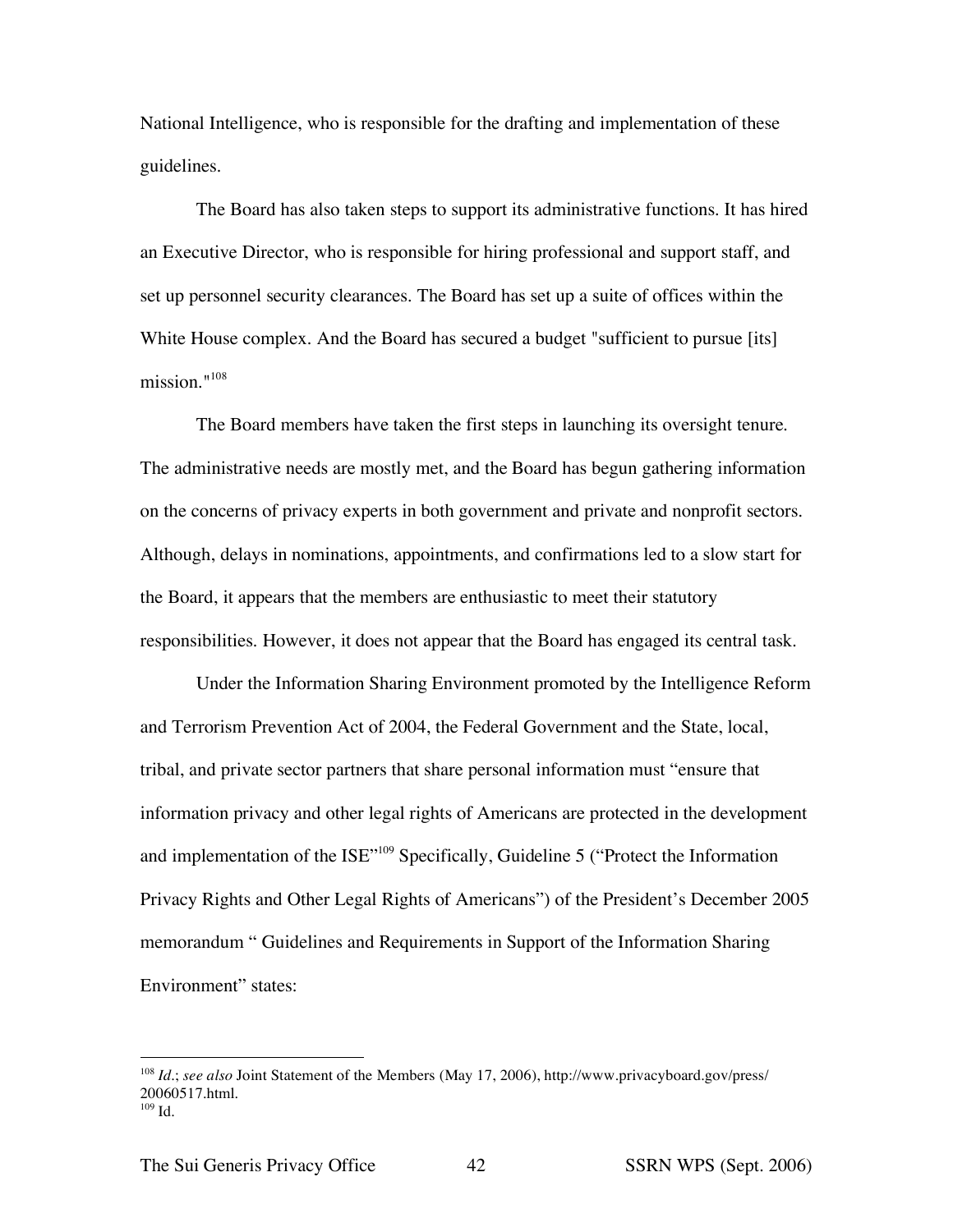[T]he Federal Government has a solemn obligation, and must continue fully, to protect the legal rights of all Americans in the effective performance of national security and homeland security functions. Accordingly, in the development and use of the ISE, the information privacy rights and other legal rights of Americans must be protected.

(i) Within 180 days after the date of this memorandum, the Attorney General and the DNI, in coordination with the heads of executive departments and agencies that possess or use intelligence or terrorism information, shall (A) conduct a review of current executive department and agency information sharing policies and procedures regarding the protection of information privacy and other legal rights of Americans, (B) develop guidelines designed to be implemented by executive departments and agencies to ensure that the information privacy and other legal rights of Americans are protected in the development and use of the ISE, including in the acquisition, access, use, and storage of personally identifiable information, and (C) submit such guidelines to the President for approval through the Director of OMB, the APHS-CT, and the APNSA. Such guidelines shall not be inconsistent with Executive Order 12333 and guidance issued pursuant to that order.

(ii) Each head of an executive department or agency that possesses or uses intelligence or terrorism information shall ensure on an ongoing basis that (A) appropriate personnel, structures, training, and technologies are in place to ensure that terrorism information is shared in a manner that protects the information privacy and other legal rights of Americans, and (B) upon approval by the President of the guidelines developed under the preceding subsection (i), such guidelines are fully implemented in such department or agency.

It is unclear at this point whether the President's Board on Civil Liberties and

Privacy Oversight has had involvement in this central assignment. The Board should

provide a preliminary assessment, available to the public, as soon as possible.

## *C. Assessment*

The Board, although established in December 2004, was not nominated,

confirmed, and appointed until March 2006. This delay reflects on the effectiveness of

the Executive and Legislative Branches rather than on the Board itself. Since being sworn

in, the Board has attended to administrative needs, held informal meetings and testified in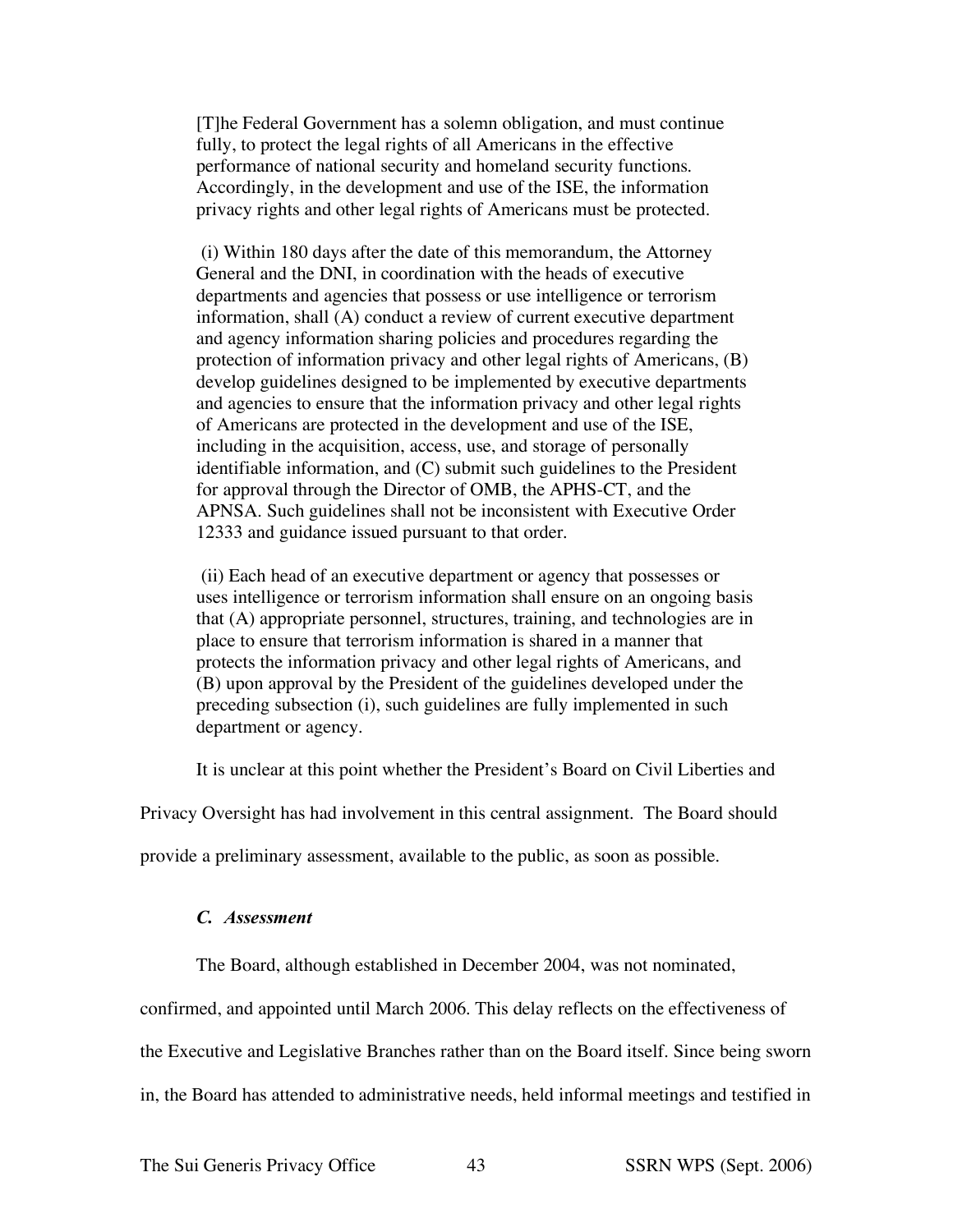Congress. However, it is unclear what action it has taken assessing the privacy implication of the information sharing policies or assessing emerging privacy issues that should be brought to the attention of the President.

The purpose of the Board is to "provide an enhanced system of checks and balances to protect" privacy and civil liberties.<sup>110</sup> However, the Act provides little mechanism for the Board to "check" any action by the executive branch. The enumerated functions of the Board limit this ability by restricting the Board's activities to review and advise, while providing no method of enforcement or rectification of privacy or civil liberty violations.<sup>111</sup> The Board is further limited by the placement of discretionary power in the office of the Attorney General with regards to compliance with information requests and the Board's ability to access records.<sup>112</sup> This information may be needed for the Board to effectively assess the proposal or implementation of laws, regulations or policies as they implicate privacy and civil liberties.

Not only does the Act not provide any "teeth" for the Board, it explicitly excuses agencies and federal officers, departments, and the executive from consulting the Board prior to implementing "any legislation, law, regulation, policy, or guideline related to efforts to protect the nation from terrorism."<sup>113</sup> In the absence of further action by Congress, unless the board shows significant initiative, it may be able to cite little more than its nice location at a White House as among its key achievements.

#### *D. Recommendations*

 $112 \text{ }$ §§ 1061(d)(1)(D)(ii), (d)(2).

<sup>&</sup>lt;sup>110</sup> Pub. L. No. 108-458, Subtitle F, sec.  $1061(a)(2)$ .

 $111 \text{ }$ § 1061(c).

 $113$  *Id.* at (i).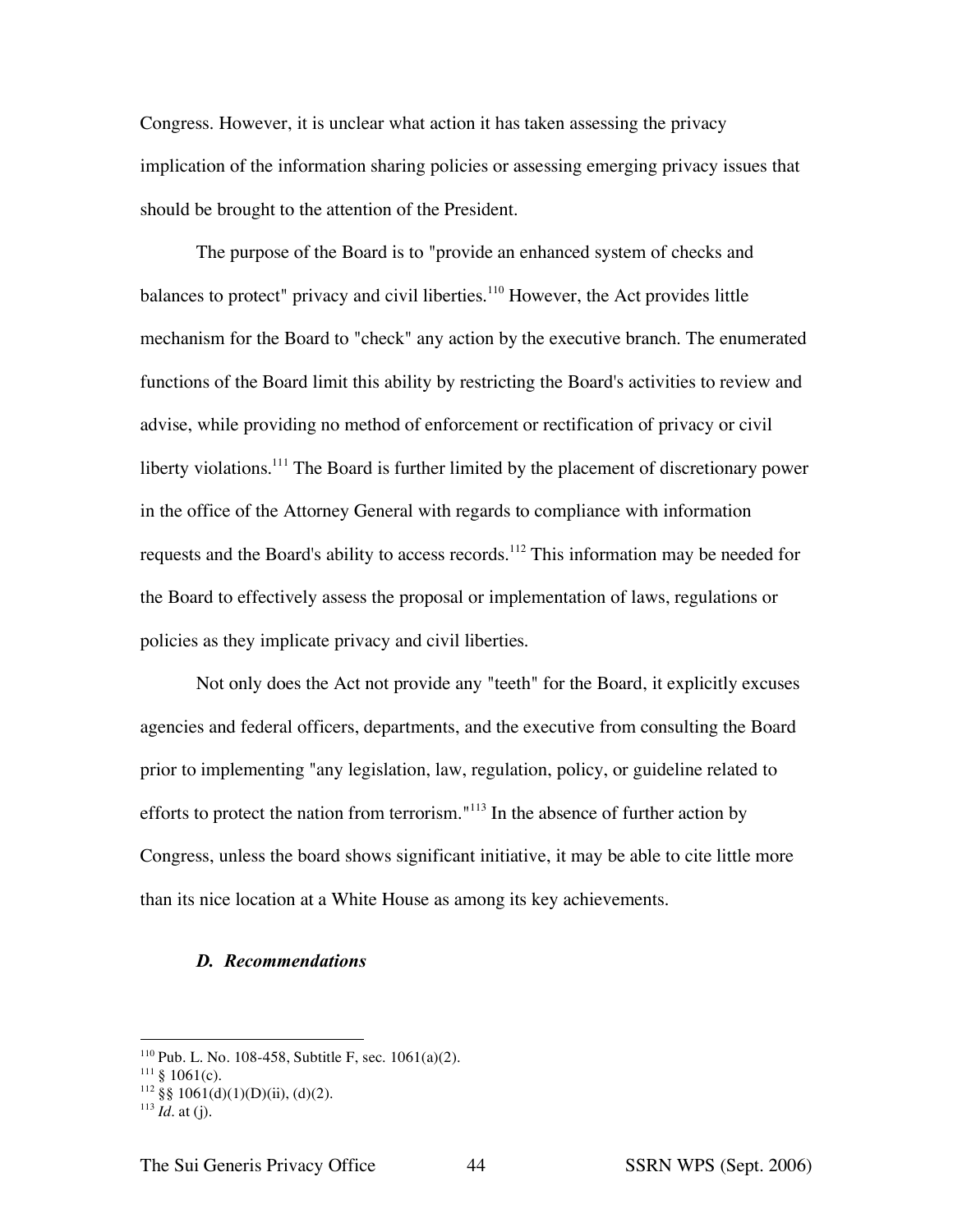Thus far, the Board has done little to fulfill its statutory mission. Of course, the Board has not had much opportunity to engage in activities related to its purpose, given the short time since its formation. But this does not obviate the importance of the Board's function, particularly considering the alternative proposals that Congress might have pursued.

In protecting civil liberties and privacy, it is important that the Board act in the public eye. Engaging in activities openly will allow the public to fully understand the privacy and civil liberty implications of programs and policies examined by the Board. The Board should hold public hearings to explore law enforcement programs, such as the domestic eavesdropping program and the no-fly lists that raise significant civil liberties concerns for the broad American public. These hearings should specifically probe the potential privacy and civil liberties impacts of these programs.

The current legislation requires that the Board submit an annual report to Congress detailing its actions for the preceding period.<sup>114</sup> However, the Act does not specify the content of that report. The report should contain a review of the Board's authorizing legislation; actions taken by the Board; the status of any ongoing investigations; complaints and reports received by the Board; any recommendations for congressional action; and a report on Freedom of Information Act requests and responses. It is important for the public and the Board to be aware of all such laws, regulations, and policies and the relevant privacy and civil liberty implications. The Board's annual report to Congress also include a listing of all laws, regulations, and executive branch policies

 $114$  108 Pub. L. 458 § 1061(c)(4).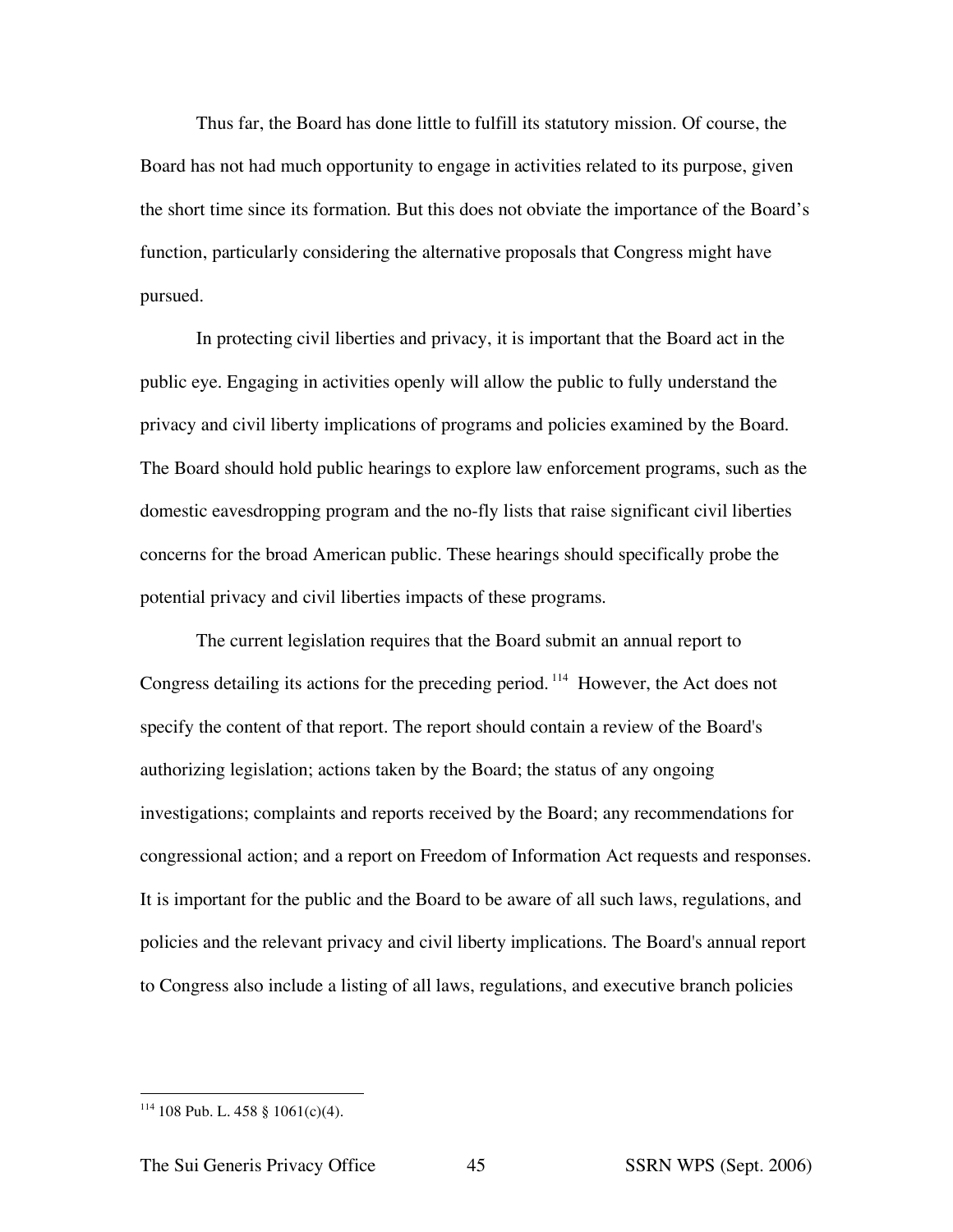proposed and/or implemented during the preceding period, including those that the Board did not address.

The Act does not provide subpoena power to the Board. Chairwoman Dinkins agreed with Congress' assessment, stating "it is incongruous to even consider an office within the White House requiring subpoena power to compel executive branch agencies or officials to provide it with information."<sup>115</sup> This policy relies on the cooperation of the agencies and agency personnel. The Board has no recourse in the event of non-responsive agencies except to notify the Attorney General of such noncompliance.<sup>116</sup> Additionally, the statute provides that the Attorney General and the Directory of National Intelligence can withhold information in the interest of national security and counterterrorism and law enforcement efforts.<sup>117</sup> EPIC recommends that Congress grant subpoena power to the Board. This does not require making materials that the Attorney General determines "sensitive" public. However, providing this information to a board designed for oversight is a necessary step to ensure meaningful review.

Additionally, the statute does not provide the Board with any veto power. Without some enforcement authority, the Board may become a toothless advocate for privacy and civil liberties. The Act provides that the Board "shall … consider" whether there is adequate supervision of the use of the power by the executive branch, whether there are guidelines and oversight of the use of power, whether privacy and civil liberty interests have been balanced against the "need for the power." Additionally, the Board "shall continually review" regulations, laws, and policies and the implementation thereof and information sharing practices "to ensure that privacy and civil liberties are protected."

 <sup>115</sup> Dinkins, *supra*.

 $116$  108 Pub. L. 458, Subtitle F, sec.  $1061(d)(1)(D)(ii)$ .

 $117$  108 Pub. L. 458, Subtitle F, sec.  $1061(d)(4)$ .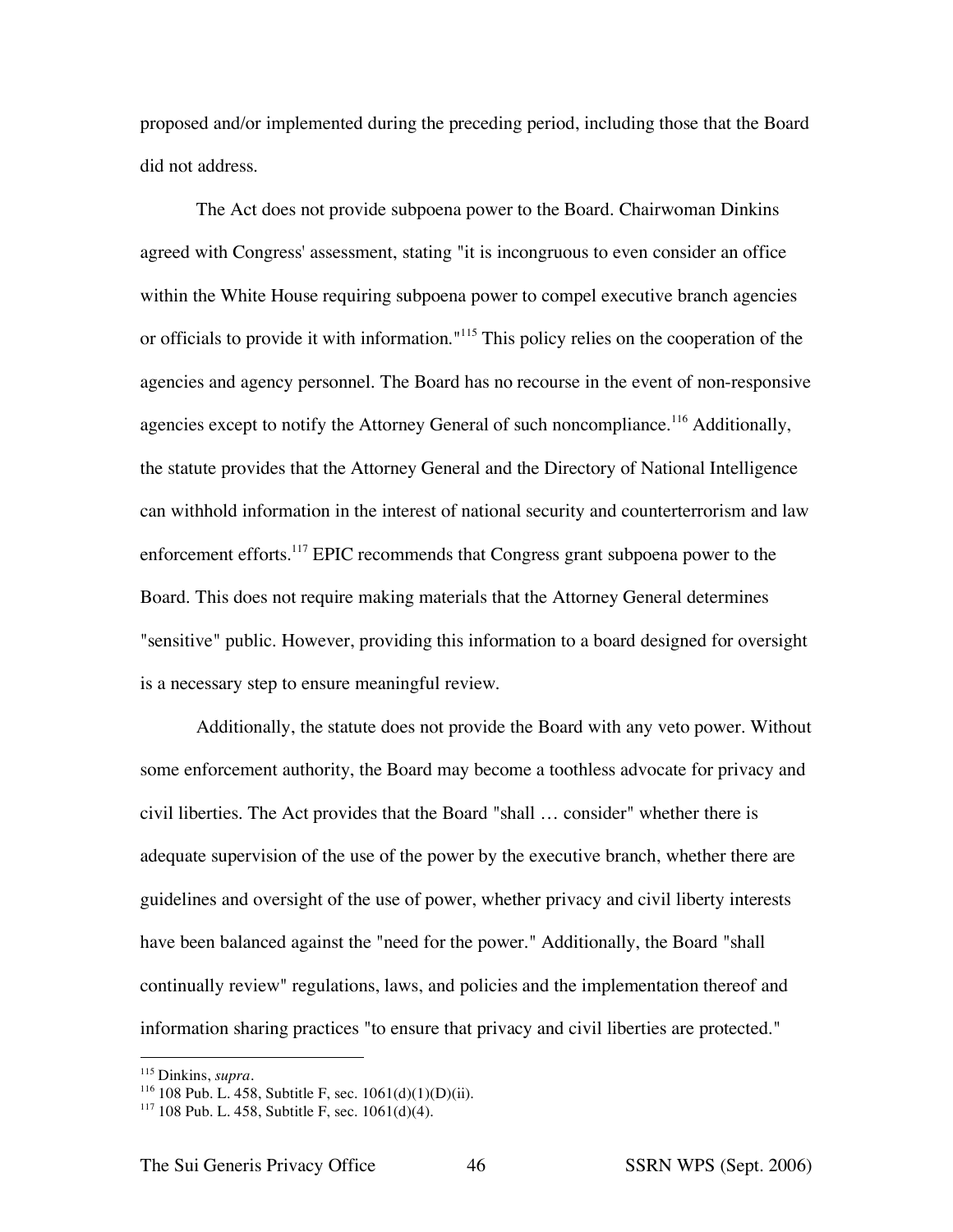However, the statute does not provide for any resulting changes to policies and practices that the Board finds violate privacy and civil liberties. Without any enforcement authority, the Board is helpless to correct any privacy or civil liberty violations it identifies.

Further, the Act explicitly relieves any department or agency from consulting with the Board or observing any waiting period before "developing, proposing, or implementing any legislation, law, regulation, policy, or guideline related to efforts to protect the Nation from terrorism." This provision is incongruent with the purpose of the Board. If the Board is to be effective in ensuring "that concerns with respect to privacy and civil liberties are appropriately considered" the Board must be able to review and comment on such department and agency actions prior to implementation. Congress should amend the language in the Construction provision of the Act to require such consultation and adequate time periods for Board comment.

Although the Act establishes the Board under the authority of the Executive Office of the President, Congress has considered independent status for such a board. Rep. Carolyn Maloney proposed legislation that would "reconstitute" the Board as an Executive Branch independent agency.<sup>118</sup> This legislation would have prohibited the membership comprising of more than three members of the same political party. Further, Maloney's bill would have required Senate confirmation for all members of the Board. Status as an independent would allow the Board to take a more proactive role in protecting privacy and civil liberties, such as vigorously resisting additional exemptions

 <sup>118</sup> CRS, *supra*.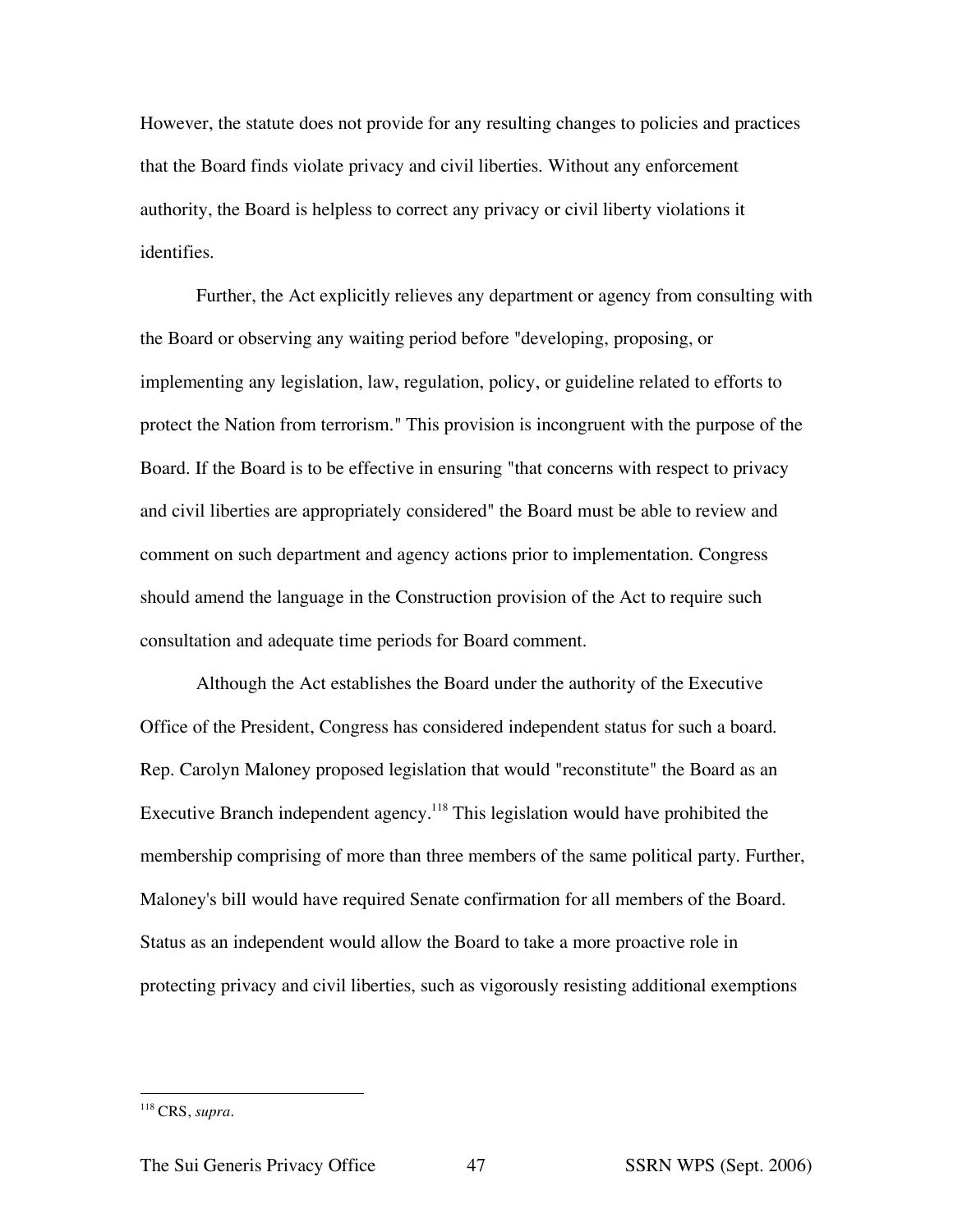to the Privacy Act. Reclassifying the Board as an independent agency to allow for more effective oversight.

The roles of the chairman and vice chairman are crucial to the Board's ability to fulfill its statutory mandate. Full-time commitment to these positions translates into fulltime commitment to running a viable checks and balance system that does not sacrifice privacy and civil liberties rights for national security needs. The Act should be revised to make the chairman and vice chairman full-time positions.

# **VI.The Civil Liberties Protection Officer of the Office of the National Intelligence Director**

## *A. Establishment of Civil Liberties Protection Officer*

The Intelligence Reform and Terrorism Prevention Act of 2004<sup>119</sup> established the position of the Civil Liberties Protection Officer – as well as establishing the Office of the Director of National Intelligence itself.<sup>120</sup> The provision of the Act that established this position was originally present in the House version of the bill but not in the Senate version.<sup>121</sup> The Civil Liberties Protection Officer provision made its way into the final bill with minimal legislative history at any point in the process.<sup>122</sup>

The Civil Liberties Protection Officer's responsibilities are to

**(1)** ensure that the protection of civil liberties and privacy is appropriately incorporated in the policies and procedures developed for and implemented by the Office of the Director of National Intelligence and the

<sup>&</sup>lt;sup>119</sup> Pub. L. No. 108-458, 118 Stat. 3638 (Dec. 17, 2004) (this provision became effective not later than six months after its enactment, as provided by section 1097 of the Act) (codified at 50 U.S.C. § 403-3d). <sup>120</sup> *See* 50 U.S.C. § 403 (establishing the Office of the Director of National Intelligence).

<sup>&</sup>lt;sup>121</sup> See CONGRESSIONAL RESEARCH SERVICE, H.R. 10 (9/11 RECOMMENDATIONS IMPLEMENTATION ACT) AND S. 2845 (NATIONAL INTELLIGENCE REFORM ACT OF 2004): A COMPARATIVE ANALYSIS 12 (2004), *available at* http://fpc.state.gov/documents/organization/39304.pdf.

<sup>122</sup> *See, e.g.*, H.R. REP. NO. 108-796, at 241-244 (2004) (Conf. Rep.) (Joint Explanatory Statement of the Committee of the Conference) (making no mention of the Civil Liberties Protection Officer, and including little discussion of civil liberties and privacy officers in general, even in a section entitled "Civil Liberties and Privacy").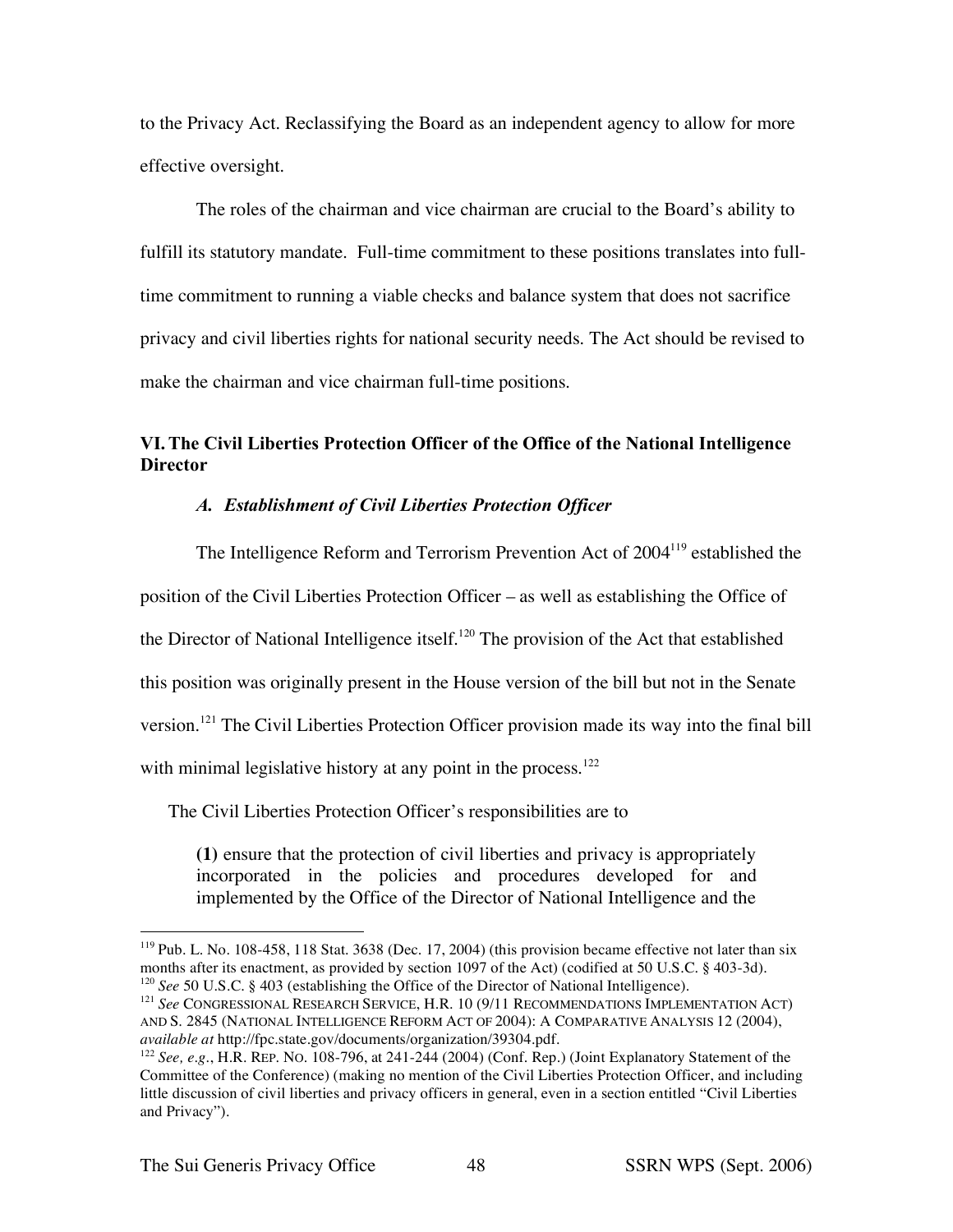elements of the intelligence community within the National Intelligence Program; **(2)** oversee compliance by the Office and the Director of National Intelligence with requirements under the Constitution and all laws, regulations, Executive orders, and implementing guidelines relating to civil liberties and privacy; **(3)** review and assess complaints and other information indicating possible abuses of civil liberties and privacy in the administration of the programs and operations of the Office and the Director of National Intelligence and, as appropriate, investigate any such complaint or information; **(4)** ensure that the use of technologies sustain, and do not erode, privacy protections relating to the use, collection, and disclosure of personal information; **(5)** ensure that personal information contained in a system of records subject to section 552a of Title 5 (popularly referred to as the "Privacy Act"), is handled in full compliance with fair information practices as set out in that section; **(6)** conduct privacy impact assessments when appropriate or as required by law; and **(7)** perform such other duties as may be prescribed by the Director of National Intelligence or specified by law.<sup>123</sup>

"When appropriate, the Civil Liberties Protection Officer may refer complaints to

the Office of Inspector General having responsibility for the affected element of the

department or agency of the intelligence community to conduct an investigation under

paragraph (3) of subsection (b) of this section."124 However, the Civil Liberties Protection

Officer lacks subpoena power and does not report to Congress.<sup>125</sup>

As the 9/11 Commission noted, the Bush administration made minimal progress

in fulfilling the privacy protection requirements of this law, failing to appoint a Civil

Liberties Protection Officer for nearly a year.<sup>126</sup> The administration waited to appoint a

Civil Liberties Protection Officer until only a few days before the NSA domestic

wiretapping program was to be revealed by the *New York Times*. 127

 <sup>123</sup> <sup>50</sup> U.S.C. § 403-3d(b).

 $124$  50 U.S.C. § 403-3d(c).

<sup>125</sup> Anne Marie Squeo, *New U.S. Post Aims to Guard Public's Privacy*, WALL ST. J. ONLINE, April 20, 2006, at B1, *available at* http://online.wsj.com/public/article/SB114549771456130732 fNMKc3AWRNO7Kt58oXWNzzR\_pms\_20060519.html?mod=tff\_main\_tff\_top.

<sup>&</sup>lt;sup>126</sup> THOMAS H. KEAN, ET AL., 9/11 COMMISSION, REPORT ON THE STATUS OF 9/11 COMMISSION

RECOMMENDATIONS 7 (2005), *available at* http://www.9-11pdp.org/press/2005-10-20\_report.pdf.

<sup>127</sup> Ryan Singel, Bush Keeps Privacy Posts Vacant, Wired News, Feb. 2, 2006, *available at* www.wired.com/news/technology/0,70121-0.html.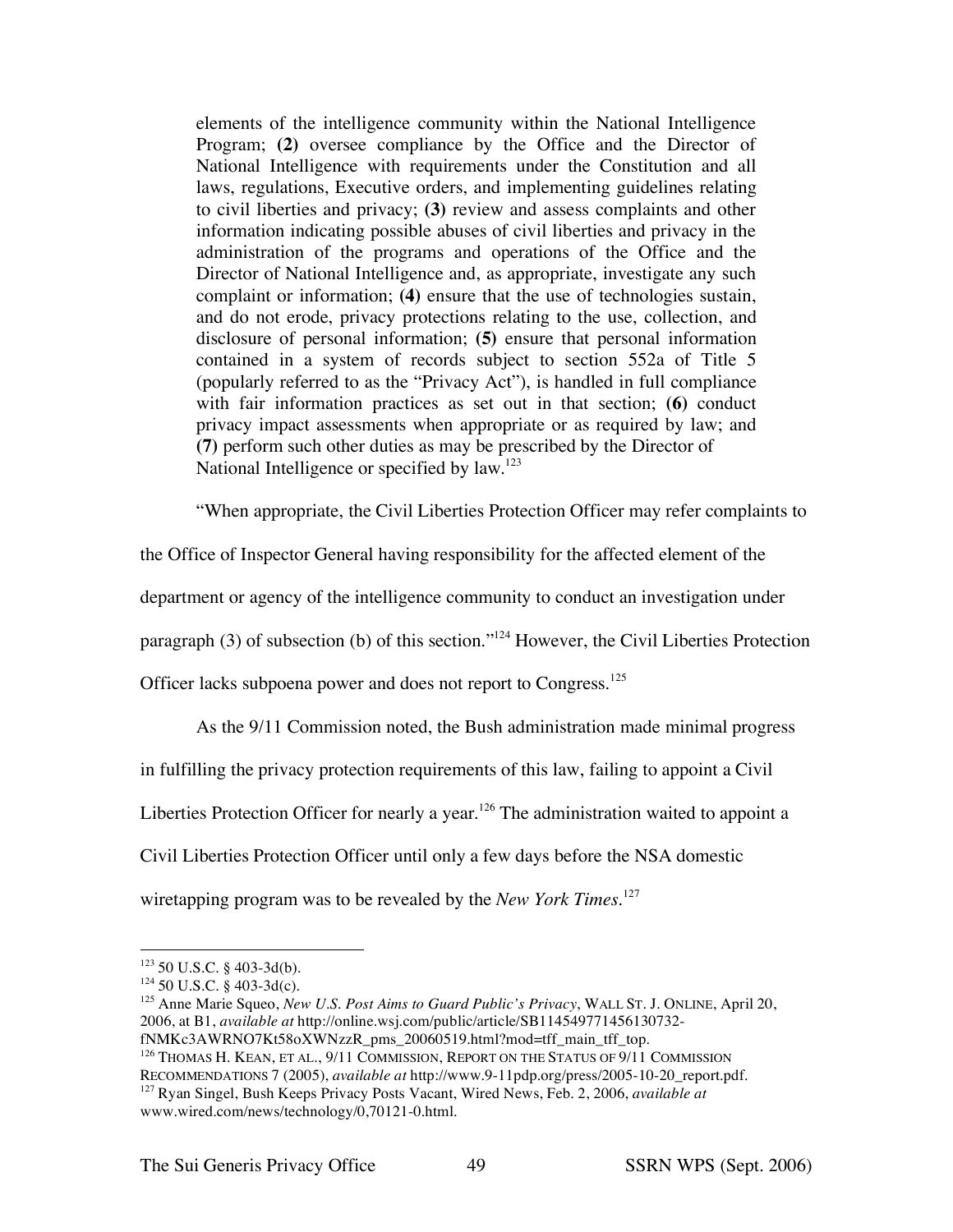The first and current Civil Liberties Protection Officer is Mr. Alexander W. Joel.<sup>128</sup> Mr. Joel has held this position, which reports directly to the Director of National Intelligence<sup>129</sup> since his December 7, 2005 appointment by the Director.<sup>130</sup> Before that time, Joel had held the same position on an interim basis beginning in June 2005.<sup>131</sup>

## *B. Activities to Date*

The Civil Liberties Protection Office has yet to produce much, if anything, in the way of tangible privacy protection results, largely because this Office has yet to take much substantive action, at least that has been publicly acknowledged. The Civil Liberties Protection Office has focused on policy, rather than policing, meeting and speaking with some number of government officials, undertaking preliminary consideration of a small number of privacy-related issues, and taking small steps to reach out to the civil society privacy community.

The Civil Liberties Protection Office focuses more on policy than on policing.<sup>132</sup> The Civil Liberties Protection Office oversees privacy protections for "numerous intelligence agencies [that] report up to the [D]irector of National Intelligence,"<sup>133</sup> and

 <sup>128</sup> Anne Marie Squeo, *New U.S. Post Aims to Guard Public's Privacy*, WALL ST. J. ONLINE, April 20, 2006, at B1, *available at* http://online.wsj.com/public/article/SB114549771456130732 fNMKc3AWRNO7Kt58oXWNzzR\_pms\_20060519.html?mod=tff\_main\_tff\_top.

 $129$  50 U.S.C. § 403-3d(a)(2).

<sup>&</sup>lt;sup>130</sup> Office of the Director of National Intelligence, Mr. Alexander W. Joel: Civil Liberties Protection Officer, http://www.dni.gov/aboutODNI/bios/joel\_bio.htm (last visited July 25, 2006) (discussing Mr. Joel's appointment); *see* 50 U.S.C. § 403-3d(a)(1) (providing that the Civil Liberties Protection Officer is to exist within the Office of the Director of National Intelligence and is to be appointed by the Director of National Intelligence).

<sup>&</sup>lt;sup>131</sup> Office of the Director of National Intelligence, Mr. Alexander W. Joel: Civil Liberties Protection Officer, http://www.dni.gov/aboutODNI/bios/joel\_bio.htm (last visited July 25, 2006).

<sup>132</sup> Anne Marie Squeo, *New U.S. Post Aims to Guard Public's Privacy*, WALL ST. J. ONLINE, April 20, 2006, at B1, *available at* http://online.wsj.com/public/article/SB114549771456130732-

fNMKc3AWRNO7Kt58oXWNzzR\_pms\_20060519.html?mod=tff\_main\_tff\_top.

<sup>133</sup> Anne Marie Squeo, *New U.S. Post Aims to Guard Public's Privacy*, WALL ST. J. ONLINE, April 20,

<sup>2006,</sup> at B1, *available at* http://online.wsj.com/public/article/SB114549771456130732-

fNMKc3AWRNO7Kt58oXWNzzR\_pms\_20060519.html?mod=tff\_main\_tff\_top.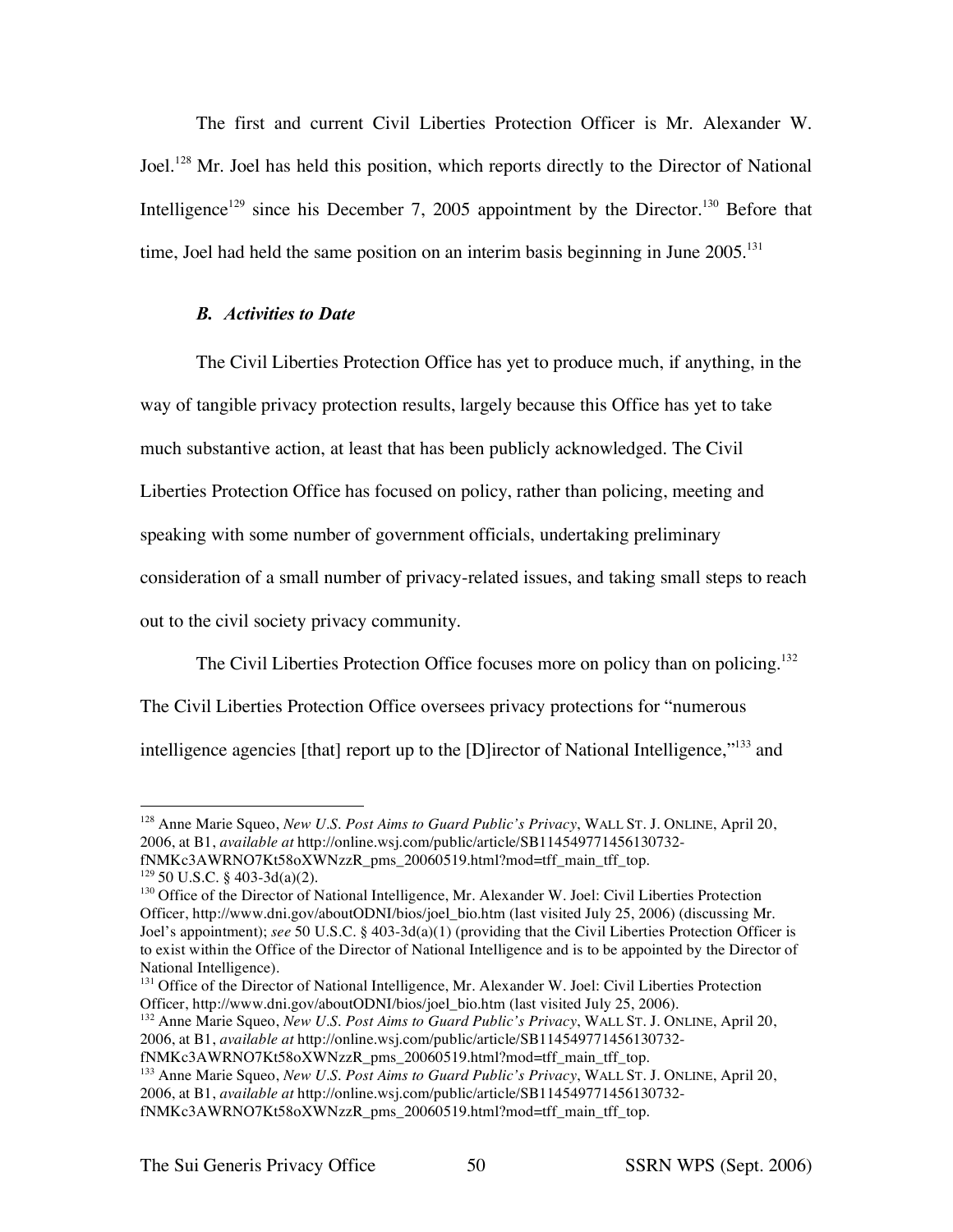Mr. Joel says that he works more at "creating a dialogue with government officials, intelligence officers[,] and others" than at looking into complaints.<sup>134</sup> Since March, the Office has also "worked closely" with the Privacy and Civil Liberties Oversight Board.135

The Civil Liberties Protection Officer says that he has addressed at least a few privacy issues, including domestic wiretapping, anonymization of data, and increased disclosure of secret government programs. Mr. Joel reviewed the secret NSA domestic wiretapping program and at one point found no problems; he said at the time that he believed the fears about the program to be overblown.<sup>136</sup> More recently, however, Mr. Joel expressed no opinion on the legality of that program, claiming that "[it's] not [his] job to tell the president what the rules are."<sup>137</sup> The Civil Liberties Protection Office is also examining anonymization technologies.<sup>138</sup> In addition, it is looking at methods to disclose more information about secret programs so as to alleviate concerns, while still protecting the "essence" of those programs.<sup>139</sup> No further details seem to be available on any of these inquiries.

Recently, the Civil Liberties Protection Office has taken some steps to reach out to the pro-privacy civil society community. In June, Mr. Joel made waves by hiring former ACLU lobbyist Timothy H. Edgar as his deputy.<sup>140</sup>

<sup>135</sup> Scott Shane, *Watching the Watchers: An Intelligence Official Works to Keep Agencies in Bounds*, N.Y. TIMES, July 25, 2006, *available at* http://www.nytimes.com/2006/07/25/washington/25protect.html. <sup>136</sup> Anne Marie Squeo, *New U.S. Post Aims to Guard Public's Privacy*, WALL ST. J. ONLINE, April 20, 2006, at B1, *available at* http://online.wsj.com/public/article/SB114549771456130732 fNMKc3AWRNO7Kt58oXWNzzR\_pms\_20060519.html?mod=tff\_main\_tff\_top.

<sup>137</sup> Scott Shane, *Watching the Watchers: An Intelligence Official Works to Keep Agencies in Bounds*, N.Y. TIMES, July 25, 2006, *available at* http://www.nytimes.com/2006/07/25/washington/25protect.html. <sup>138</sup> Anne Marie Squeo, *New U.S. Post Aims to Guard Public's Privacy*, WALL ST. J. ONLINE, April 20,

 <sup>134</sup> *Id.*

<sup>2006,</sup> at B1, *available at* http://online.wsj.com/public/article/SB114549771456130732-

fNMKc3AWRNO7Kt58oXWNzzR\_pms\_20060519.html?mod=tff\_main\_tff\_top. <sup>139</sup> *Id.*

<sup>140</sup> *See* Scott Shane, *Watching the Watchers: An Intelligence Official Works to Keep Agencies in Bounds*, N.Y. TIMES, July 25, 2006, *available at* http://www.nytimes.com/2006/07/25/washington/25protect.html;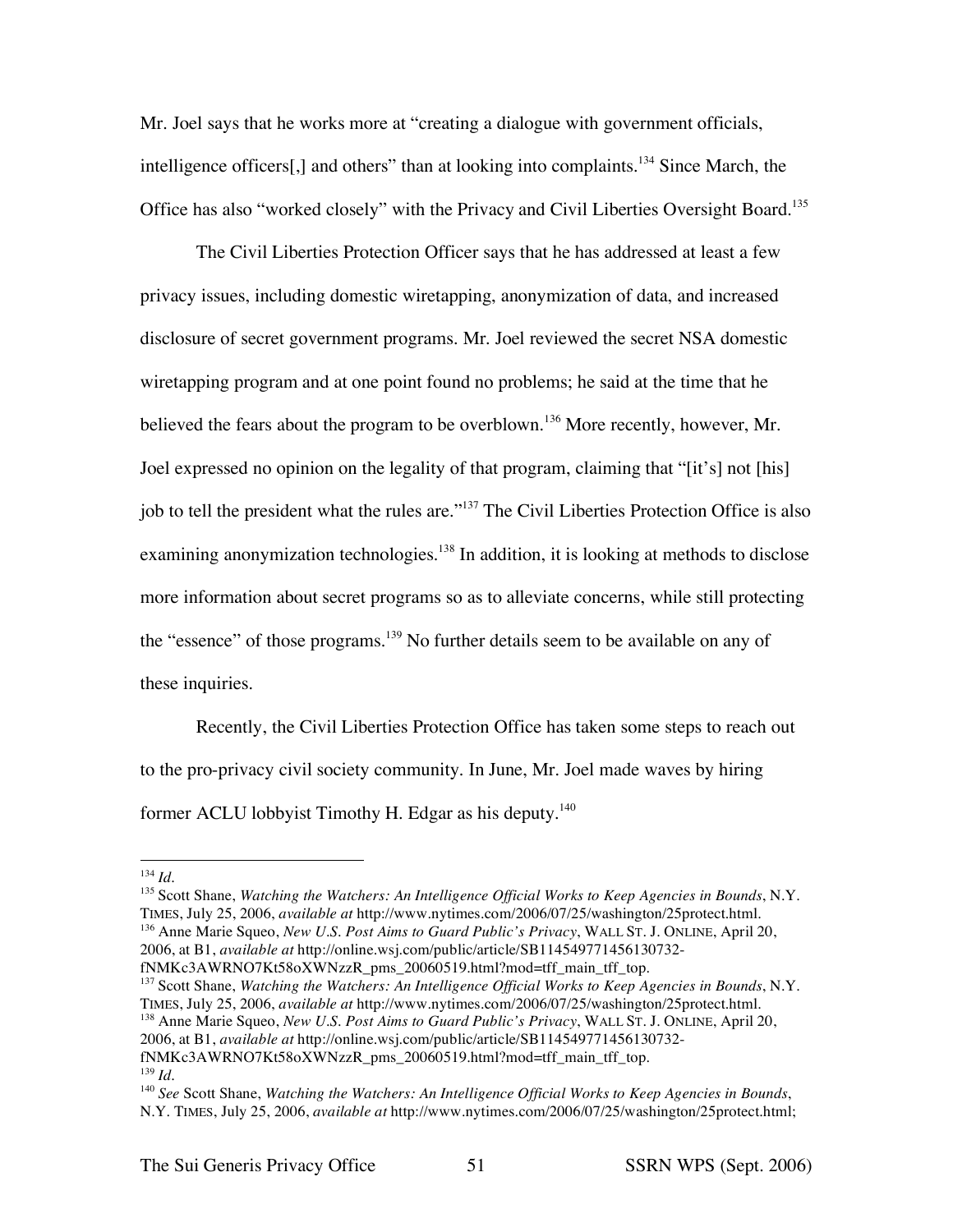## *C. Assessment*

Most observers appear to agree that the Civil Liberties Protection Office has been generally ineffective during its brief existence. An evaluation of this question requires the application of standards, and several such standards present themselves. One might reasonably ask whether the Civil Liberties Protection Office has met its congressionally mandated objectives and whether it has met any objectives which may have been set out for it by the President, by the Director of National Intelligence, or in its own statements. In addition to the Congressional requirements, the President and Mr. Joel himself have expressed a purpose to earn the public's trust and soothe the public's privacy concerns.<sup>141</sup> Unfortunately, during his brief time as Civil Liberties Protection Officer, Mr. Joel has not reached these objectives.

Current events continue to raise questions about whether the intelligence community – of which the Director of National Intelligence is the head – is complying with "requirements under the Constitution and all laws . . . relating to civil liberties and privacy."142 Recent revelations of illegal non-disclosures of secret intelligence programs, even to the chairman of a congressional intelligence committee, show that the

http://www.nytimes.com/2006/07/25/washington/25protect.html; Anne Marie Squeo, *New U.S. Post Aims to Guard Public's Privacy*, WALL ST. J. ONLINE, April 20, 2006, at B1, *available at* http://online.wsj.com/public/article/SB114549771456130732-

fNMKc3AWRNO7Kt58oXWNzzR\_pms\_20060519.html?mod=tff\_main\_tff\_top.

 $\overline{a}$ 

Steven Aftergood, ODNI Casts a Wide Net to Hire Staff, Secrecy News, July 14, 2006, http://www.fas.org/blog/secrecy/2006/07/.

<sup>141</sup> *See, e.g.*, Scott Shane, *Watching the Watchers: An Intelligence Official Works to Keep Agencies in Bounds*, N.Y. TIMES, July 25, 2006, *available at*

<sup>&</sup>lt;sup>142</sup> 50 U.S.C. 403-3d(b)(2) (giving the Civil Liberties Protection Officer responsibility for overseeing compliance with these requirements).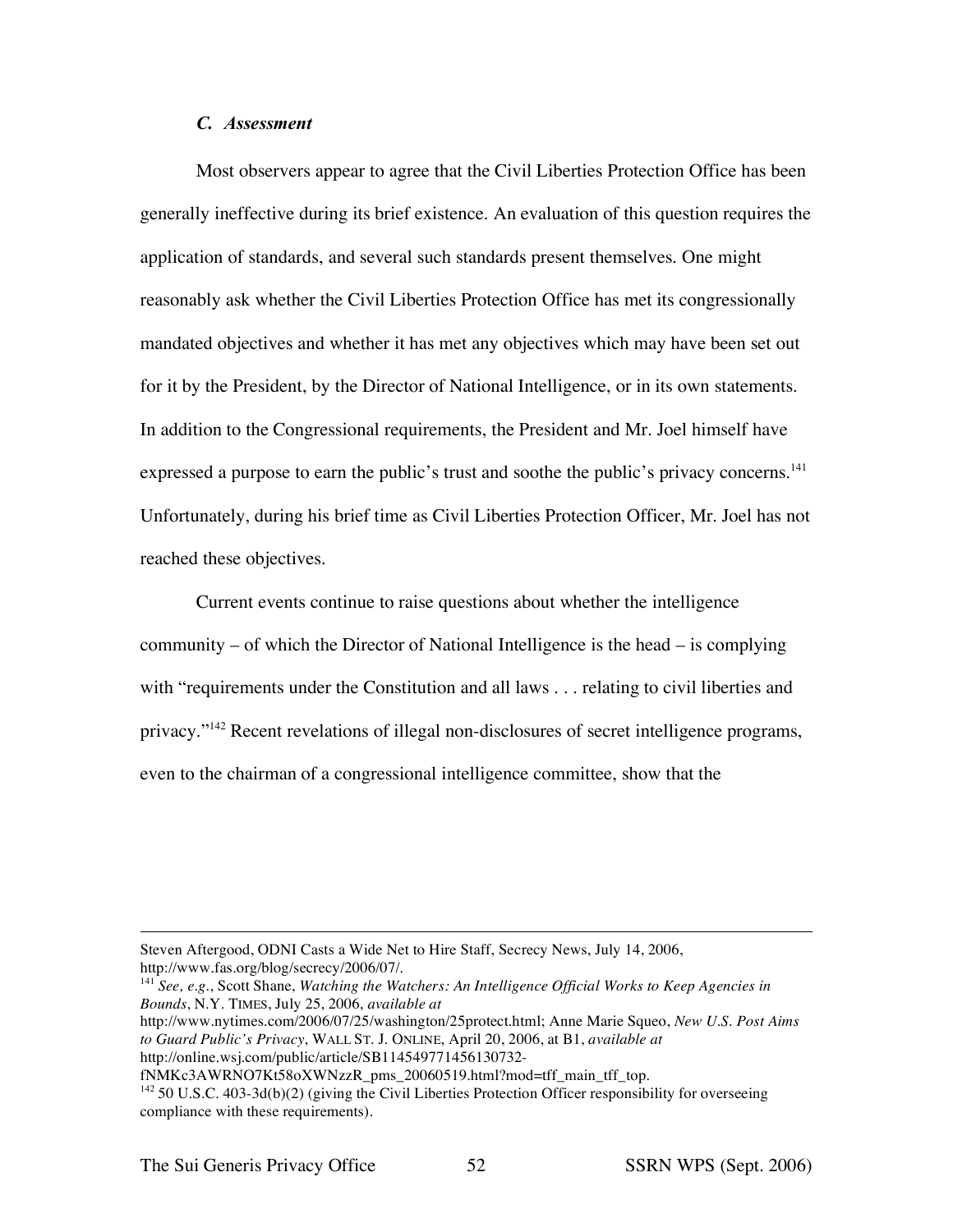administration continues to violate laws and jeopardize privacy and civil liberties by refusing to submit privacy-invasive programs to appropriate legislative oversight.<sup>143</sup>

Mr. Joel's dismissive responses to concerns about the secret NSA wiretapping program further call his performance of his legal compliance responsibilities into question. This program has been the subject of widespread, sustained criticism from a number of sources.<sup>144</sup> As previously noted, the Civil Liberties Protection Officer's first response to this firestorm was to assert that his review of the program found no problems, <sup>145</sup> but Mr. Joel later changed his position to "no opinion," claiming that considering the legality of the program was "not [his] job . . . . ."<sup>146</sup> While the former position may have been dubious in the face of so much legal authority taking a contrary view, the latter position can only be seen as a failure of the Civil Liberties Protection Office to do its job. After all, 50 U.S.C.  $\S\S$  403-3d(b)(1)-(3) explicitly give the responsibility for such legal oversight to this office.

Nor is there any evidence that the Civil Liberties Protection Office has referred any matters whatsoever to an Inspector General who might be able to pursue matters of

 <sup>143</sup> *See, e.g.*, Tom Regan, *Another Secret U.S. Intelligence Program?*, Christian Science Monitor, July 10, 2006, *available at* http://www.csmonitor.com/2006/0710/dailyUpdate.html (noting that the Representative Peter Hoekstra, Republican chairman of the House Intelligence Committee, found out about a "significant" secret intelligence program only when alerted by a whistleblower); Charles Babington, *Hoekstra Urges Bush to Impart Intelligence Details*, Wash. Post, July 10, 2006, *available at*

http://www.washingtonpost.com/wp-dyn/content/article/2006/07/09/AR2006070900705.html (discussing Representative Hoekstra's anger at this "'breach of responsibility by the Administration . . . violation of law and . . . direct affront to . . . the Members of this committee,'" noting that the administration may have continued to fall short of its legal obligations with respect to these intelligence programs, and quoting Representative Harman's statement that "vigorous congressional oversight is impossible unless the administration shares critical information with the appropriate committees of Congress").

<sup>144</sup> *See, e.g.*, Wikipedia Contributors, NSA Warrantless Surveillance Controversy, Wikipedia, The Free Encyclopedia, http://en.wikipedia.org/wiki/N.S.A.\_surveillance\_without\_warrants\_controversy (last visited July 26, 2006) (collecting the mostly-negative third-party legal analyses and other responses to the NSA wireless surveillance program).

<sup>145</sup> Anne Marie Squeo, *New U.S. Post Aims to Guard Public's Privacy*, WALL ST. J. ONLINE, April 20, 2006, at B1, *available at* http://online.wsj.com/public/article/SB114549771456130732-

fNMKc3AWRNO7Kt58oXWNzzR\_pms\_20060519.html?mod=tff\_main\_tff\_top.

<sup>146</sup> Scott Shane, *Watching the Watchers: An Intelligence Official Works to Keep Agencies in Bounds*, N.Y. TIMES, July 25, 2006, *available at* http://www.nytimes.com/2006/07/25/washington/25protect.html.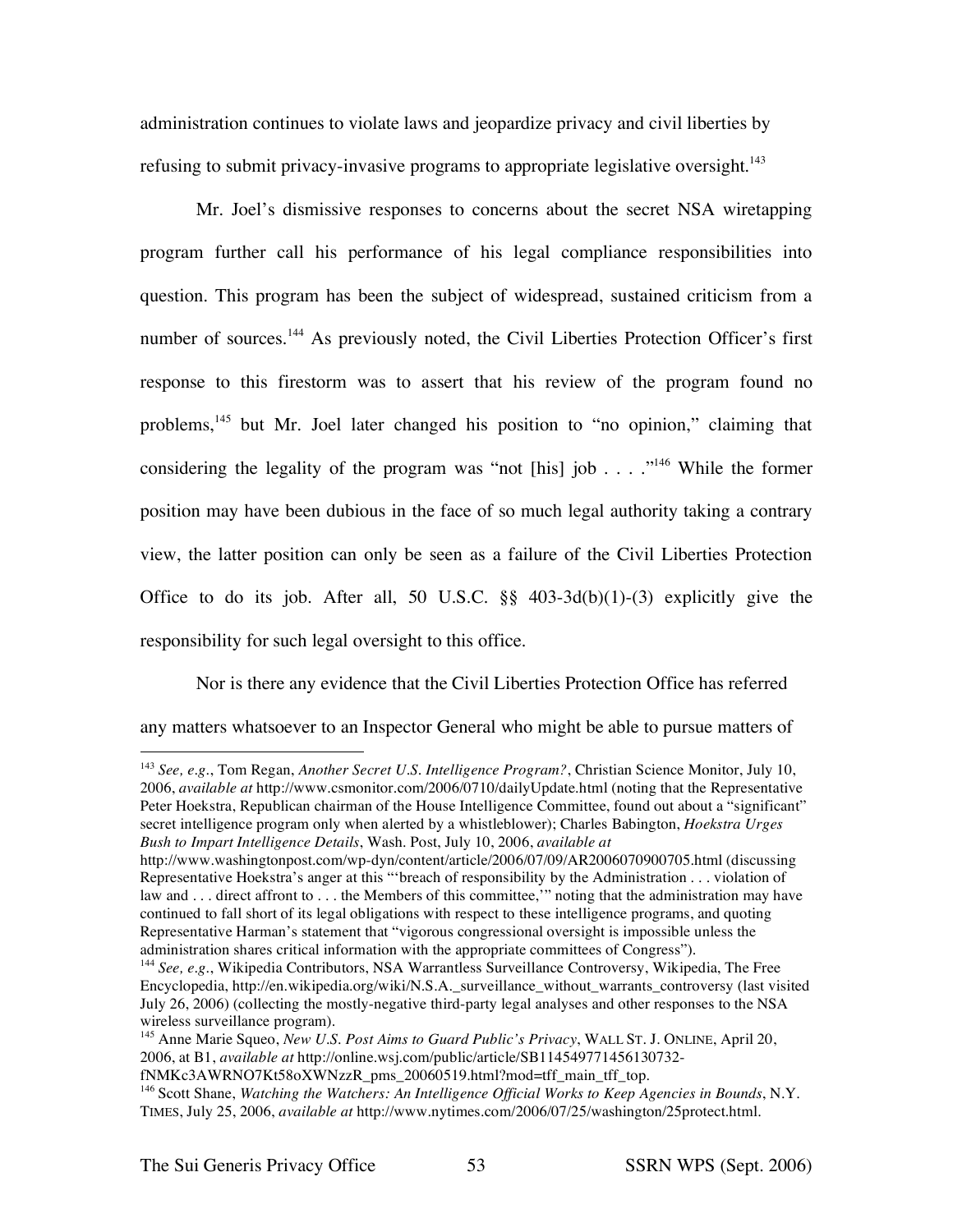this sort using subpoena powers that this Office lacks.<sup>147</sup> No privacy impact assessments are known to have been conducted on any of these matters.<sup>148</sup> It is not known what, if any, advice the Civil Liberties Protection Office has supplied to Director of National Intelligence John Negroponte on the privacy status of challenged intelligence programs.

The Civil Liberties Protection Officer has avoided handling complaints and problems relating to privacy, claiming that he prefers to allow other authorities to respond to complaints and handle problems.<sup>149</sup> Certainly, handling of complaints may be seen as "an additional layer of bureaucracy" by some interested parties.<sup>150</sup> How much bureaucracy is needed is a delicate policy choice. This choice, however, is not Mr. Joel's to make. 50 U.S.C. § 403-3d(b) explicitly makes this Officer responsible to "review and assess complaints."

The Civil Liberties Protection Office has been equally ineffective regarding the administration's goal of earning the public trust and soothing privacy concerns. Notwithstanding the Office's assurances, recent polls show that the majority of Americans believe that warrantless NSA domestic surveillance "'goes too far in invading people's privacy.'"151 An even greater percentage of Americans agreed that the current administration has "'gone too far."<sup>152</sup> Another poll found similar results, with roughly half of Americans disapproving of the current administration's handling of privacy

 <sup>147</sup> *See* <sup>50</sup> U.S.C. § 403-3d(c) (providing for such referrals).

<sup>&</sup>lt;sup>148</sup> *Cf.* 50 U.S.C. § 403-3d(b)(6) (calling for such assessments to be made where appropriate).

<sup>149</sup> Scott Shane, *Watching the Watchers: An Intelligence Official Works to Keep Agencies in Bounds*, N.Y. TIMES, July 25, 2006, *available at* http://www.nytimes.com/2006/07/25/washington/25protect.html. <sup>150</sup> *Id.*

<sup>151</sup> David Jefferson, *NEWSWEEK Poll: Americans Wary of NSA Spying*, NEWSWEEK, May 14, 2006, *available at* http://www.msnbc.msn.com/id/12771821/site/newsweek/. <sup>152</sup> *Id.*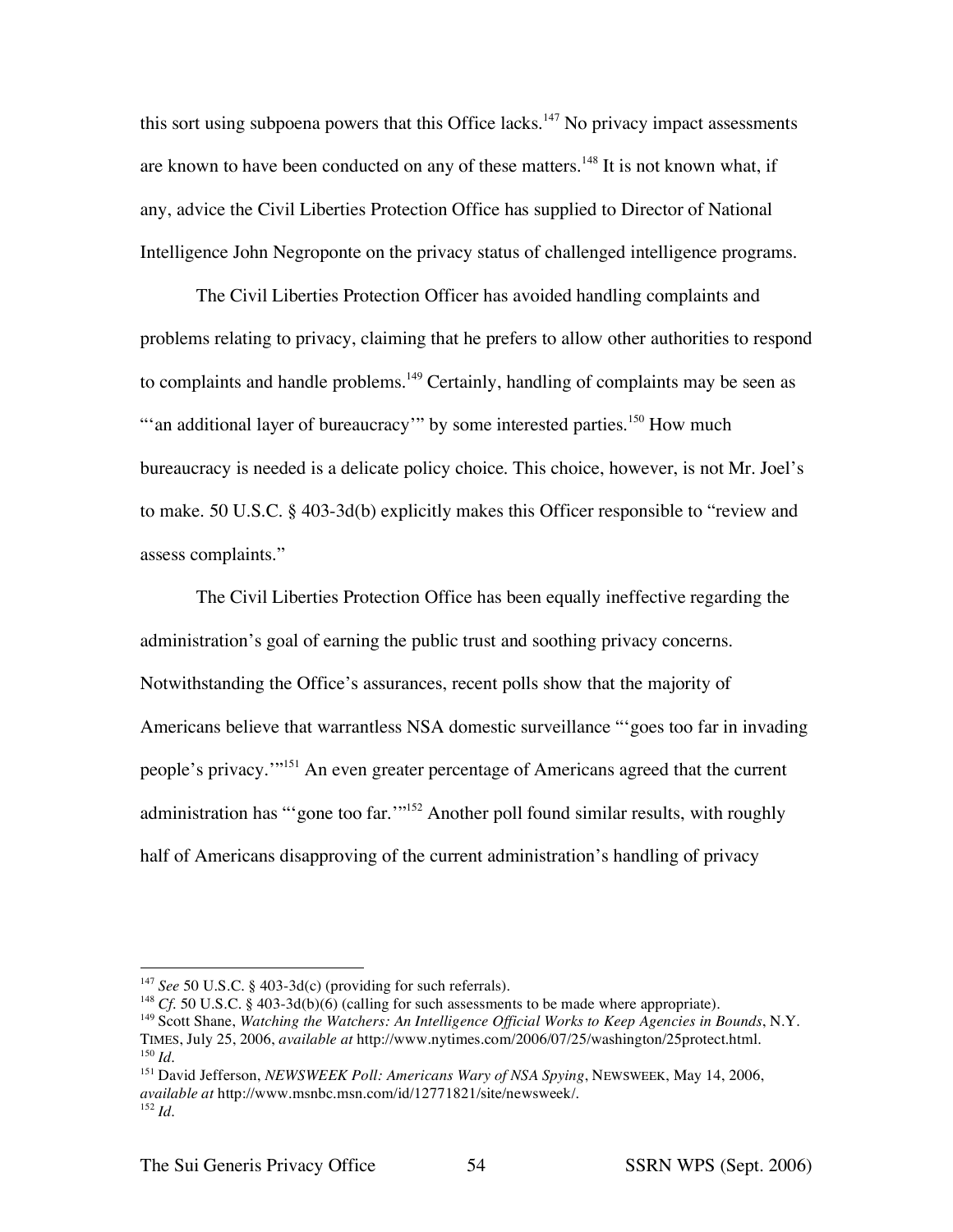rights. <sup>153</sup> Such concerns about privacy rights have actually risen since the Civil Liberties Protection Office began its work.<sup>154</sup>

There is one area in which the Civil Liberties Protection Office has demonstrated some degree of effectiveness: outreach to civil society privacy groups is a positive step. These actions aid both his congressionally mandated purposes to review privacy complaints and to Americans' protect privacy and his personally asserted purpose to build trust and soothe privacy concerns. They are an important and effective, if incomplete, step in the performance of the Civil Liberties Protection Office's duties.

#### *D. Recommendations*

That the Civil Liberties Protection Office has yet to demonstrate meaningful effectiveness in any form of privacy and civil liberties protection is partially attributable to the secrecy with which the intelligence community in general – and this Office in particular – operates. However, it is equally the result of the Office's failure to adequately perform certain congressionally mandated job responsibilities. The long delay in appointing the Civil Liberties Protection Officer and the placement and authority granted to this individual by Congress have no doubt also contributed to the shortcomings of this Office.

Several steps can be taken under the current legal regime to improve the effectiveness of the Civil Liberties Protection Office, and several changes could be made to the legal authority under which that Office operates in order to create further opportunities for improvement.

 <sup>153</sup> *Washington Post-ABC News Poll*, WASH. POST, May 12, 2006, *available at*

http://www.washingtonpost.com/wp-srv/politics/polls/postpoll\_nsa\_051206.htm.

<sup>&</sup>lt;sup>154</sup> See Gary Langer, Poll: Broader Concern on Privacy Rights, But Terrorism Threat Still Trumps, ABC News, Jan. 10, 2006, http://abcnews.go.com/Politics/story?id=1490715 (last visited July 26, 2006).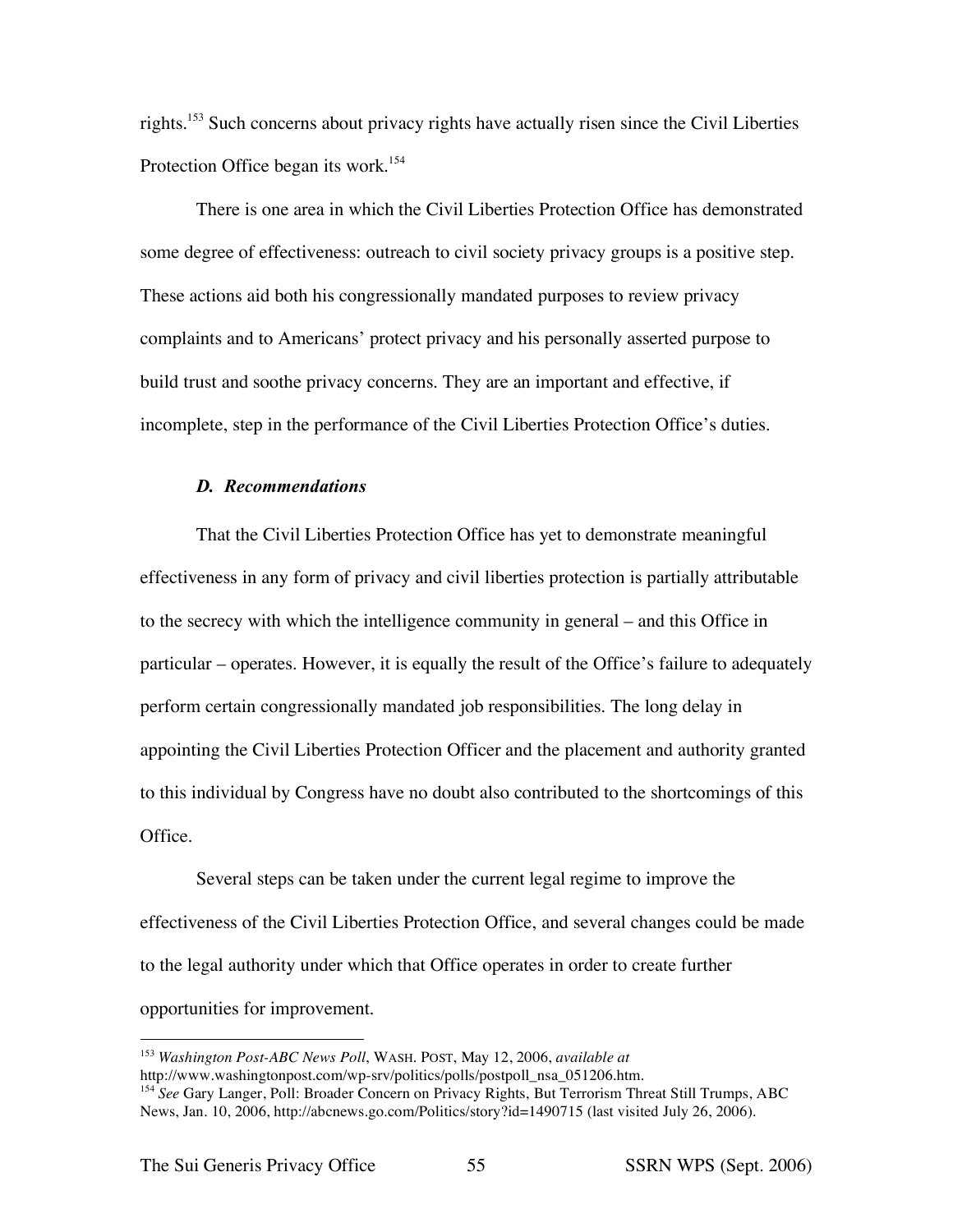#### 1. Reform

There are several steps that the Civil Liberties Protection Office can take to improve its effectiveness. These steps include actively pursuing *all* statutory responsibilities, making more use of available investigatory authority, and improving openness with the public and outreach to civil society.

In light of the nature of the ineffectiveness of this Office, it is most critical that the Civil Liberties Protection Officer fully accepts and works to fulfill *all* of the responsibilities given to him by Congress. In particular, the Civil Liberties Protection Officer should accept that it *is* his job to tell the president when an intelligence program may violate privacy rights; <sup>155</sup> and it *is* his job to handle privacy problems and complaints, <sup>156</sup> even if doing so creates an additional layer of bureaucracy.

In order to satisfy his responsibilities, the Civil Liberties Protection Officer should make better use of the powers he has already been granted. As yet, there is no evidence that Mr. Joel has used his powers to produce any tangible pro-privacy results, and simply using his position to talk to government officials is unlikely to change this fact. This Officer should use his authority to conduct privacy impact assessments and to refer potential privacy problems to Inspectors General who can bring subpoena powers and other resources to bear.

Because the Civil Liberties Protection Office is statutorily accountable only to the Director of National Intelligence, and because earning public trust is a goal of this Office, it is of particular importance that this Office should improve its openness with the public. The Civil Liberties Protection Office should make public the list of specific "government

 $155$  50 U.S.C. § 403-3d(b)(2).

 $156$  50 U.S.C. § 403-3d(b)(3).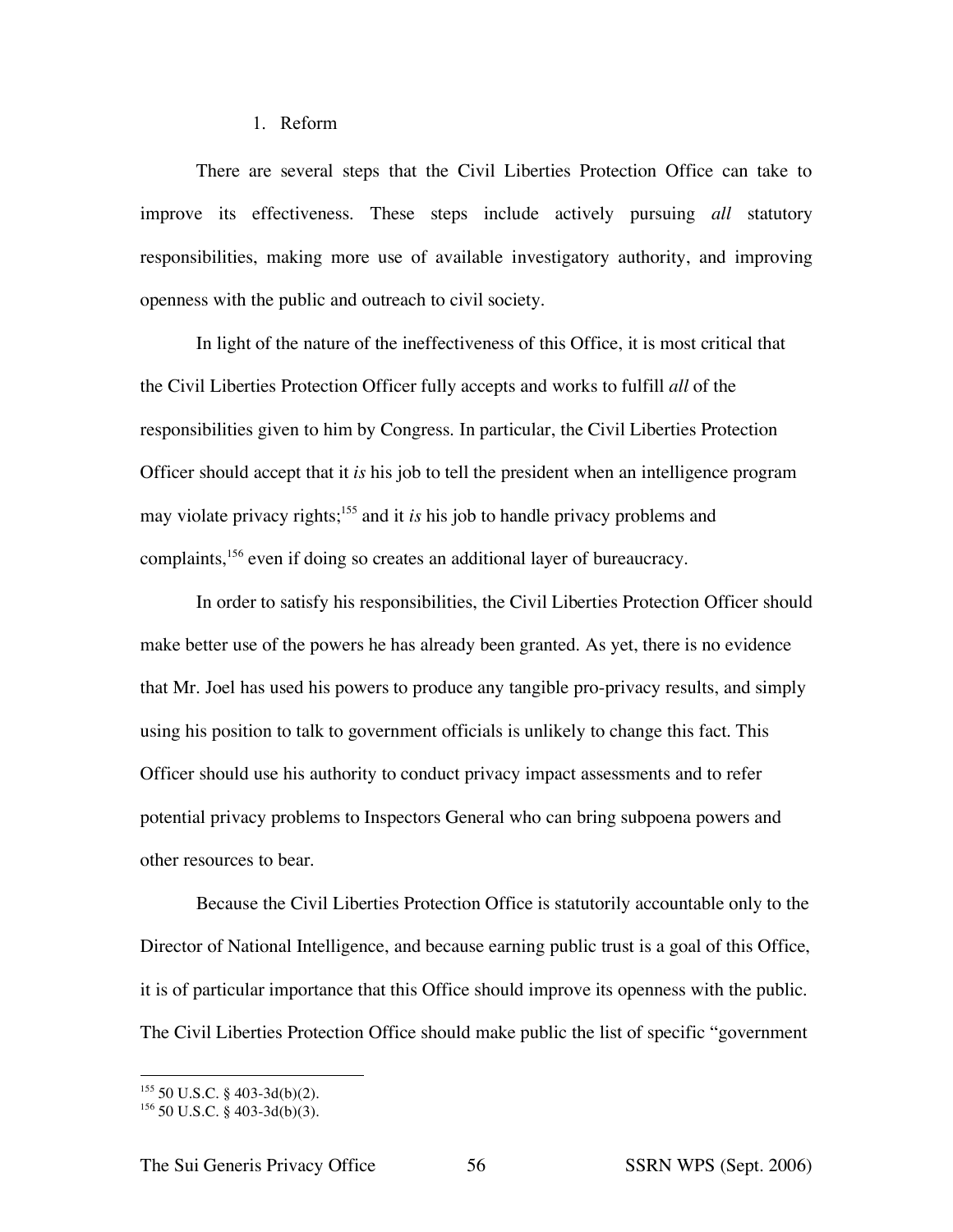officials, intelligence officers[,] and others" with which it has "creat[ed] a dialogue."157 The content, or at least the specific subject, of each such meeting should be revealed. In particular, Mr. Joel should disclose how, if at all, he has advised Director of National Intelligence John Negroponte about privacy and civil rights matters related to contentious recent issues like the invocation of the state secrets privilege in the NSA domestic wiretapping cases<sup>158</sup> and the status of executive authority for intelligence programs in light of the recent *Hamdan* ruling. 159

The Civil Liberties Protection Officer should also continue his encouraging outreach to the civil society privacy community and should continue to seek ways to make more details of government activities public.

# 2. Additional Authority

Though additional steps by the Civil Liberties Protection Office itself could substantially improve that Office's effectiveness, certain legislative actions would also be helpful. Similar to the privacy officers described above, it would be sensible if the Civil Liberties Protection Officer were granted subpoena power and was also expected to

 <sup>157</sup> *See* Anne Marie Squeo, *New U.S. Post Aims to Guard Public's Privacy*, WALL ST. J. ONLINE, April 20, 2006, at B1, *available at* http://online.wsj.com/public/article/SB114549771456130732 fNMKc3AWRNO7Kt58oXWNzzR\_pms\_20060519.html?mod=tff\_main\_tff\_top.

<sup>&</sup>lt;sup>158</sup> Director of National Intelligence Negroponte has filed both classified and unclassified affidavits asserting the state secrets privilege and seeking dismissal in multiple NSA domestic wiretapping cases. *See, e.g.*, Declaration of John D. Negroponte, Director of National Intelligence, ACLU v. NSA, No. 2:06-CV-10204 (E.D. Mich. May 27, 2006), *available at* http://www.fas.org/sgp/jud/statesec/aclu-negroponte.pdf; Declaration of John D. Negroponte, Director of National Intelligence, Ctr. for Constitutional Rights v. Bush, No. 06-cv-313 (S.D.N.Y. May 26, 2006), *available at* http://www.fas.org/sgp/jud/statesec/ccrnegroponte.pdf. There is no evidence whether the Civil Liberties Protection Officer played any role, including providing any assessment of the legal and/or privacy impacts of the invocation of the state secrets defense, in the process leading up to these filings.

<sup>&</sup>lt;sup>159</sup> The Supreme Court's decision in Hamdan v. Rumsfeld, 548 U.S. \_\_\_, 126 S.Ct. 2749 (2006), cast doubt on the legality of any number of executive branch activities conducted in the name of and on the authority of "fighting the war or terrorism." Again, there is no information on the question of whether the Civil Liberties Protection Officer has provided the Director of National Intelligence with any assessment of the legal and/or privacy policy implications of this issue.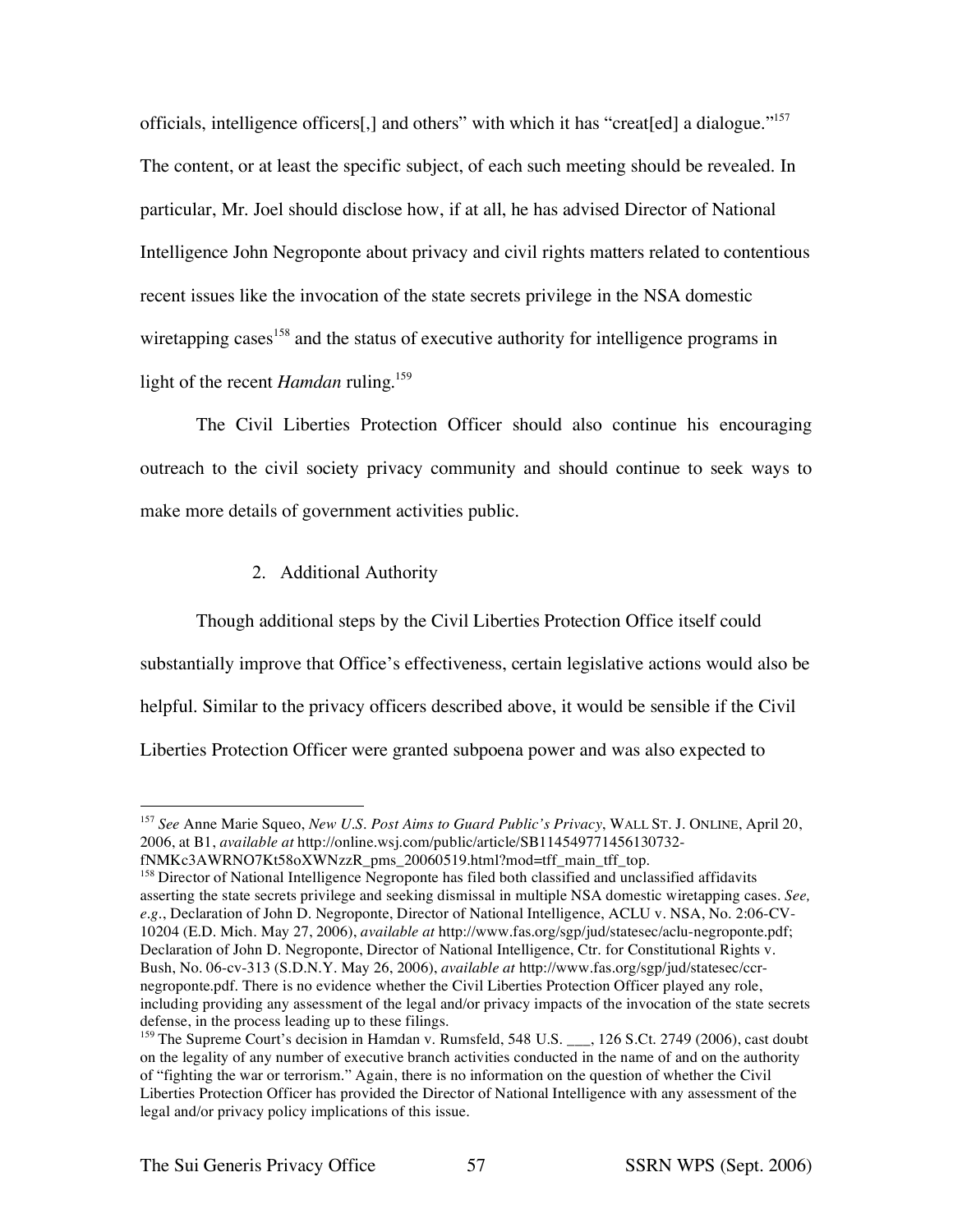publish an annual report regarding the activities of his office that would be available to the public and Congress. There should also be techniques established to promote public participation and advice. The Office of National Intelligence Director has been given unparallel opportunity to conduct surveillance of the American public. There should be some corresponding means of oversight that helps ensure this authority is not misused.<sup>160</sup>

Each of these suggested changes would be useful. An annual reporting provision would help promote accountability and public trust. Stronger subpoena powers and the power to get expert advisory committees would enable the Civil Liberties Protection Office to form more fully informed opinions and reach better decisions, thus better protecting privacy. In addition to these changes, a provision directing the Civil Liberties Protection Officer to report directly to Congress would alleviate a number of concerns about the Office's independence and relevance.

To date, the Civil Liberties Protection Office has achieved little and failed to meet its mandated goals. The problems it faces, however, are not insurmountable. Simple steps could be taken by the Civil Liberties Protection Officer, possibly supplemented by Congressional grants of additional authority and more extensive staff support, which would create in this position a vital and effective defender of Americans' privacy rights.

# **VII. Conclusion**

Following the events of September 11, the Congress acted to expand the surveillance capability of the federal government through the consolidation of certain government functions, the expansion of legal authority to conduct searches, the development and integration of new data systems, and the promotion of new techniques

<sup>&</sup>lt;sup>160</sup> See also E-mail from Peter Swire, Senior Fellow, Ctr. for Am. Progress, to Declan McCullagh, Editor, Politech Mailing List (Sept. 27, 2004), http://lists.jammed.com/politech/2004/09/0035.html.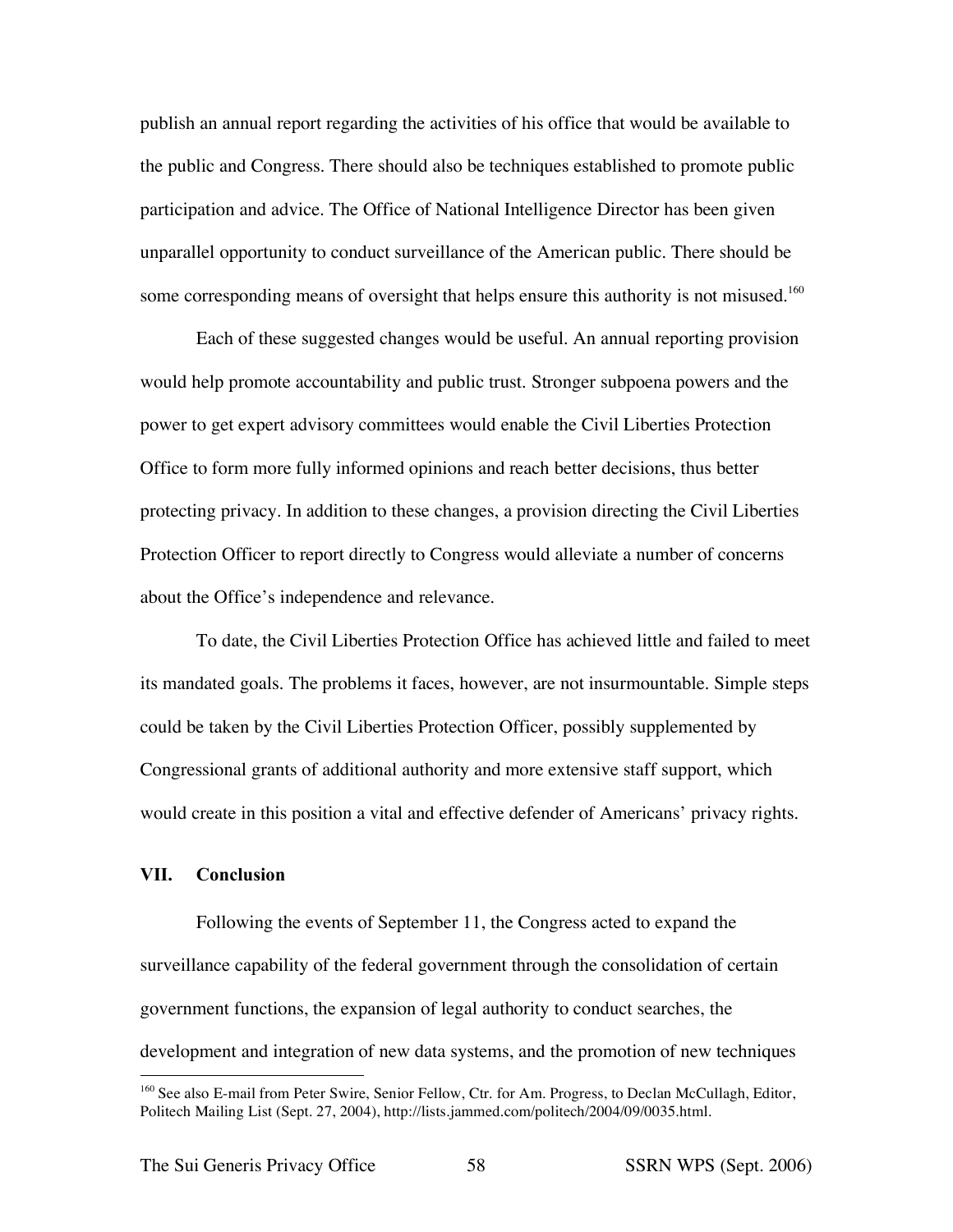for identification, profiling, tracking, and monitoring. The Congress also chose to create new privacy offices within the federal government to counterbalance some of the new surveillance authorities that were established. To date, two of the three *sui generis* privacy offices have done nothing of consequence. The President's Civil Liberties Oversight Board has seemed more concerned about locating office space than advising the President about a domestic surveillance program that many Americans consider illegal. It has also failed to engage its central responsibility of reviewing the privacy impact of the proposed consolidation of personal information held by federal agencies into an "Information Sharing Environment." The statements from the Civil Liberties Protection Officer for the Director of National Intelligence offer little more in the way of comfort. Although the office was given a broad mandate by the Congress to protect privacy and pursue active engagement across the intelligence community, there is little indication that any of this has occurred.

The one office where it is possible to say that some meaningful oversight has occurred is the Chief Privacy Officer for the Department of Homeland Security. Through public reporting, active outreach, the participation of an external advisory board, the development of a good framework for privacy evaluation, and the issuance of significant reports on the unlawful transfers of personal information of American citizens and the risks of RFID-enabled identity documents, the DHS Privacy Office suggests both the structural attributes and record of achievement that could make a successful agencyspecific privacy office. But the office's future remains unclear with the appointment of a political official lacking in any privacy expertise, a delayed annual report, and real